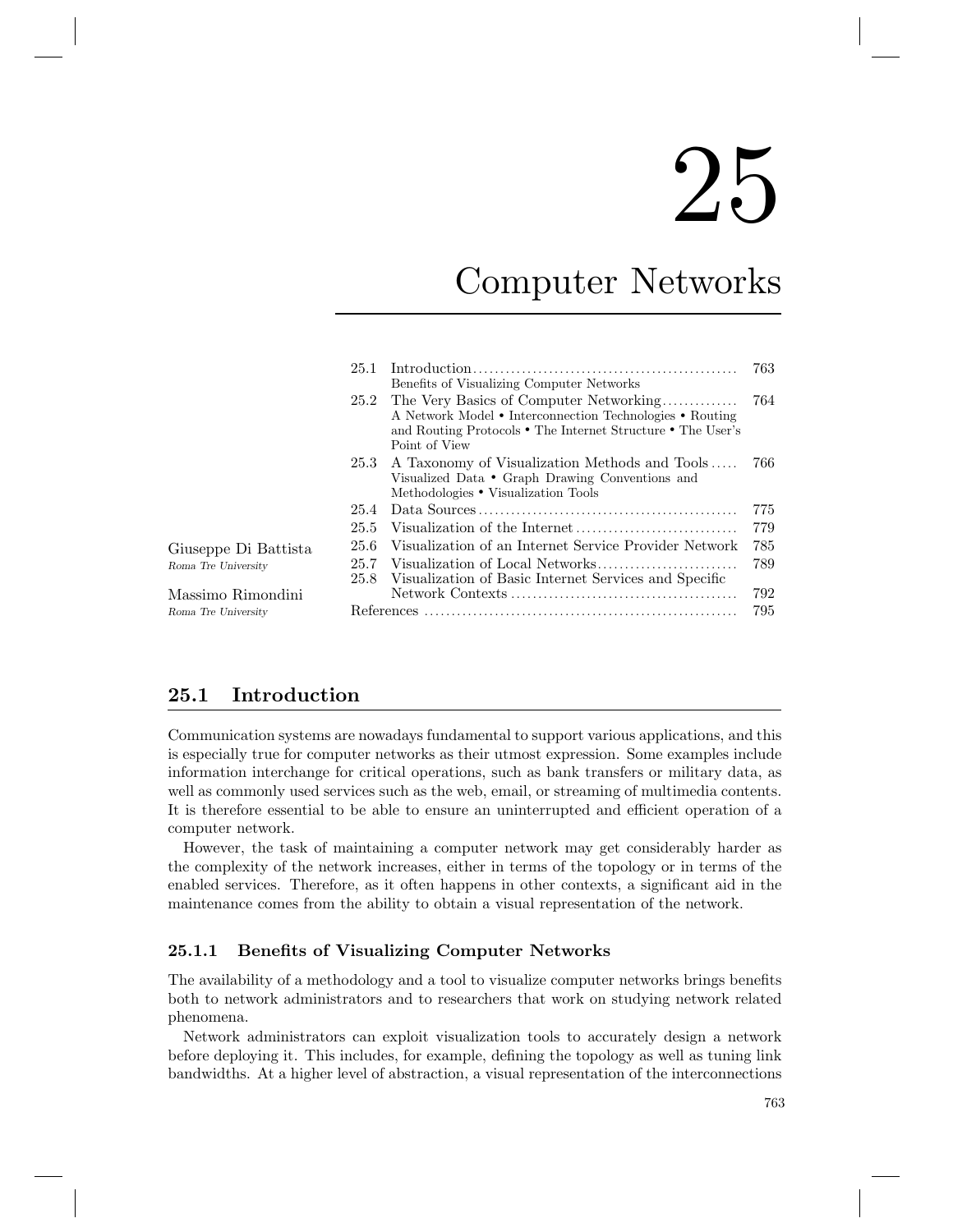between Internet Service Providers (ISPs) can help to better plan future commercial relationships among them. On the other hand, once the network is operational, a visualization system can significantly help in maintaining it, by providing graphical monitoring facilities that also simplify troubleshooting potential problems.

The research community can also benefit from the existence of a methodology to visualize networks. For example, it is possible to validate a theoretical model by spotting anomalies in the generated layout at a glance. This is particularly useful for the case of techniques to infer network topologies based on a limited amount of information and for the case of random network generators. Also, a graphical representation of a network can support reconstructing the root cause and the impact of a particular routing event.

#### 25.2 The Very Basics of Computer Networking

This section briefly recalls some basic concepts about the operation of computer networks.

#### 25.2.1 A Network Model

A computer network essentially consists of an interconnection of devices (computers, printers, routers, etc.) that exchange information with each other. In order to do this, a device encodes data in a format that other devices can understand, which is called protocol. To support a flexible configuration and ensure a good scalability, several encodings are usually stacked upon each other, so that data are first encoded (encapsulated) using a certain protocol, then the encoded data are encapsulated using another protocol, the resulting information is again encoded using a different protocol, and so on. After the last encapsulation step, information is actually sent to the destination, which performs the steps in reverse order: interprets the protocol used in received information and decapsulates the data, then again the decoded information is analyzed to interpret a different protocol and its payload is decapsulated, etc. After the last decapsulation step, the information that was originally forwarded by the sender is available for processing by the receiver.

This mechanism allows to consider and configure separately the different features of a network. For example, a high level protocol such as HTTP (HyperText Transfer Protocol), that is typically used to transfer web pages, can be configured and used independently of the actual protocol spoken on the transmission medium (copper cable, fiber, wireless link, etc.).

This kind of operation is defined in the ISO/IEC Open Systems Interconnection (OSI) model [fS, Com, ISO]. That is, computer networks usually operate according to a layered model, where each layer corresponds to an encapsulation/decapsulation step and is associated with a specific protocol used to communicate with the corresponding layer at the destination. According to the ISO OSI model, network protocols are organized as a stack consisting of 7 layers. Therefore, the setup of a network link consists at least of the specification of the stack of protocols to be used.

The following sections briefly describe some of the most commonly adopted network protocols.

#### 25.2.2 Interconnection Technologies

Network links can be implemented using different physical media, usually wire, fiber, or air. The usage of a physical medium rather than another implies a choice for the implementation of the physical layer, the lowest layer of the ISO OSI protocol stack. At this layer,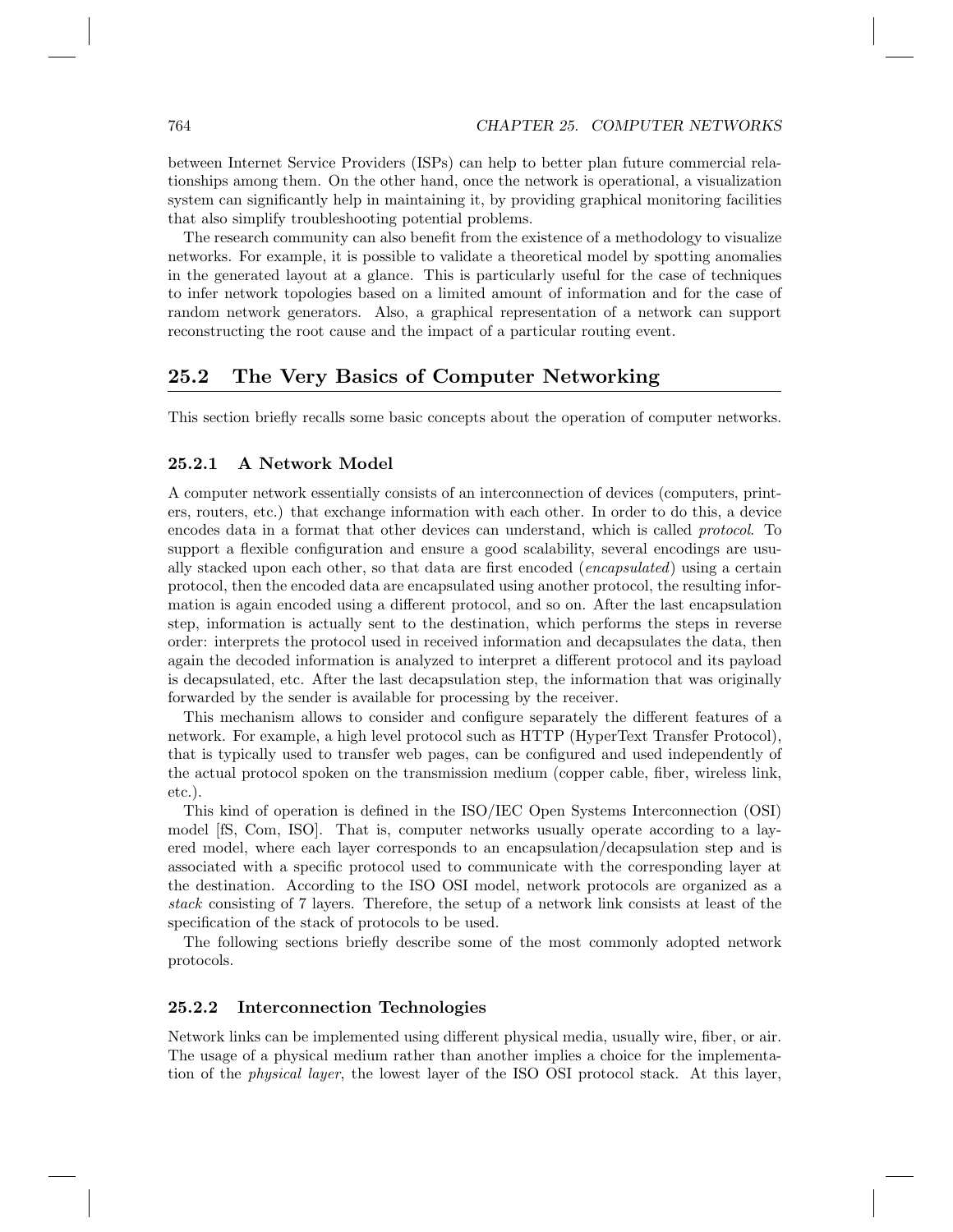#### 25.2. THE VERY BASICS OF COMPUTER NETWORKING 765

the implementation contains the specification of parameters such as electrical signals or frequencies, that are used to encode the information transmitted on the physical medium. Examples of protocols at the physical layer are SDH and DWDM [SS96, IMN84].

Often, the choice of a physical medium is associated with the choice of a data link layer protocol that exploits the medium in such a way as to provide a reasonably fast and reliable communication channel. For example, wired communication can happen by using Ethernet on a local network or SDLC on a wide area network [Sta07, Sys09b]. On the other hand, wireless communication can take place using either the IEEE802.11 protocol or the IEEE802.16/WiMAX protocol, the choice depending on parameters such as the distance between antennas, the transmitting power, or the desired communication speed [IEE09, wim09]. Communication over optical fiber often takes place on Gigabit Ethernet links [Nor02].

#### 25.2.3 Routing and Routing Protocols

Once the protocols for the physical and data link layers have been chosen, there must be a mechanism to allow the delivery of a piece of information from any source in the network to any destination. This is accomplished by *network layer* protocols such as the well-known Internet Protocol [Pos81b] (IP), which are usually run by devices known as routers.

Actually, network layer protocols support the reachability of remote destinations based on the knowledge of a previously built routing table, a data structure stored on the routers that specifies the physical port to be used to forward information to a given destination. Since network topologies frequently change, there must also be a way to update the routing tables without human intervention. This is achieved by running *routing protocols* that are designed for this purpose, such as OSPF, IS-IS, and BGP [Moy94, Ora90, YTS06]. While these protocols often exploit layers of the ISO OSI stack that are higher than the network layer, their function is still to support the operation of the network layer.

#### 25.2.4 The Internet Structure

The structure of the Internet, both from the point of view of the topology and from the point of view of the configuration, is rather complex. The Internet embraces lots of different, yet interacting, physical media and data link protocols. The only commonly adopted standard is on the network layer protocol which, for almost all network nodes, can be assumed to be IP [Pos81b]. Actually, it is very common to hear about the TCP/IP stack: this is just a shortcut to indicate that the routing layer is implemented by IP and the transport layer (which is on top of the routing layer) is implemented by TCP.

Further complexity is brought about by the fact that different ISPs may be interested in adopting their own routing mechanisms, protocols, and policies, and they may establish different economical agreements with neighboring ISPs. This poses a big challenge because different parties, using different protocols, and adopting different configuration policies, must be enabled to communicate with each other.

For this reason, Internet devices are usually grouped into Autonomous Systems (ASes), such that within each AS a single routing protocol and consistent routing configurations are adopted. Routing between different ASes (interdomain routing) is made possible by the Border Gateway Protocol (BGP) [YTS06]. BGP has been conceived to support routing optimization as well as the specification of political or economical constraints on the routing. Because of its features, BGP is the ideal solution to implement, for example, commercial relationships.

Two BGP-speaking routers that are configured to exchange BGP routing information are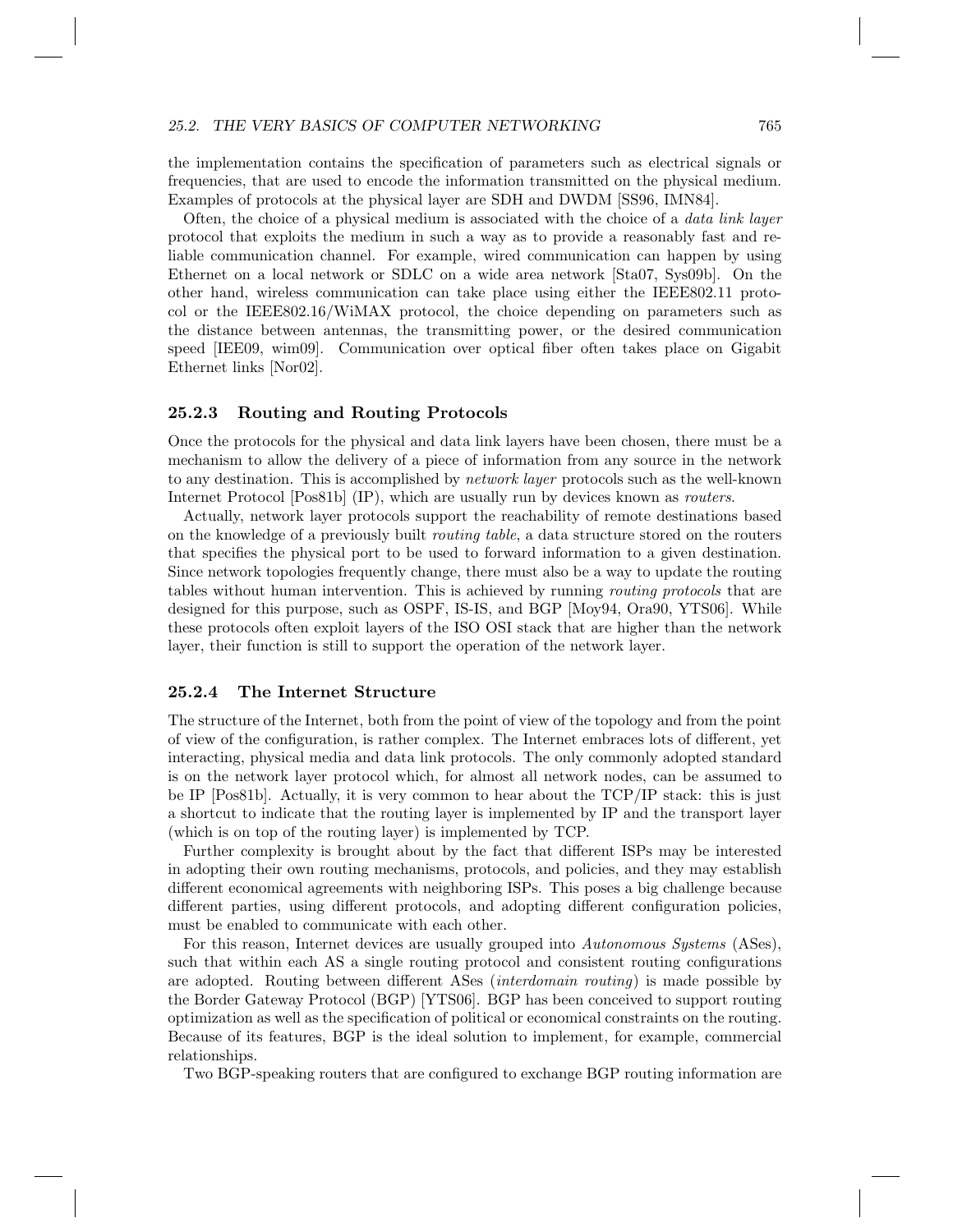said to have a peering. Routing information exchanged over a peering includes at least data about the reachability of blocks of contiguous network addresses called network prefixes. Because of the relevance to the operation of Internet routing, a common requirement for both operators and researchers is to get a visual representation of the Internet topology at the level of peerings between Autonomous Systems.

#### 25.2.5 The User's Point of View

The configuration of a network, even of a local area network, consists of a plenty of settings. However, depending on the type of usage and on the skill level of a network user, only a few settings may be relevant and, therefore, interesting candidates for visualization.

An ordinary user is typically only interested in getting plug-and-play connectivity, if possible without having to explicitly configure any parameter. In this case, getting a graphical representation of the network would be helpful for the user, because he could get an automatically generated representation of the topology without having to fiddle with any devices or advanced settings. Some modern operating systems provide this feature out of the box, usually as a support to automatic network troubleshooting procedures [Mic09].

Network administrators and operators have full knowledge of network settings and may also be responsible for its design. In this case, the purpose of a graphical representation would be to make maintenance easier, and for this reason the visualization should be enriched with additional information such as link usage and capacities, commercial relationships, routing changes, etc. Sometimes the visualization system may allow the administrator to interact with the network, so that he can quickly reconfigure some settings without using uncomfortable router interfaces.

Researchers have strong interests in studying the behavior of a network in order to build models that capture well network events and design algorithms and protocols that support a more efficient and robust operation. For this purpose, researchers may resort to examining different kinds of data, depending on the kind of analysis to be performed. Therefore, a visual representation that is augmented with additional information from those data can aid in pointing out interesting patterns and validating existing models against real world data.

#### 25.3 A Taxonomy of Visualization Methods and Tools

It has been shown in previous sections that several aspects in the operation of a network can be better investigated by taking advantage of a visualization system. For this reason, a variety of methodologies and tools have been made available, each designed to address a certain kind of analysis.

The literature about the visualization of computer networks includes some interesting survey contributions. A paper by Withall et al. [WPP07] first considers some basic guidelines that network visualization systems should obey, then it distinguishes between contributions where the network topology is laid out using real geographic coordinates for network nodes and contributions where this constraint is relaxed. The same paper also surveys techniques focused on the visualization of data from a single point in the network, typically in the form of a plot. In 2002, Dodge et al. published a comprehensive book [KD01] that classifies visualization systems according to the type of information to be displayed. In particular, the book introduces visualization systems putting them in a historical perspective. Next, it spans over techniques for visualizing network topologies augmented with traffic volumes, the relationships among web pages, the structure of social networks, and some cues for futurist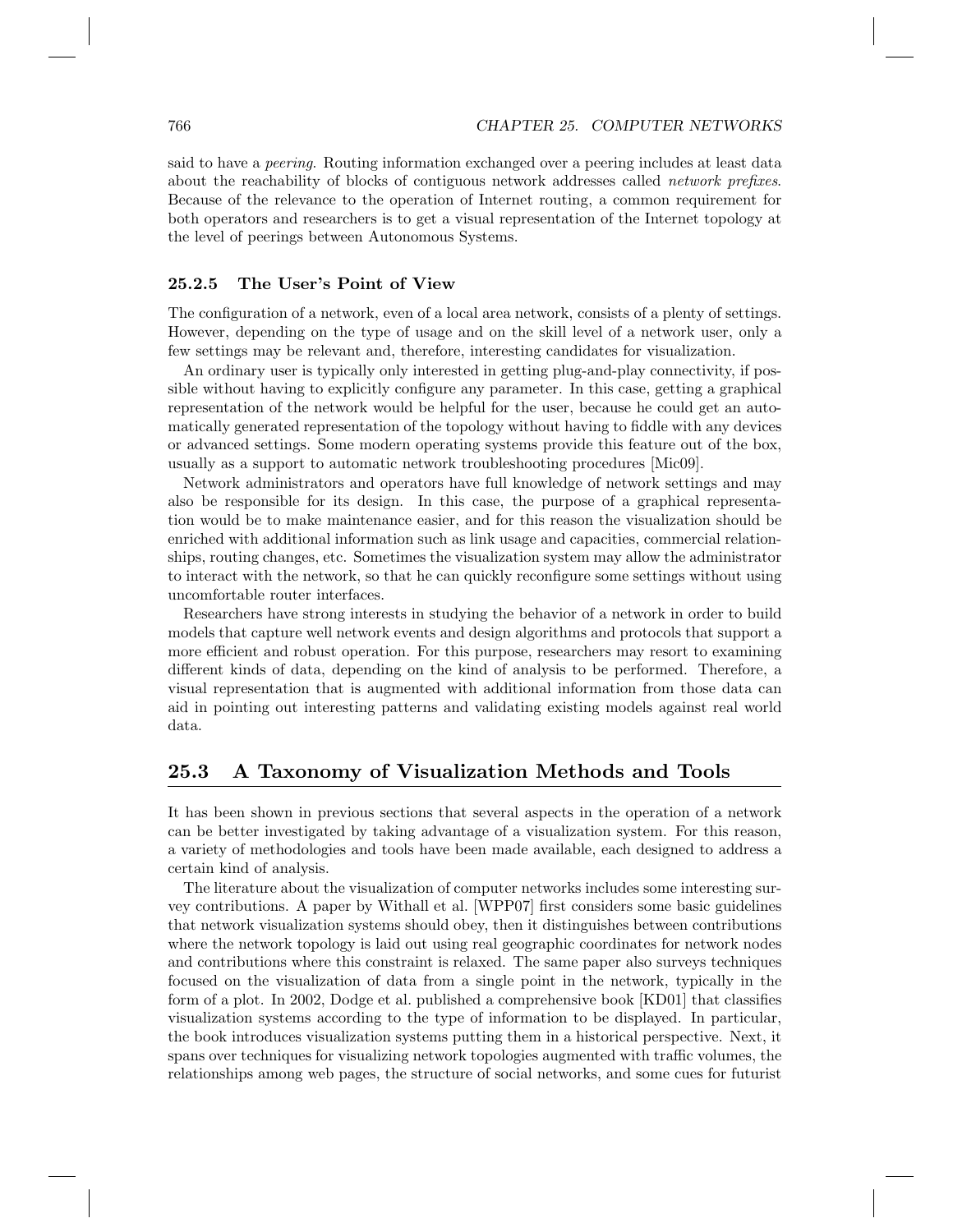visualizations of the Internet. A report by Vandenberghe et al. [VT06] briefly reviews some layout algorithms, then shows their effectiveness on a reference network topology. The same paper also provides a quick comparative evaluation of the described algorithms.

In this section we review methodologies and tools for the visualization of computer networks by proposing a classification according to some fundamental coordinates: the set of data being visualized, the drawing paradigm that is used to display information, and the features of the tools that implement visualization methodologies. Consider that some visualization methodologies may be conceived to work on nearly arbitrary data sets and to support different drawing paradigms. Such methodologies do not fit this classification and in the following will be gathered in groups called "Other." The following conventions are adopted in the classification:

- If a contribution adopts multiple approaches or, in general, falls into multiple classes, its citation is repeated for all the applicable values of the affected classification coordinate. For example, [BEW95] supports visualization at different scales and therefore may appear multiple times in the same table.
- If the methodology adopted in a paper or in a tool applies to arbitrary values of some classification coordinate, the contribution is considered in the Arbitrary or Customizable class.
- Contributions which do not fit any of the proposed values for a classification coordinate appear in the Other class. There are also contributions which we could not classify along some coordinate, for example because the approach is scarcely documented, and they appear in the Unknown class. Moreover, contributions that cannot be perfectly fit into a value of a classification coordinate because of some specificities (e.g., visualization at the level of granularity of countries instead of Autonomous Systems, or visualization of the nodes of a circuit-switched network instead of the routers of a packet-switched one) are accommodated in the best reasonably fitting class.
- All the contributions that are relevant within a certain section appear in every table in that section. For example, Tables 25.1 through 25.7 provide the reader with a general classification of the literature and therefore each of them considers all the contributions about visualization. Instead, each of the Tables from 25.10 to 25.13 considers all the contributions about Internet-scale visualization.

Some of the classification coordinates that we introduce in the following could be further refined. For example, the scale could consider the span of time considered in visualizations of historical data, or the number of packets that are transmitted during an observation period. In order to make the classification simpler and better understandable, we have picked values for the classification coordinates that offer a compromise between precision of the classification and ease of lookup.

#### 25.3.1 Visualized Data

Depending on the specific goal, a network visualization system may visualize different kinds of data. We classify these data according to the following coordinates.

Scale : The visualization may span a local network, the entire network of an Internet Service Provider, or even the whole Internet. Table 25.1 classifies the contributions in the literature with respect to the scale of the visualization. As shown in the table, a significant number of contributions consider the whole Internet, and there are some that support visualization at different scales.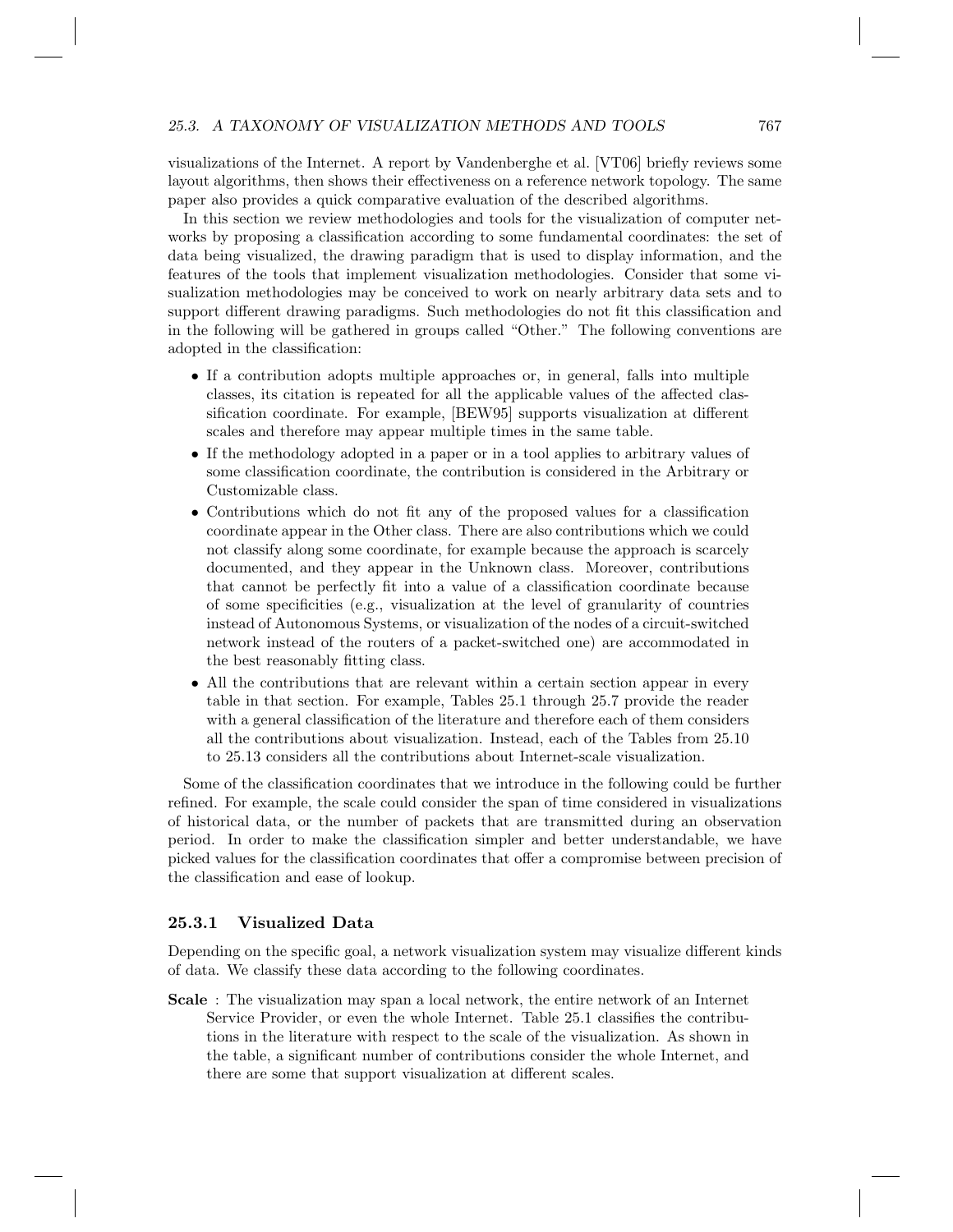#### 768 CHAPTER 25. COMPUTER NETWORKS

| S <sub>cal</sub> | Internet   | [BBGW04], [BBP07], [BEW95], [HPF07], [PH99], [PN99], [Jac99],<br>[CAI09], [Dit09], [CBB00], [CDD <sup>+</sup> 00], [CDM <sup>+</sup> 06], [CDM <sup>+</sup> 05], [CE95],<br>[CEH96], [CRC <sup>+</sup> 08], [GGW07], [GKN04], [GT00], [kc97], [GMO <sup>+</sup> 03],<br>[LMZ04], [LMZ06], [MB95], [OCP <sup>+</sup> 07], [OCLZ08], [Piz07], [YSS05],<br>[Sii01], [RIS09], [Oli09], [OC07], [oANTtE08], [AS06], [Gro00],<br>[RTU09], [Che07], [Pro02], [LUM], [ea05], [Des09], [Map08], [DLV97],<br>[Cor09], [Bou02], [Tel09], [Lim09], [Vis09], [Aug03], [WS04], [YGM05],<br>[YMMW09] |
|------------------|------------|---------------------------------------------------------------------------------------------------------------------------------------------------------------------------------------------------------------------------------------------------------------------------------------------------------------------------------------------------------------------------------------------------------------------------------------------------------------------------------------------------------------------------------------------------------------------------------------|
|                  | <b>ISP</b> | $[AGL^+08]$ , $[AGN99]$ , $[BCD^+04]$ , $[BEW95]$ , $[Mei00]$ , $[keH97]$ ,<br>[EHH <sup>+</sup> 00], [FNMT94], [GMN03], [KMG88], [KNK99], [KNTK99],<br>[Kvi03], [MFKN07], [MHkcF96], [MKN <sup>+</sup> 07], [Piz07], [SMW04], [Sal00],<br>[3Co09], [oANTtE08], [Ent09], [RTU09], [IBM09], [Dar09], [Net09c],<br>[WAN08], [EHH <sup>+</sup> 05], [Com09b], [CP], [Hew09], [Tec09], [Sof09b],<br>[ $UNI09$ ], $[Jon09]$                                                                                                                                                                |
|                  | Local      | $[AGL^+08]$ , [EHH <sup>+</sup> 00], [EW93], [KGS07], [PIP05], [Mic09], [WCH <sup>+</sup> 03],<br>[3Co09], [Ent09], [TvAG <sup>+</sup> 06], [Net09b], [Hir07], [Net09c], [Vol09],<br>[EHH <sup>+</sup> 05], [NoCSNCTUT09], [Wyv09], [net09a], [Tec09], [Sof09a],<br>[Tec05], [Jon09], [Ips09], [WH09], [ZW92]                                                                                                                                                                                                                                                                         |
|                  | Arbitrary  | [AHDBV05b], [AHDBV05a], [BMB00], [HNkc97], [HJWkc98], [GH02],<br>[McR99], [Mun97], [Hyu05], [Bro01], [AHDBV], [Cor]                                                                                                                                                                                                                                                                                                                                                                                                                                                                   |

Table 25.1 A classification of the state of the art in terms of visualization scale.

- Granularity : Determines the level of detail at which information is made available. A network visualization system may display single routers and hosts, the Points of Presence (POPs, introduced in Section 25.6), or the OSPF areas in the network of an Internet Service Provider, or the Autonomous Systems that, all together, constitute the Internet. It is interesting to correlate the granularity of the visualization with the scale. From Table 25.2 it is possible to notice that, even if the most natural granularities are perhaps Autonomous System for the Internet, POP for ISPs, and Router/Host for Local networks, there are several works that explore different choices. For example the router-level granularity, typically adopted for local networks, is often used in the visualization of POPs or even the Internet. Of course, some of the contributions that allow the visualization with an arbitrary scale and granularity trade quality of the representation for flexibility.
- Additional displayed information : Displayed network topologies may be augmented with auxiliary information that better describe the features of nodes and links. Such information may include bandwidth, delays, traffic volumes, TCP ports, geographical locations, etc., and are typically encoded by using different sizes, colors, and labels for both vertices and edges. Table 25.3 classifies contributions in the literature according to their ability to enrich visualized network topologies with additional information. It can be easily noticed that only a small number of visualization approaches is limited to the representation of the sole topology. The row Unknown accounts for those contributions for which it could not be determined whether additional information is also displayed.
- Data source : Typical sources of information about the operation of a network are collections of routing data. Since there are lots of different ways to obtain such data, instead of classifying the literature along this coordinate we separately pro-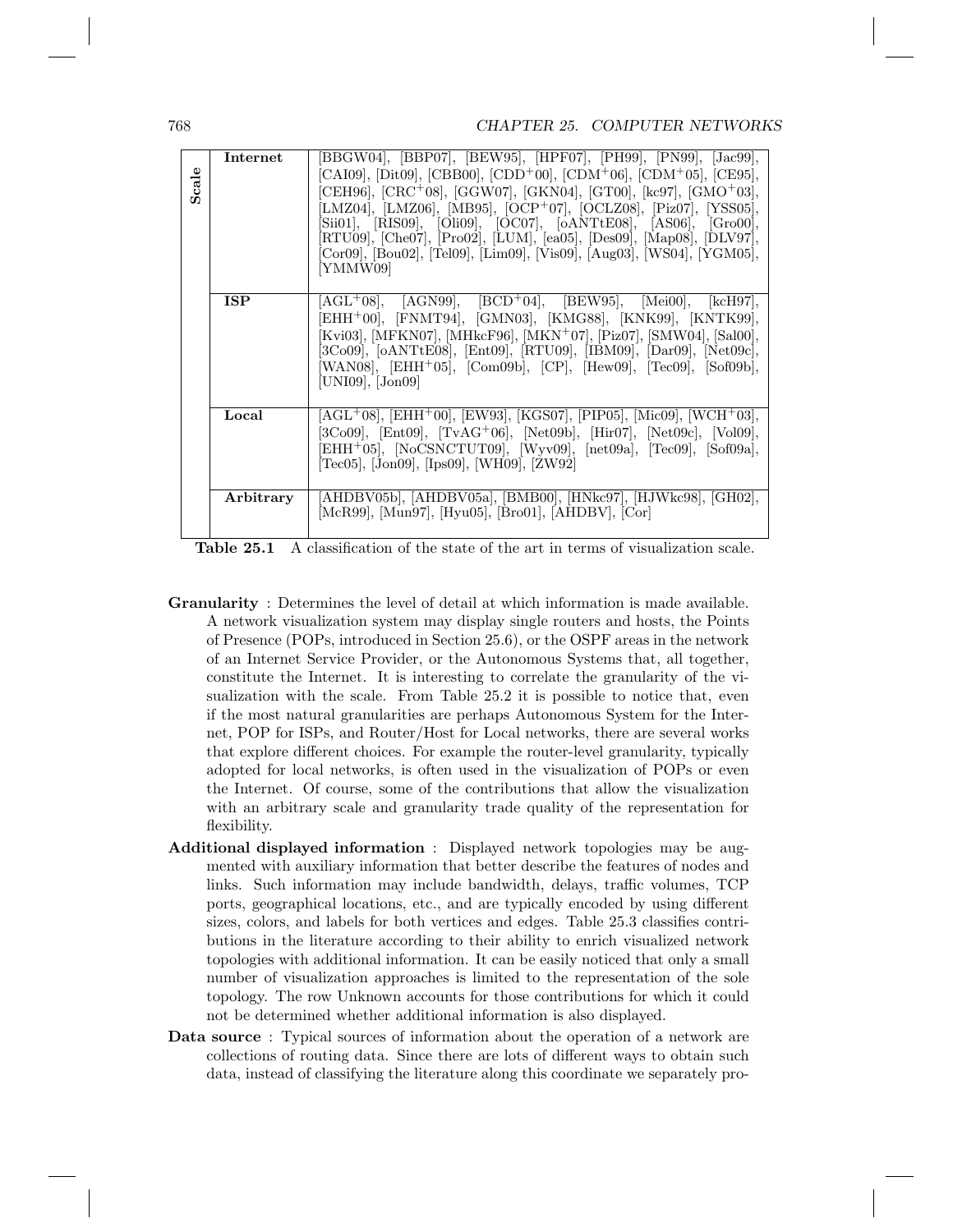#### $25.3. \;$  A TAXONOMY OF VISUALIZATION METHODS AND TOOLS  $\;$  769

|             |                      | Scale                                                                                                                                                                                                                                                                                                                                                  |                                                                                                                                                                                                                                                                                                                                                           |                                                                                                                                                                                                                                                                                                                  |                                                                                                                                    |
|-------------|----------------------|--------------------------------------------------------------------------------------------------------------------------------------------------------------------------------------------------------------------------------------------------------------------------------------------------------------------------------------------------------|-----------------------------------------------------------------------------------------------------------------------------------------------------------------------------------------------------------------------------------------------------------------------------------------------------------------------------------------------------------|------------------------------------------------------------------------------------------------------------------------------------------------------------------------------------------------------------------------------------------------------------------------------------------------------------------|------------------------------------------------------------------------------------------------------------------------------------|
|             |                      | Internet                                                                                                                                                                                                                                                                                                                                               | ISP                                                                                                                                                                                                                                                                                                                                                       | Local                                                                                                                                                                                                                                                                                                            | Arbitrary                                                                                                                          |
| Granularity | Autonomous<br>System | [BBGW04],<br>[CAI09],<br>[BBP07],<br>$[CDD^+00],$<br>$[CDM+06],$<br>$[CDM+05],$<br>$[{\rm CRC}^{+}08],$<br>[GGW07],<br>[ $kc97$ ], [GMO <sup>+</sup> 03],<br>[LMZ04],<br>[LMZ06],<br>$[OCP+07],$<br>[OCLZ08],<br>[RIS09],<br>[Oli09],<br>[OC07],<br>[Gro00],<br>[Pro02],<br>[Des09],<br>[Cor09],<br>$[$ Bou $02]$ ,<br>[WS04],<br>[YGM05],<br>[YMMW09] |                                                                                                                                                                                                                                                                                                                                                           |                                                                                                                                                                                                                                                                                                                  |                                                                                                                                    |
|             | POP                  | [CE95], [CEH96]                                                                                                                                                                                                                                                                                                                                        | [kcH97],<br>[AGN99],<br>[KNK99],<br>[KNTK99],<br>[SMW04]                                                                                                                                                                                                                                                                                                  |                                                                                                                                                                                                                                                                                                                  |                                                                                                                                    |
|             | Router/Host          | [BEW95],<br>$[PN99]$ ,<br>[Jac99],<br>$[_{\text{Dit09}},$<br>[CBB00],<br>[GT00],<br>$[{\rm{Piz}}07],$<br>[YSS05],<br>$[Sii01]$ , $[oANTtE08]$ ,<br>[AS06],<br>[RTU09],<br>[Che07],<br>[LUM],<br>[ea05],<br>[Vis09],<br>[Aug03]                                                                                                                         | $[AGL + 08],$<br>$[BCD+04]$ ,<br>[BEW95],<br>[Mei00],<br>$[EHH+00],$<br>[FNMT94],<br>[KMG88],<br>[Kvi03],<br>[MHkCF96],<br>$[{\rm{Pi}}z07],$<br>[SMW04],<br>[Sa100],<br>[3Co09],<br>[oANTtE08],<br>[Ent09],<br>[RTU09],<br>[IBM09],<br>[Dar09],<br>[Net09c], [WAN08],<br>$[EHH+05],$<br>[Com09b],<br>$[CP]$ ,<br>[Hew09],<br>[Tec09],<br>[UNI09], [Jon09] | $[AGL+08],$<br>$[EHH+00],$<br>[PIP05],<br>$[{\rm Mic}09],$<br>$[WCH+03],$<br>[3Co09],<br>[Ent09],<br>$[TvAG^+06],$<br>[Net09b],<br>[Hiro7],<br>[Net09c],<br>[Vol09],<br>$[EHH+05],$<br>[NoCSNCTUT09],<br>[Wyv09],<br>[net09a],<br>[Tec09],<br>[Sof09a],<br>$[Tec05]$ , $[Jon09]$ ,<br>[Ips09], [WH09],<br>[ZW92] | [McR99]                                                                                                                            |
|             | Arbitrary            | [HPF07],<br>[PH99],<br>[Tel09],<br>[Map08],<br>[Lim09]                                                                                                                                                                                                                                                                                                 | [MFKN07],<br>$[MKN+07]$ , $[Sof09b]$                                                                                                                                                                                                                                                                                                                      | [EW93]                                                                                                                                                                                                                                                                                                           | [AHDBV05b],<br>[AHDBV05a],<br>[BMB00],<br>[HNkc97],<br>[HJWkc98],<br>[GH02],<br>[Mun97],<br>[Hyu05],<br>[Bro01],<br>[AHDBV], [Cor] |
|             | Other                | [GKN04],<br>[MB95],<br>$[{\rm DLV97}]$                                                                                                                                                                                                                                                                                                                 | [GMN03]                                                                                                                                                                                                                                                                                                                                                   | [KGS07]                                                                                                                                                                                                                                                                                                          |                                                                                                                                    |

Table 25.2 A classification of the state of the art that compares visualization granularity against scale.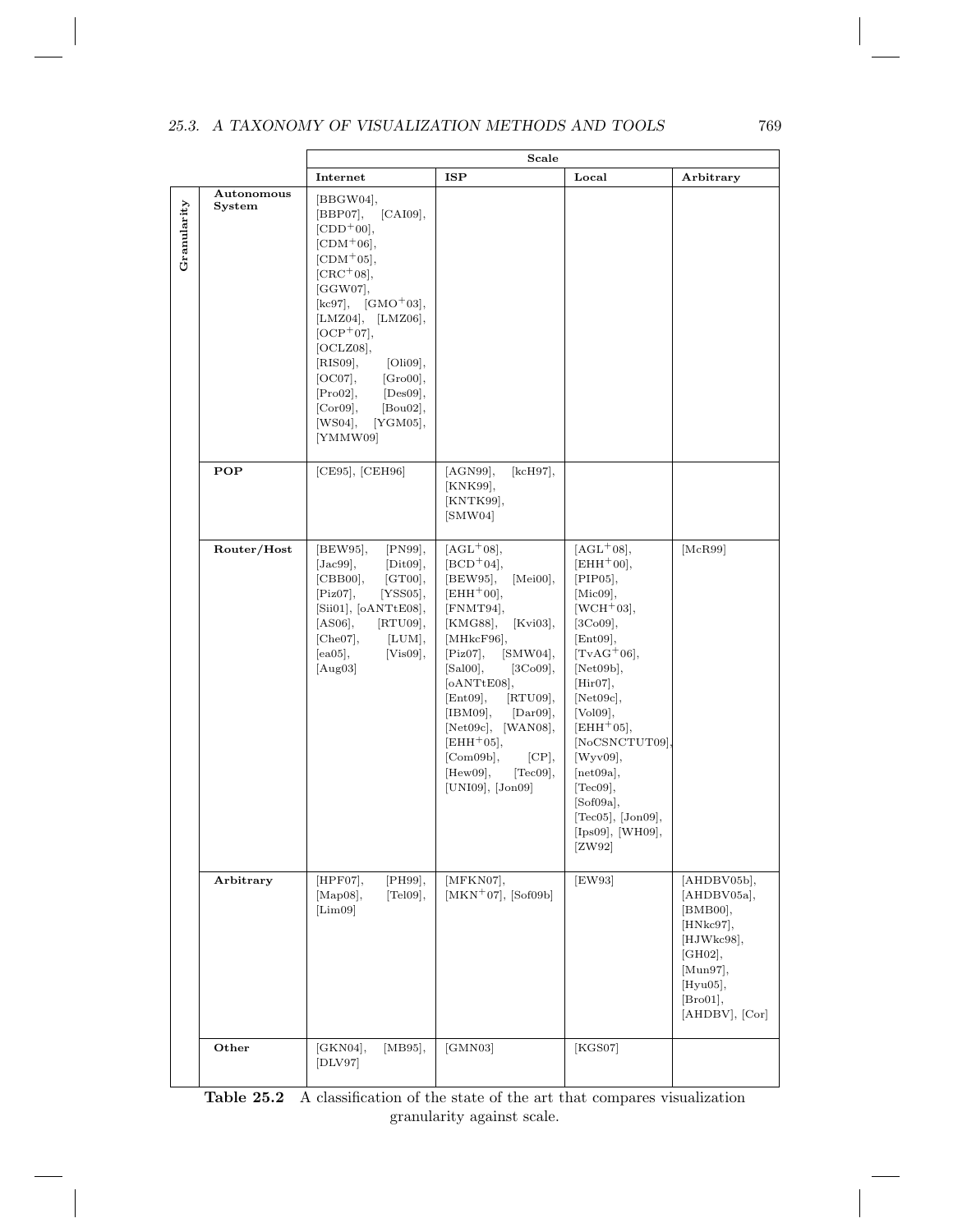#### 770 CHAPTER 25. COMPUTER NETWORKS

| Information<br>Displayed<br>Additional | Yes                    | [AGN99], [BBP07], [BEW95], [BMB00], [Mei00], [HPF07], [PH99],<br>[PN99], [Jac99], [CAI09], [kcH97], [HNkc97], [HJWkc98], [McR99],<br>[Mun97], [Hyu05], [CBB00], [CDD <sup>+</sup> 00], [CDM <sup>+</sup> 06], [CE95], [CEH96],<br>[EHH <sup>+</sup> 00], [GMN03], [GMO <sup>+</sup> 03], [KGS07], [KNK99], [KNTK99],<br>[Kvi03], [LMZ04], [LMZ06], [MB95], [MFKN07], [MKN <sup>+</sup> 07],<br>[OCP <sup>+</sup> 07], [OCLZ08], [Piz07], [Sal00], [Sii01], [Bro01], [Oli09], [OC07],<br>$[TvAG+06]$ , [Gro00], [Hir07], [RTU09], [IBM09], [Dar09], [Che07],<br>[Vol09], [Cor], [LUM], [WAN08], [EHH <sup>+</sup> 05], [Wyv09], [Tec09], [ea05],<br>[DLV97], [Cor09], [Sof09a], [Tel09], [Sof09b], [UNI09], [Lim09], [Vis09],<br>[Jon09], [Ips09], [Aug03], [WS04] |
|----------------------------------------|------------------------|-------------------------------------------------------------------------------------------------------------------------------------------------------------------------------------------------------------------------------------------------------------------------------------------------------------------------------------------------------------------------------------------------------------------------------------------------------------------------------------------------------------------------------------------------------------------------------------------------------------------------------------------------------------------------------------------------------------------------------------------------------------------|
|                                        | $\mathbf{N}\mathbf{o}$ | [AHDBV05b], [AHDBV05a], [BBGW04], [BCD <sup>+</sup> 04], [GH02], [Dit09],<br>$[CDM+05]$ , $[CRC+08]$ , $[FNMT94]$ , $[GGW07]$ , $[GKN04]$ , $[GT00]$ ,<br>[kc97], [KMG88], [MHkcF96], [PIP05], [SMW04], [YSS05], [Mic09],<br>[WCH <sup>+</sup> 03], [AS06], [Pro02], [AHDBV], [NoCSNCTUT09], [Com09b],<br>[CP], [Bou02], [WH09], [YGM05]                                                                                                                                                                                                                                                                                                                                                                                                                          |
|                                        | Unknown                | [AGL <sup>+</sup> 08], [EW93], [3Co09], [RIS09], [oANTtE08], [Ent09], [Net09b],<br>[Net09c], [net09a], [Hew09], [Des09], [Map08], [Tec05], [YMMW09],<br>ZW92                                                                                                                                                                                                                                                                                                                                                                                                                                                                                                                                                                                                      |

Table 25.3 Capability of displaying additional information besides the network topology.

vide in Section 25.4 a detailed description of the data sources used in visualization systems.

- Collection rate : The displayed data can be gathered on demand, at the moment in which the visualization is requested by the user, or on a periodical basis. This coordinate of the classification determines how often the data is reloaded. Consider that low (e.g., periodical) collection rates may imply a skew between the depicted network and its actual status.
- Collection strategies : Visualized information can be retrieved by using different methodologies including, for example, active probing of a network and passive monitoring. Table 25.4 classifies the state of the art according to the rate and strategy adopted to collect the information to be visualized. Most of the contributions fall in the class Other because either the collection process is undocumented, or they provide already drawn network topologies without details about the way they have been laid out.

#### 25.3.2 Graph Drawing Conventions and Methodologies

We focus on visualization methodologies and systems that display network information using a graph. Whereas this is a commonly adopted metaphor, different data sets are better visualized using different graph drawing conventions and methodologies. We classify the graph drawing paradigm according to the following coordinates:

Graph drawing convention : A drawing convention is a basic rule that the drawing must satisfy to be admissible. In this chapter we mainly focus on different conventions for edge representation. Hence, we distinguish among straightline drawings, where edges are drawn as segments, curved-line drawings, where edges are drawn as curves (e.g., parametric curves), and orthogonal drawings, where edges are represented with polygonal lines composed by horizontal and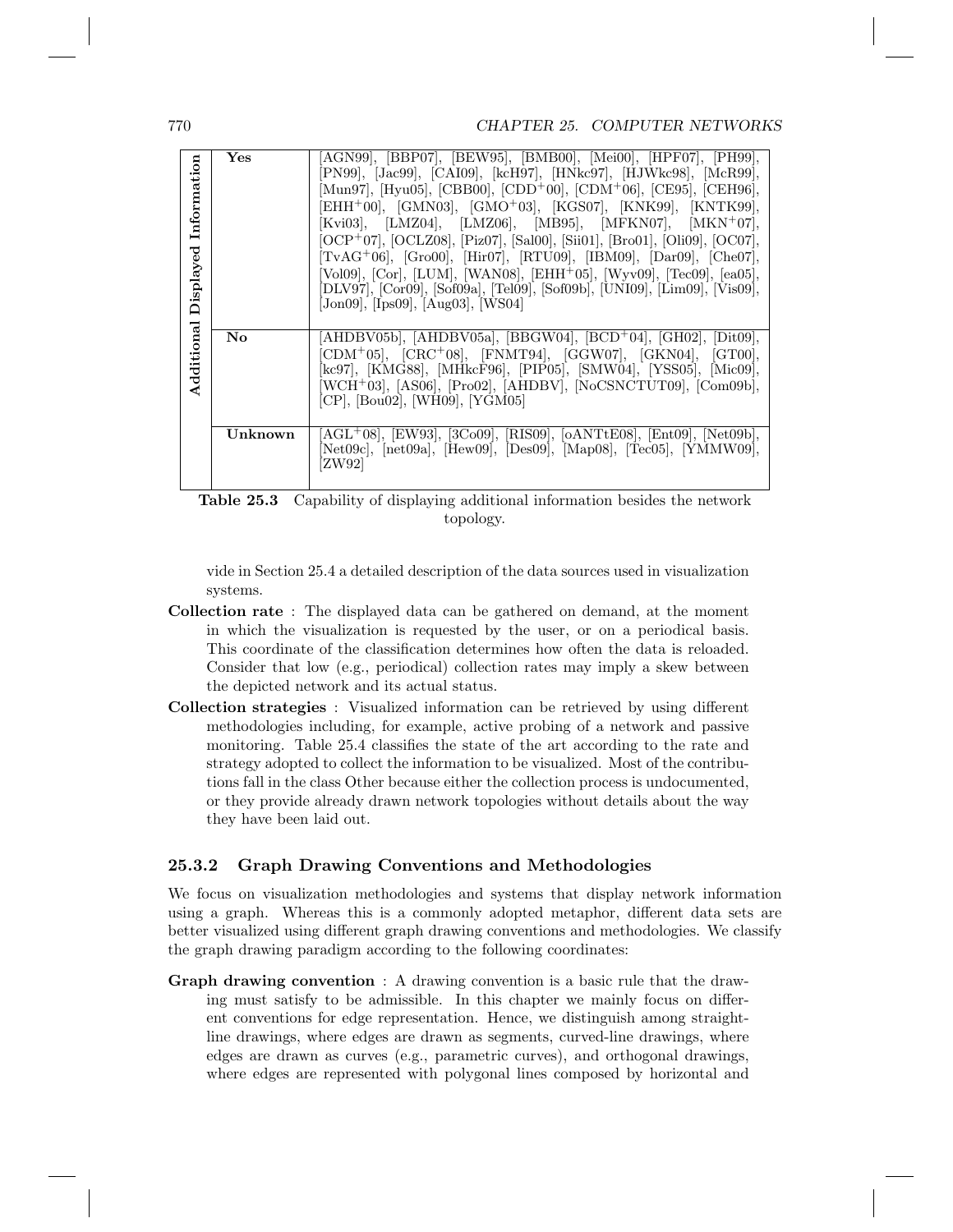|                 |              | <b>Collection Strategy</b>                                                                                                                   |                                                                                                                                                                           |                                                                                                                                                                                                      |                                                                                                                                                                                                                                                                                                                                                                                                                                                                                 |
|-----------------|--------------|----------------------------------------------------------------------------------------------------------------------------------------------|---------------------------------------------------------------------------------------------------------------------------------------------------------------------------|------------------------------------------------------------------------------------------------------------------------------------------------------------------------------------------------------|---------------------------------------------------------------------------------------------------------------------------------------------------------------------------------------------------------------------------------------------------------------------------------------------------------------------------------------------------------------------------------------------------------------------------------------------------------------------------------|
|                 |              | Passive<br>Monitoring                                                                                                                        | <b>Active Probing</b>                                                                                                                                                     | Customizable                                                                                                                                                                                         | Other                                                                                                                                                                                                                                                                                                                                                                                                                                                                           |
| Collection Rate | Periodic     | $[CDD+00],$<br>$[{\rm CRC}^+08],$<br>$[OCP+07],$<br>[OCLZ08],<br>$[{\rm{Pi}}z07],$<br>[RIS09],<br>[Oli09],<br>[OC07],<br>[Gro00],<br>[RTU09] | [CBB00],<br>[Sii01],<br>[Kvi03],<br>[Che07], [LUM],<br>$[ea05]$ , [UNI09]                                                                                                 |                                                                                                                                                                                                      |                                                                                                                                                                                                                                                                                                                                                                                                                                                                                 |
|                 | On Demand    | $[TvAG^+06]$                                                                                                                                 | [Mic09], $[3Co09]$ ,<br>[Ent09],<br>[Net09b],<br>[Hir07], [IBM09],<br>[Net09c], [Vol09],<br>$[Cor], \quad [Wyv09],$<br>$[Vis09]$ , $[Aug03]$                              |                                                                                                                                                                                                      | [LMZ04],<br>[LMZ06],<br>[Des09]                                                                                                                                                                                                                                                                                                                                                                                                                                                 |
|                 | Customizable | $[CDM+06],$<br>$[CDM+05],$<br>[Com09b],<br>$[\mathrm{Tec}05],$<br>[ZW92]                                                                     | [Ips09]                                                                                                                                                                   | [AHDBV05b],<br>[AHDBVO5a],<br>[BMB00],<br>[HPF07],<br>[PH99],<br>[HNkc97],<br>[HJWkc98],<br>[GH02],<br>[Mun97],<br>[Hyu05],<br>[EW93],<br>[KMG88],<br>[Bro01],<br>[AHDBV],<br>[ $Lim09$ ], $[Jon09]$ | [CE95]<br>[CEH96],<br>[Dar09], $[Hew09]$                                                                                                                                                                                                                                                                                                                                                                                                                                        |
|                 | Other        | $[BCD+04],$<br>[Sof09a],<br>[YMMW09]                                                                                                         | [Mei00], [PN99],<br>[Jac99], [CAI09],<br>$[_{Dit09}]$ , $[GT00]$ ,<br>$[GMO^+03],$<br>[MHkcF96],<br>[SMW04],<br>[Sa100], [YSS05],<br>$[\mathrm{AS06}],\;[\mathrm{Tec09}]$ |                                                                                                                                                                                                      | $[AGL + 08],$<br>[AGN99],<br>[BBGW04],<br>[BBP07],<br>[BEW95],<br>[kcH97],<br>[McR99],<br>$[EHH+00],$<br>[FNMT94],<br>[GGW07],<br>[GKN04],<br>[GMN03],<br>[kc97],<br>[KGS07],<br>[KNK99],<br>[KNTK99],<br>[MB95],<br>$[MKN+07],$<br>[MFKN07],<br>$[WCH+03],$<br>[PIP05],<br>[oANTtE08],<br>[Pro02],<br>$[EHH + 05],$<br>[WAN08],<br>[NoCSNCTUT09],<br>[net09a], [CP], [Map08],<br>[DLV97],<br>[Cor09],<br>[Tel09],<br>$[$ Bou02 $],$<br>[Sof09b],<br>[WH09],<br>[WS04], [YGM05] |

Table 25.4 A classification of the state of the art according to the rate and strategy by which visualized information is collected.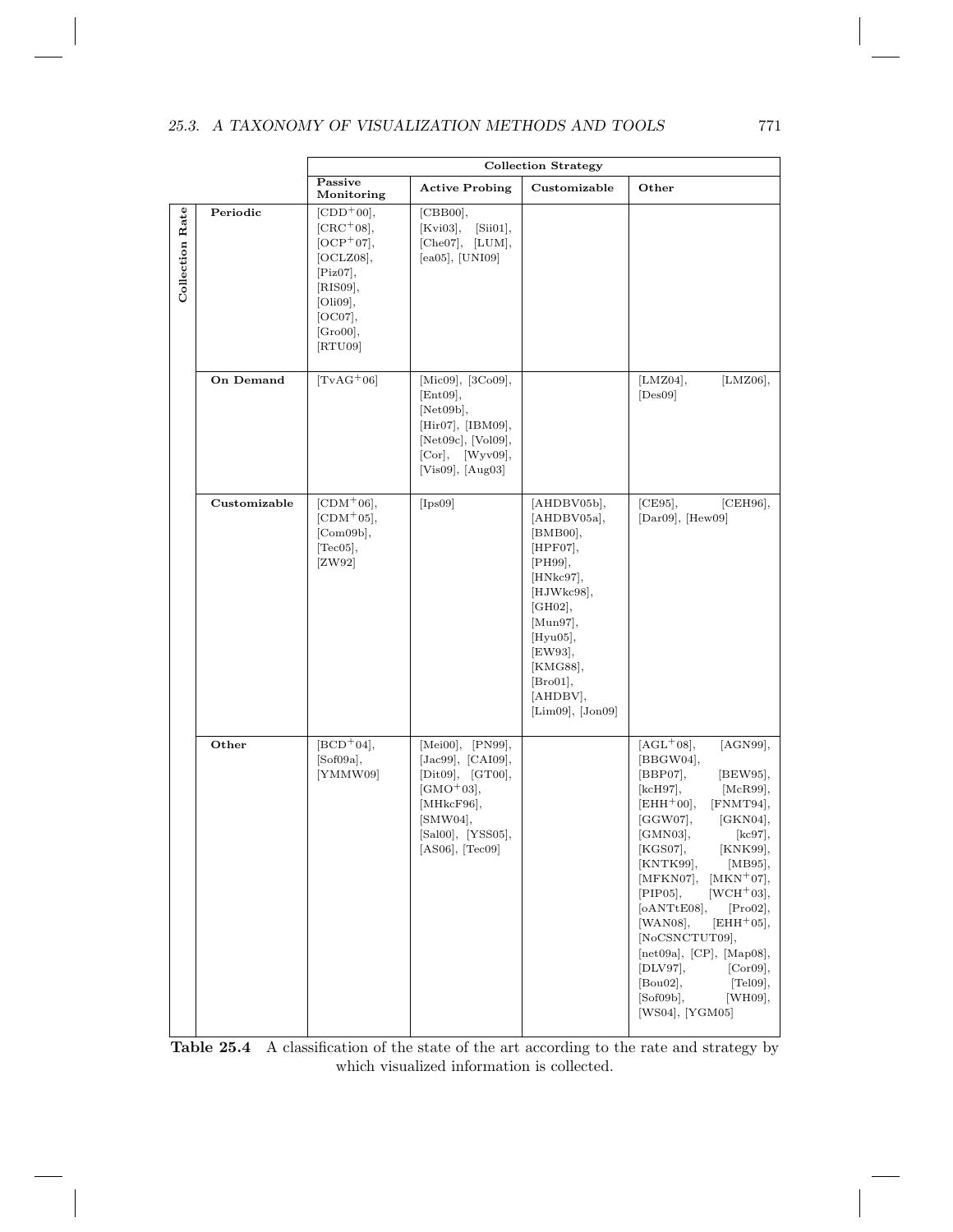#### 772 CHAPTER 25. COMPUTER NETWORKS

| Convention<br>Drawing<br>Graph | Straight-Line   | [AHDBV05b], [AHDBV05a], [AGL+08], [BBGW04], [BBP07],<br>[BEW95], [BMB00], [Mei00], [PH99], [PN99], [Jac99], [CAI09],<br>[kcH97], [HNkc97], [HJWkc98], [GH02], [Mun97], [Hyu05],<br>[CBB00], [CDM <sup>+</sup> 06], [CDM <sup>+</sup> 05], [CE95], [CEH96], [CRC <sup>+</sup> 08],<br>[EHH <sup>+</sup> 00], [EW93], [FNMT94], [GGW07], [GKN04], [GMN03],<br>[GT00], [kc97], [GMO <sup>+</sup> 03], [KGS07], [KMG88], [Kvi03],<br>[LMZ04], [LMZ06], [MB95], [MFKN07], [MKN <sup>+</sup> 07], [OCP <sup>+</sup> 07],<br>[OCLZ08], [PIP05], [Piz07], [SMW04], [Sal00], [YSS05],<br>[Sii01], [WCH <sup>+</sup> 03], [3Co09], [RIS09], [Bro01], [Oli09], [OC07],<br>[oANTtE08], [AS06], [TvAG <sup>+</sup> 06], [Net09b], [RTU09], [Dar09],<br>[Che07], [Pro02], [Net09c], [AHDBV], [Cor], [LUM], [WAN08],<br>[EHH <sup>+</sup> 05], [NoCSNCTUT09], [CP], [Hew09], [Tec09], [ea05],<br>[Des09], [DLV97], [Cor09], [Bou02], [Sof09a], [Tec05], [UNI09],<br>[Vis09], [Jon09], [Ips09], [WH09], [WS04], [YMMW09], [ZW92] |
|--------------------------------|-----------------|------------------------------------------------------------------------------------------------------------------------------------------------------------------------------------------------------------------------------------------------------------------------------------------------------------------------------------------------------------------------------------------------------------------------------------------------------------------------------------------------------------------------------------------------------------------------------------------------------------------------------------------------------------------------------------------------------------------------------------------------------------------------------------------------------------------------------------------------------------------------------------------------------------------------------------------------------------------------------------------------------------------|
|                                | Curved-Line     | [CE95], [CEH96], [MHkcF96], [oANTtE08], [Hir07], [Com09b],<br>[Jon09], [Aug03], [YGM05]                                                                                                                                                                                                                                                                                                                                                                                                                                                                                                                                                                                                                                                                                                                                                                                                                                                                                                                          |
|                                | Orthogonal-Line | $[BCD^{+}04]$ , $[CDD^{+}00]$ , $[Mic09]$ , $[Gro00]$ , $[Dar09]$ , $[Vol09]$ ,<br>[Wyv09], [Tec09]                                                                                                                                                                                                                                                                                                                                                                                                                                                                                                                                                                                                                                                                                                                                                                                                                                                                                                              |
|                                | Other/Unknown   | [AGN99], [HPF07], [Dit09], [McR99], [KNK99], [KNTK99],<br>[Ent09], [IBM09], [net09a], [Map08], [Tel09], [Sof09b], [Lim09]                                                                                                                                                                                                                                                                                                                                                                                                                                                                                                                                                                                                                                                                                                                                                                                                                                                                                        |

Table 25.5 Graph drawing conventions adopted in different approaches for the visualization of computer networks.

vertical segments. Table 25.5 shows that the vast majority of the literature adopts a straight-line convention, probably because of its simplicity. The row Other/Unknown includes those contributions for which either the graph drawing convention is arbitrary (e.g., configurable), or it is undocumented. For example, in [Sof09b] the convention can be selected by the user, while in commercial visualization systems such as [Ent09] there is no publicly available specification of the graph layout engine. It is very interesting to point out that most of the visualization methodologies do not consider obtaining a planar drawing as a priority objective.

Readers interested in more details about specific graph drawing conventions may refer to the applicable chapter in this handbook.

- Spatial dimension : While most methodologies build the graphical representation on a plane, some systems provide the user with the ability to explore a threedimensional view of the network. Table 25.6 shows how contributions in the literature are distributed by adopted spatial dimension. For example, [MHkcF96] proposes a visualization of the MBone, namely the Multicast experimental backbone that was deployed around the early 1990s. Figure 25.1 shows an example of this visualization, obtained using tools described in [HNkc99].
- Graph drawing methodologies : The graph drawing methodologies adopted in network visualization may include, for example, hierarchical and upward planar drawings, circular layouts, and force-directed methods (we refer in this way to a variety of methods, including spring embedders, magnetic fields, barycenter methods, etc.). See [DETT99] for a survey of existing methodologies. The usage of these methodologies will be discussed in the sections devoted to the different scales of the visualization.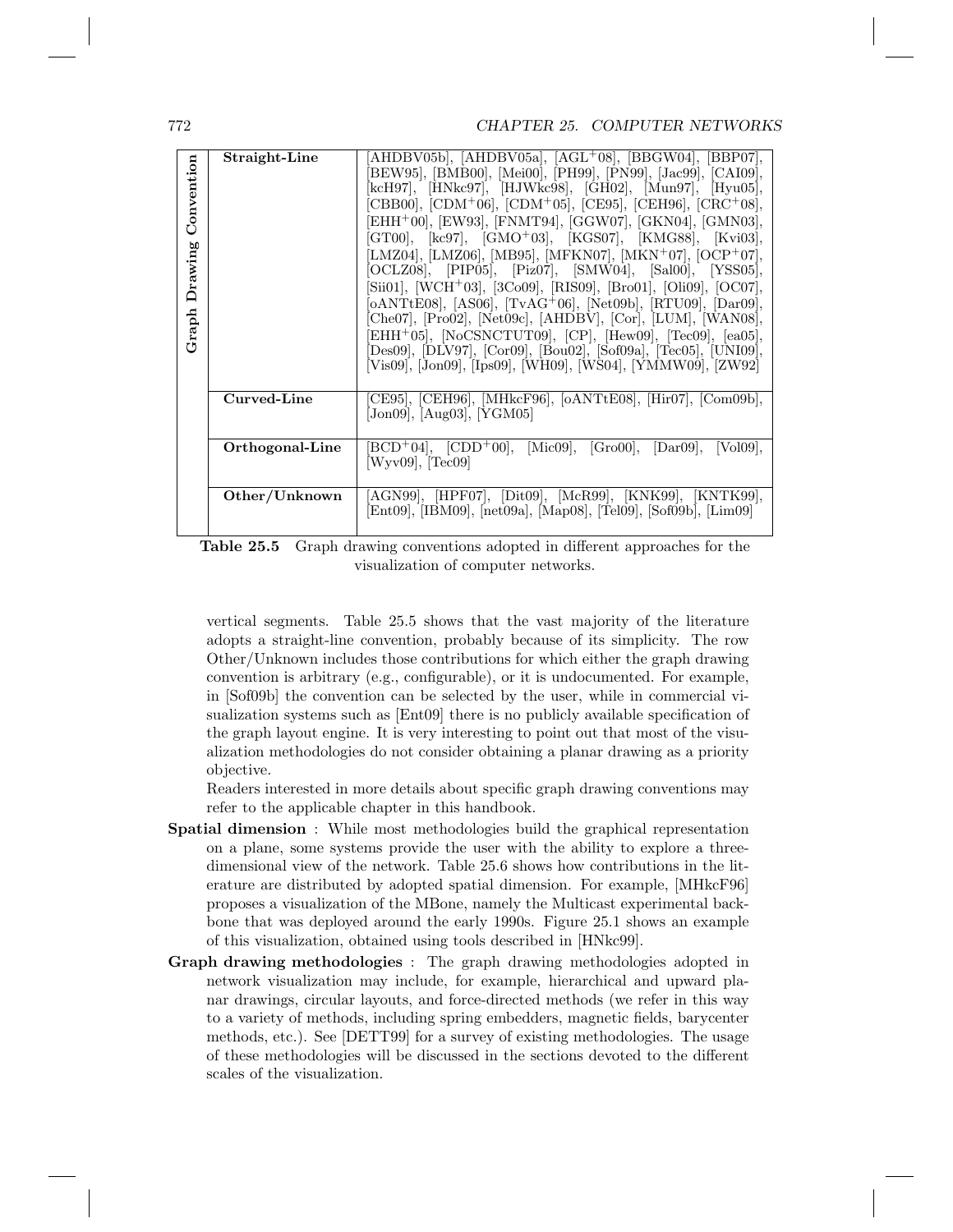| Visualization<br>$_{\rm the}$<br>ಕ<br>imensions | 2D           | [BBP07], [BCD <sup>+</sup> 04], [BEW95], [Mei00], [HPF07], [PH99], [PN99],<br> Jac99 ,  CAI09 ,  kcH97 ,  HNkc97 ,  HJWkc98 ,  GH02 ,  Dit09 ,<br>[McR99], [CBB00], [CDD <sup>+</sup> 00], [CDM <sup>+</sup> 06], [CDM <sup>+</sup> 05], [CRC <sup>+</sup> 08],<br>[EHH <sup>+</sup> 00], [EW93], [FNMT94], [GGW07], [GKN04], [GMN03],<br>[GT00], [KGS07], [KMG88], [Kvi03], [LMZ04], [LMZ06], [MFKN07],<br>[MKN <sup>+</sup> 07], [OCP <sup>+</sup> 07], [OCLZ08], [PIP05], [Piz07], [SMW04], [Sal00],<br>[Sii01], [Mic09], [WCH <sup>+</sup> 03], [3Co09], [RIS09], [Oli09], [OC07],<br>[oANTtE08], [Ent09], [TvAG <sup>+</sup> 06], [Net09b], [Gro00], [Hir07], [RTU09],<br>[IBM09], [Dar09], [Che07], [Pro02], [Net09c], [Vol09], [Cor], [LUM],<br>[WAN08], [EHH <sup>+</sup> 05], [NoCSNCTUT09], [Com09b], [Wyv09], [net09a],<br>[Hew09], [Tec09], [Des09], [Map08], [DLV97], [Cor09], [Bou02], [Sof09a],<br>[Tec05], [Tel09], [UNI09], [Vis09], [Jon09], [Ips09], [WH09], [WS04],<br>[YMMW09], [ZW92] |
|-------------------------------------------------|--------------|-------------------------------------------------------------------------------------------------------------------------------------------------------------------------------------------------------------------------------------------------------------------------------------------------------------------------------------------------------------------------------------------------------------------------------------------------------------------------------------------------------------------------------------------------------------------------------------------------------------------------------------------------------------------------------------------------------------------------------------------------------------------------------------------------------------------------------------------------------------------------------------------------------------------------------------------------------------------------------------------------------------|
| ≏                                               | 3D           | $[AHDBV05b], [AHDBV05a], [AGL^+08], [AGN99], [BBGW04],$<br>[BMB00], [Mun97], [Hyu05], [CE95], [CEH96], [kc97], [GMO <sup>+</sup> 03],<br>[KNK99], [KNTK99], [MB95], [MHkcF96], [YSS05], [Bro01], [AS06],<br>[AHDBV], [CP], [ea05], [Aug03], [YGM05]                                                                                                                                                                                                                                                                                                                                                                                                                                                                                                                                                                                                                                                                                                                                                         |
|                                                 | Customizable | [Sof09b], [Lim09]                                                                                                                                                                                                                                                                                                                                                                                                                                                                                                                                                                                                                                                                                                                                                                                                                                                                                                                                                                                           |

Table 25.6 Spatial dimension adopted in different visualization approaches.



Figure 25.1 A three-dimensional visualization of the global topology of the MBone, the Internet's multicast backbone, as it appeared in 1996. The picture is taken from [MHkcF96].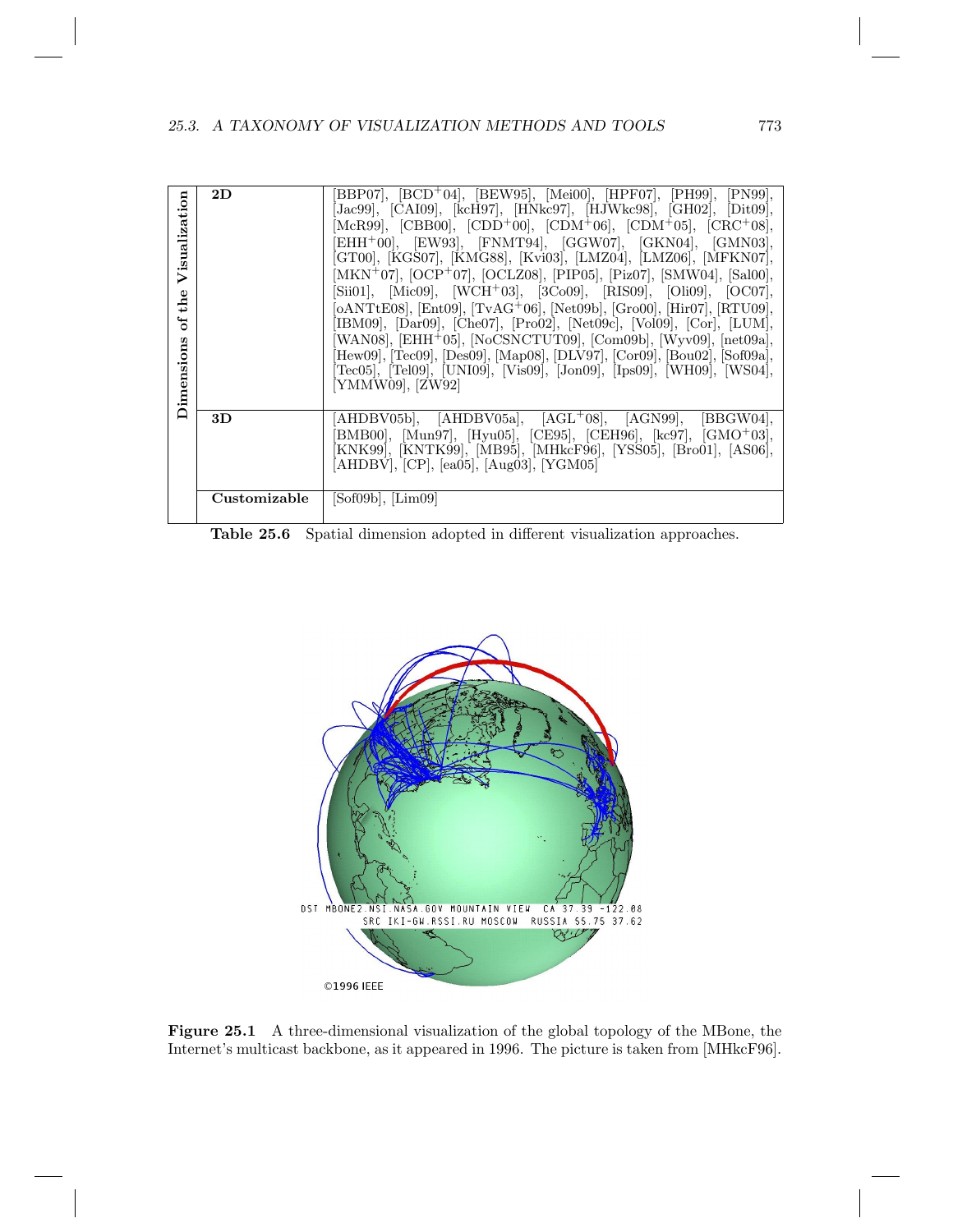| 89<br>coordinat                                   | $\rm Yes$     | [AGN99], [BEW95], [Mei00], [HPF07], [PH99], [PN99], [Jac99],<br>[kcH97], [HNkc97], [HJWkc98], [Dit09], [CE95], [CEH96], [KNK99],<br>[KNTK99], [Kvi03], [MHkcF96], [SMW04], [oANTtE08], [Dar09],<br>[CP], [Bou02], [Tel09], [UNI09], [Lim09], [Vis09], [Aug03], [YGM05],<br>[YMMW09]                                                                                                                                                                                                                                                                                                                                                                                                                                                                                                                                                                                                                                                      |
|---------------------------------------------------|---------------|------------------------------------------------------------------------------------------------------------------------------------------------------------------------------------------------------------------------------------------------------------------------------------------------------------------------------------------------------------------------------------------------------------------------------------------------------------------------------------------------------------------------------------------------------------------------------------------------------------------------------------------------------------------------------------------------------------------------------------------------------------------------------------------------------------------------------------------------------------------------------------------------------------------------------------------|
| geographic<br>absolute<br>w<br>$\frac{6}{5}$<br>⊃ | $\mathbf{No}$ | [AHDBV05b], [AHDBV05a], [AGL <sup>+</sup> 08], [BBGW04], [BBP07],<br>[BCD <sup>+</sup> 04], [BMB00], [CAI09], [GH02], [McR99], [Mun97], [Hyu05],<br>[CBB00], [CDD <sup>+</sup> 00], [CDM <sup>+</sup> 06], [CDM <sup>+</sup> 05], [CRC <sup>+</sup> 08], [EHH <sup>+</sup> 00],<br>[EW93], [FNMT94], [GGW07], [GKN04], [GMN03], [GT00], [kc97],<br>[GMO <sup>+</sup> 03], [KGS07], [KMG88], [LMZ04], [LMZ06], [MB95],<br>[MFKN07], $[MKN+07]$ , $[OCP+07]$ , $[OCLZ08]$ , $[PIP05]$ , $[PiZ07]$ ,<br>[Sal00], [YSS05], [Sii01], [Mic09], [WCH <sup>+</sup> 03], [RIS09], [Bro01], [Oli09],<br>[OC07], [AS06], [TvAG <sup>+</sup> 06], [Net09b], [Gro00], [Hir07], [RTU09],<br>[IBM09], [Che07], [Pro02], [Net09c], [AHDBV], [Vol09], [LUM],<br>[WAN08], [EHH <sup>+</sup> 05], [NoCSNCTUT09], [Com09b], [Wyv09], [net09a],<br>[Hew09], [Tec09], [ea05], [Des09], [DLV97], [Cor09], [Sof09a], [Tec05],<br>[Ips09], [WH09], [WS04], [ZW92] |
|                                                   | Unknown       | $[3Co09]$ , $[Ent09]$ , $[Cor]$ , $[Map08]$ , $[Soft09b]$ , $[Jon09]$                                                                                                                                                                                                                                                                                                                                                                                                                                                                                                                                                                                                                                                                                                                                                                                                                                                                    |

Table 25.7 A classification of visualization methodologies according to the usage of absolute geographic coordinates for the placement of network nodes.

Detailed information about specific graph drawing methodologies can be found in the applicable chapters of this handbook.

Usage of absolute geographic location coordinates : If the visualization includes the network topology, some methodologies envisage arranging network nodes on the basis of real geographic coordinates. This is the case, e.g., for popular visual traceroute tools [Aug03, Vis09]. Quite often the geographic coordinates of network components are not deemed relevant. Also, determining the actual position of network nodes is not an easy task. Therefore, as shown in Table 25.7, most contributions rely on layout approaches that do not consider geographic coordinates. Further, it may happen that the entities to be visualized do not have specific geographic coordinates. For example, an Autonomous System can span multiple countries or even continents, having routers in many geographic locations.

#### 25.3.3 Visualization Tools

For the cases in which the visualization methodology has been implemented in the form of a visualization tool, it is interesting to classify the tool according to the functions offered by the user interface.

- Possibility of user interaction : Some tools display the network as a static image, without any possibility of interaction. Others allow to adjust the visualization, for example by zooming and rotating the view, selecting a different layout, and manually dragging vertices. Other tools allow to directly configure the network by interacting with the visualization. This is especially useful for network operators, and is often possible only with commercial tools.
- Static/Dynamic(Animated) : If the tool is aimed at visualizing dynamically changing information (e.g., routing data), the changes may be displayed by animation.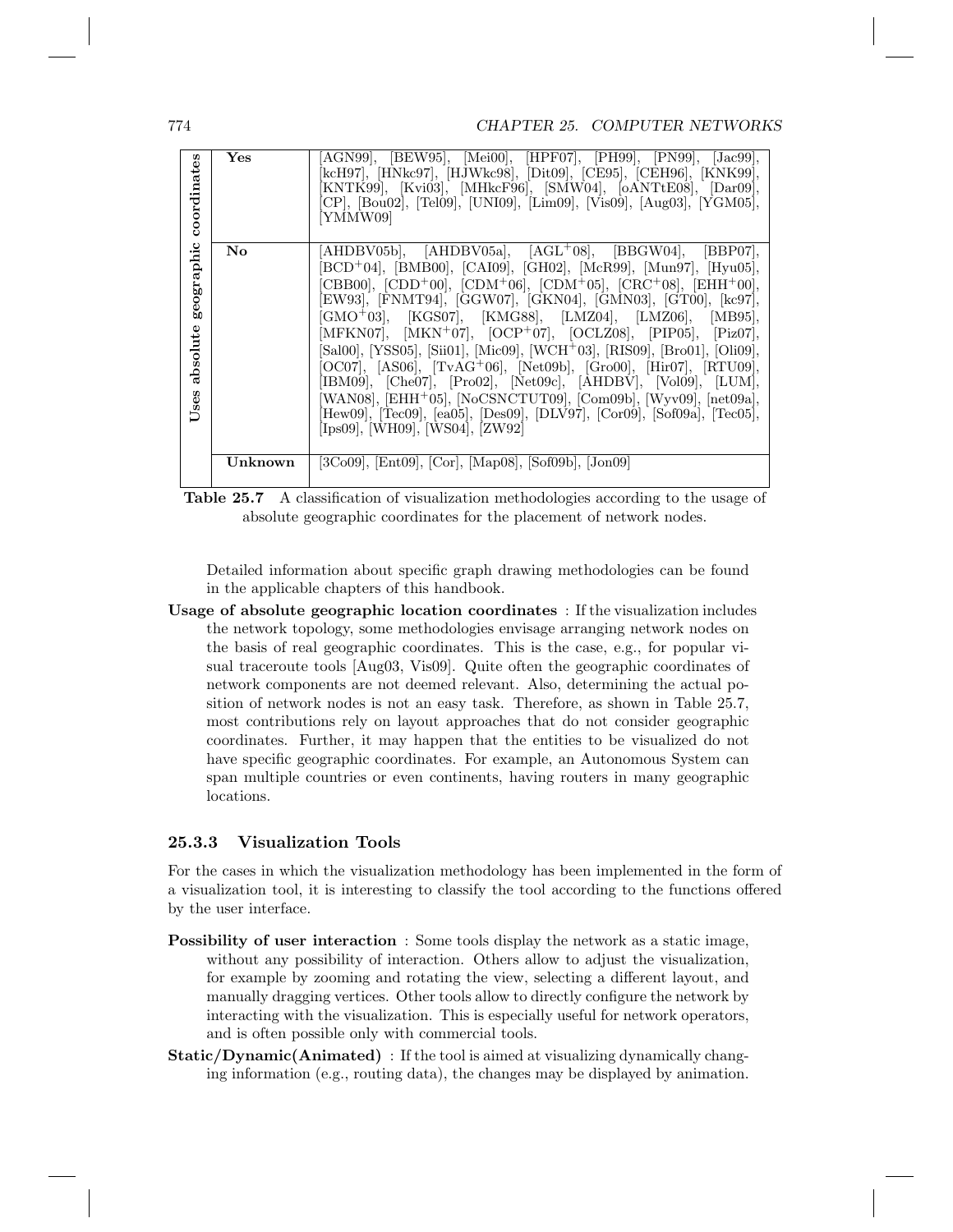

**Figure 25.2** A screenshot of the NAM Network Animator, taken from [EHH<sup>+</sup>05].

Consider that this poses very interesting challenges in the optimization of the layout. The classification of the state of the art according to the ability to animate the visualization is further discussed in the following sections. Figure 25.2 shows a screenshot of a well-known tool for network simulation, that is able to display the flow of packets along the pipes.

Visualization tools are made available as software pieces in different flavors:

- Type of tool : The tool may consist of a library of drawing functions, a standalone application, or an applet that can be embedded in a web browser. If a certain approach only consists of a methodological contribution and we were not able to identify a publicly available implementation, we classify that contribution separately.
- License : Depending on the target users, the tool may be distributed commercially or freely, possibly with an open source license.

#### 25.4 Data Sources

The information to be visualized can be gathered from different data sources. The available sources can vary depending on whether the network to be visualized is managed by the same entity requesting the visualization or not. In the first case, one can use two main strategies:

• Routers maintain a rich database containing information about their current status. This database is called Management Information Base (MIB) and can be accessed by a widely available protocol called Simple Network Management Protocol (SNMP) [MR91, CFSD90]. A visualization tool can query the MIB of routers via SNMP in order to collect information about the network. This is the approach adopted by the Polyphemus tool  $[BCD^+04]$ .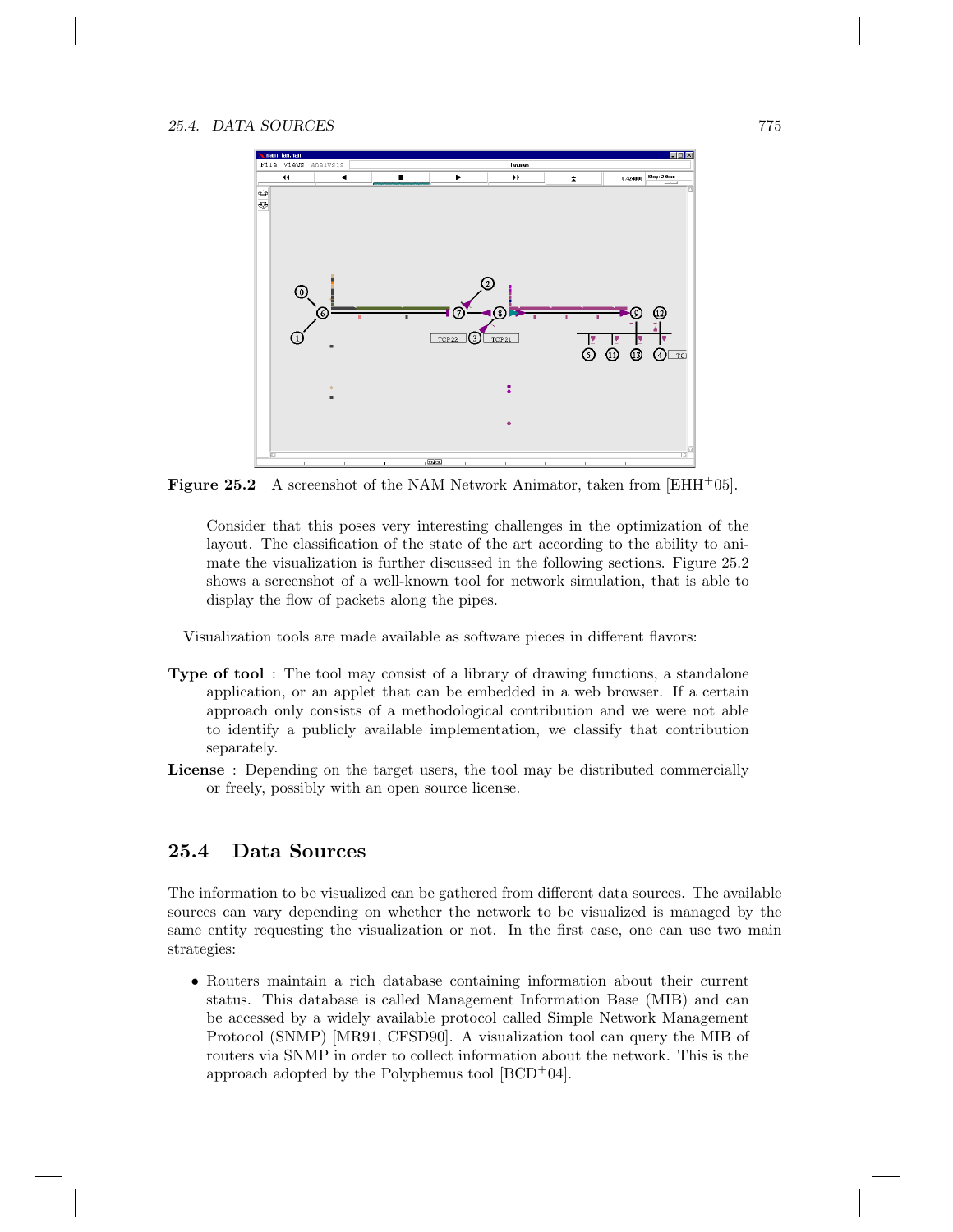• Providers quite often store information about the configuration of network devices in a database that is maintained outside of the devices themselves and can be used to quickly manage and configure them. Such a database is implemented within a network management platform, like, e.g., HP Operations Manager [Hew09] or WANDL IP/MPLSView [WAN08]. A visualization tool can extract information from this database. Sometimes the visualization tool is embedded in the network management platform itself, which makes data extraction even easier.

If the entity requesting the visualization does not have control over the network, information can still be gathered by resorting to the following strategies:

- Network devices are usually responsive to probe packets that, in troubleshooting sessions, can be used to determine whether they are alive and reachable. Such packets are commonly transmitted according to the Internet Control Message Protocol [Pos81a] (ICMP). The same kind of packets can be used to discover the links on a foreign network. Of course, the applicability of this technique is limited by the presence of firewalls and other intrusion prevention systems.
- Some organizations maintain, typically for research purposes, repositories of publicly available information collected from routers. This is the case, for example, of the RIPE Routing Information Service [RIP] (RIS) or the Oregon Route Views project [oO]. These services collect information about the reachability of Autonomous Systems on a periodic basis. Information about router configurations is also maintained in a worldwide Internet Routing Registry [NCC] (IRR), which is also used to extract network topologies at the Autonomous System level. Unfortunately, the IRR is not always up-to-date with actually deployed configurations.

From another point of view, it is possible to consider the strategy adopted to collect the visualized information. Roughly speaking, there are two possible ways of achieving this: actively probing or passively monitoring the network. An example of active probing strategy is the usage of the traceroute tool to discover the routers along paths to certain destinations. This is the approach adopted in the CAIDA Archipelago measurement infrastructure [CAI07]. On the other hand, passive monitoring may consist in observing the status of the network by accessing routing information stored at the routers.

Table 25.8 shows the relationship between the visualization scale and the adopted collection strategy. It is clear from the table that the approaches for Internet visualization exploit many different collection strategies, while data for visualizing local and ISP-scale networks is often collected using active probing.

The collection strategy also influences the timing of data accesses. In particular, data may be collected periodically or just when it is needed to generate a visualization (see Table 25.9). Interestingly, collecting data on a periodic basis for the sole visualization purpose is rather unusual on local networks. We recall that, depending on the adopted collection rate, the displayed information may not reflect the current status of the network.

Table 25.4 puts in evidence the relationships between the collection strategy and the collection rate. As shown in the table, those tools whose collection strategy can be customized usually allow to customize the collection rate as well. Works for which the collection rate and/or the strategy are unspecified typically focus on a single snapshot of a network (e.g., a graph of an ISP's infrastructure at a given time instant) or simply provide a visualization methodology without considering the data sets to be displayed.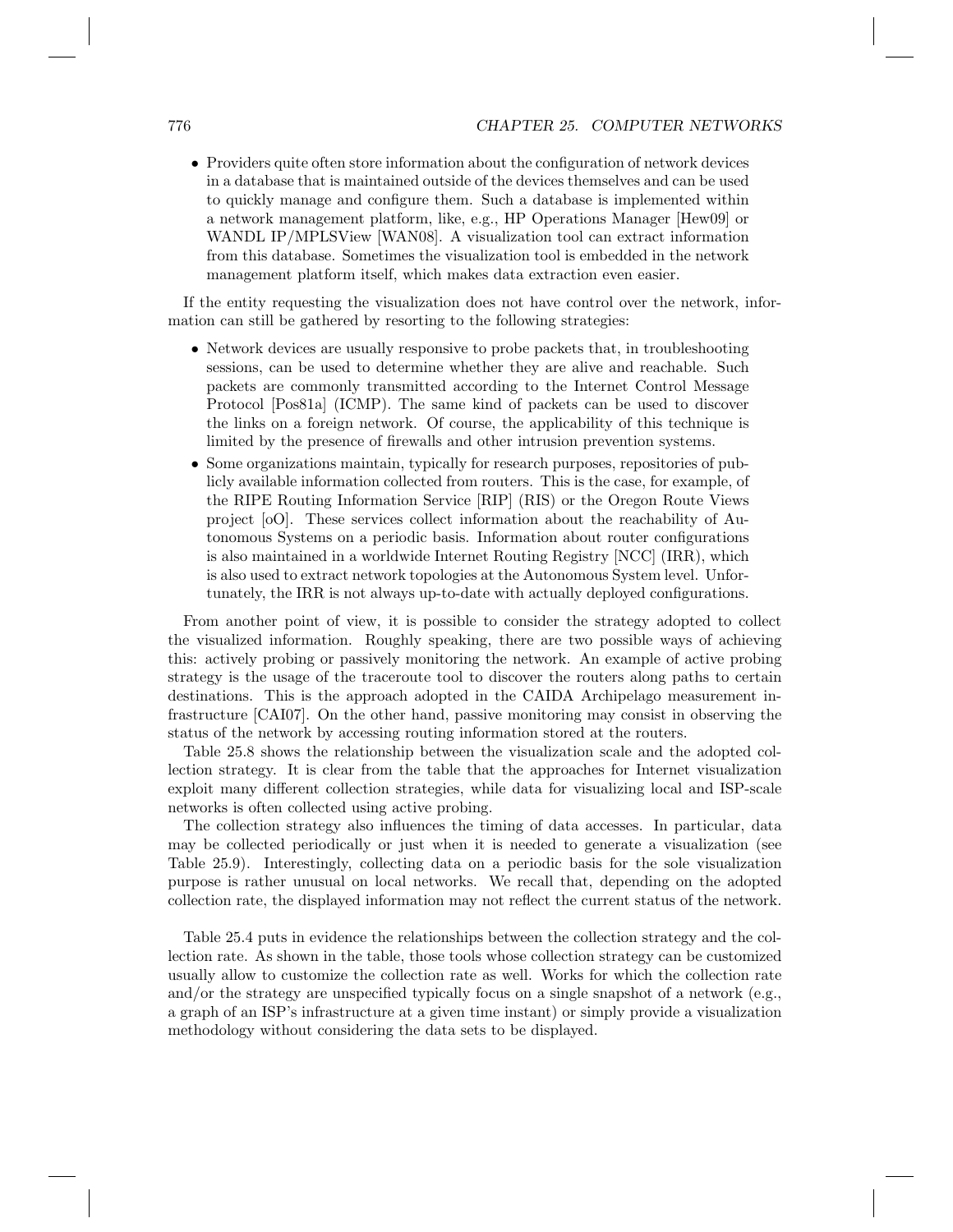|       |            | <b>Collection Strategy</b>                                                                                                                                                         |                                                                                                                                                                                              |                                                                                                                             |                                                                                                                                                                                                                                                                      |
|-------|------------|------------------------------------------------------------------------------------------------------------------------------------------------------------------------------------|----------------------------------------------------------------------------------------------------------------------------------------------------------------------------------------------|-----------------------------------------------------------------------------------------------------------------------------|----------------------------------------------------------------------------------------------------------------------------------------------------------------------------------------------------------------------------------------------------------------------|
|       |            | Passive<br>Monitoring                                                                                                                                                              | <b>Active Probing</b>                                                                                                                                                                        | Customizable                                                                                                                | Other                                                                                                                                                                                                                                                                |
| Scale | Internet   | $[CDD+00],$<br>$[CDM+06],$<br>$[CDM+05],$<br>$[CRC+08],$<br>$[OCP+07]$ ,<br>[OCLZ08],<br>$[{\rm{Piz}}07]$ ,<br>[RIS09],<br>[Oli09],<br>$[OC07]$ ,<br>[Gro00], [RTU09],<br>[YMMW09] | [PN99],<br>[Jac99],<br>[CAI09],<br>$[_{\text{Dit09}}]$ ,<br>[CBB00], [GTO0],<br>$[GMO^+03],$<br>[YSS05],<br>[Sii01],<br>$[AS06]$ ,<br>[Che07],<br>[LUM],<br>[ea05],<br>$[Vis09]$ , $[Aug03]$ | [HPF07],<br>[PH99],<br>[Lim09]                                                                                              | [BBGW04],<br>[BBP07],<br>[BEW95],<br>$[CE95]$ ,<br>$[CEH96]$ ,<br>[GGW07],<br>[GKN04],<br>[kc97],<br>[LMZ04],<br>[LMZ06],<br>[MB95], [oANTtE08],<br>[Pro02],<br>[Des09],<br>[Map08],<br>[DLV97],<br>$[Cor09]$ ,<br>$[$ Bou $02]$ ,<br>[Te109],<br>[WS04],<br>[YGM05] |
|       | <b>ISP</b> | $[BCD^+04],$<br>$[{\rm{Piz}}07]$ , $[{\rm{RT}}U09]$ ,<br>[Com09b]                                                                                                                  | [Mei00],<br>[Kvi03],<br>[MHkCF96],<br>[SMW04], [Sal00],<br>[3Co09], [Ent09],<br>[IBM09], [Net09c],<br>$[Tec09]$ , $[UNI09]$                                                                  | [KMG88],<br>[Join09]                                                                                                        | $[AGL + 08],$<br>[AGN99],<br>[BEW95],<br>[kcH97],<br>$[EHH+00], [FNMT94],$<br>[GMN03],<br>[KNK99],<br>[KNTK99],<br>[MFKN07],<br>$[MKN^+07]$ ,<br>[oANTtE08],<br>[Dar09],<br>[WAN08], $[EHH^+05]$ ,<br>$[CP]$ ,<br>[Hew09],<br>[Soft09b]                              |
|       | Local      | $[TvAG^+06],$<br>[Sof09a],<br>[Tec05],<br>[ZW92]                                                                                                                                   | $[{\rm Mi}c09],$<br>[3Co09],<br>[Ent09], [Net09b],<br>[Hiro7], [Net09c],<br>$[Vol09]$ , $[Wyv09]$ ,<br>$[Tec09]$ , $[Ips09]$                                                                 | [EW93],<br>[Join09]                                                                                                         | $[AGL^{+}08]$ , $[EHH^{+}00]$ ,<br>[KGS07],<br>[PIP05],<br>$[WCH+03]$ , $[EHH+05]$ ,<br>[NoCSNCTUT09],<br>[net09a], [WH09]                                                                                                                                           |
|       | Arbitrary  |                                                                                                                                                                                    | [Cor]                                                                                                                                                                                        | [AHDBV05b],<br>[AHDBV05a],<br>[BMB00],<br>[HNkc97],<br>[HJWkc98],<br>[GH02],<br>[Mun97],<br>[Hyu05],<br>[Bro01],<br>[AHDBV] | [McR99]                                                                                                                                                                                                                                                              |

Table 25.8 Data collection strategies adopted for different visualization scales.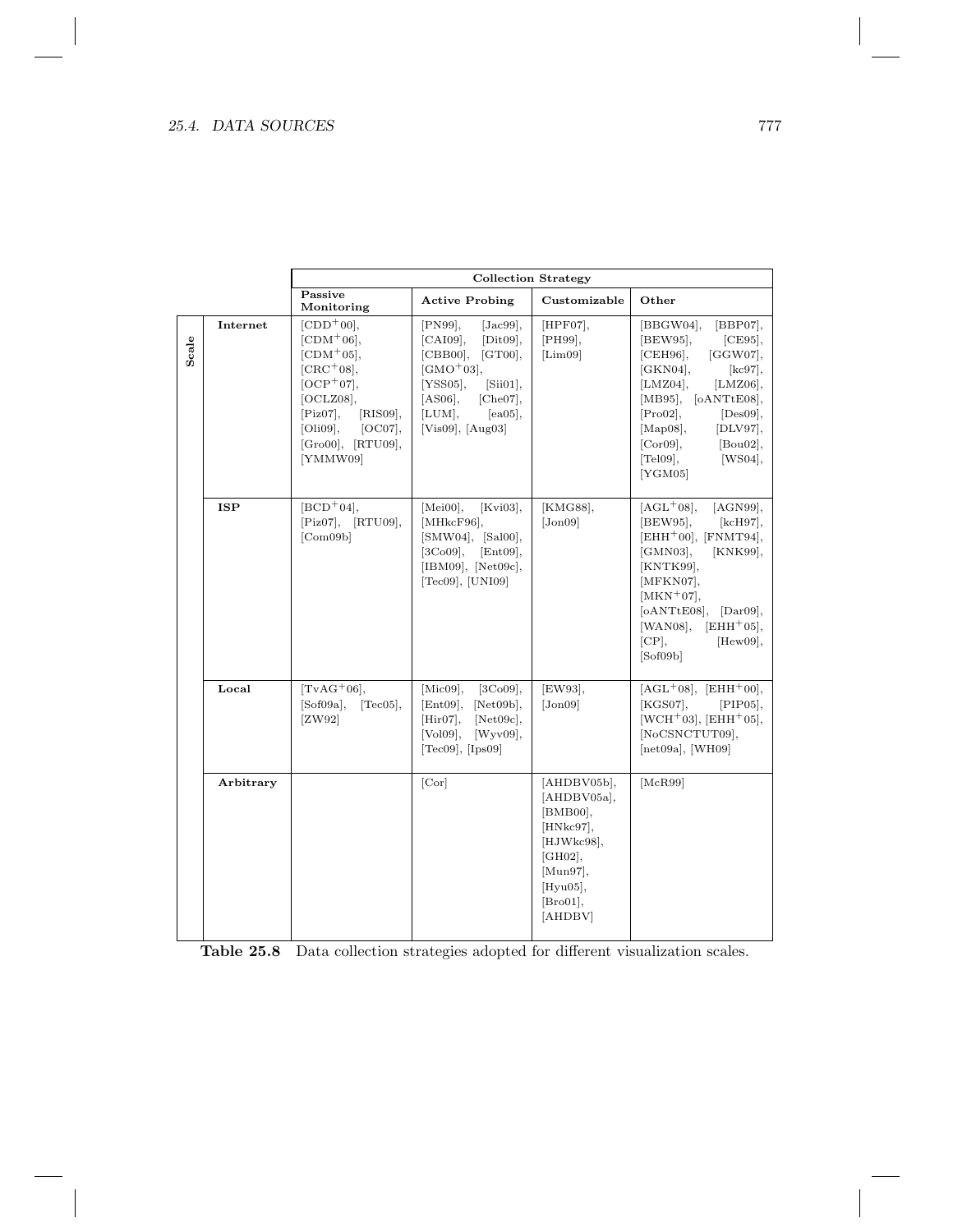|       |            | <b>Collection Rate</b>                                                                                                                                                                          |                                                                                                                        |                                                                                                                                                        |                                                                                                                                                                                                                                                                                                                             |  |
|-------|------------|-------------------------------------------------------------------------------------------------------------------------------------------------------------------------------------------------|------------------------------------------------------------------------------------------------------------------------|--------------------------------------------------------------------------------------------------------------------------------------------------------|-----------------------------------------------------------------------------------------------------------------------------------------------------------------------------------------------------------------------------------------------------------------------------------------------------------------------------|--|
|       |            | Periodic                                                                                                                                                                                        | On Demand                                                                                                              | Customizable                                                                                                                                           | Other                                                                                                                                                                                                                                                                                                                       |  |
| Scale | Internet   | [CBB00],<br>$[CDD+00],$<br>$[{\rm CRC}^+08],$<br>$[OCP+07],$<br>$[OCLZ08]$ , $[Piz07]$ ,<br>[Sii01],<br>[RIS09],<br>$[Oli09]$ ,<br>[OC07],<br>[Gro00], [RTU09],<br>[Che07],<br>[LUM],<br>[ea05] | [LMZ04],<br>[LMZ06], $[Des09]$ ,<br>$[Vis09]$ , $[Aug03]$                                                              | [HPF07],<br>[PH99],<br>$[CDM+06],$<br>$[CDM+05],$<br>$[CE95]$ ,<br>[CEH96],<br>[Lim09]                                                                 | [BBGW04],<br>[BBP07],<br>[BEW95],<br>[PN99],<br>[CAI09],<br>[Jac99],<br>$[_{\text{Dit09}},$<br>[GGW07],<br>[GKN04],<br>[GT00],<br>$[GMO+03],$<br>[kc97],<br>[MB95],<br>[YSS05],<br>[oANTtE08],<br>[AS06],<br>[Pro02],<br>[Map08],<br>[DLV97],<br>[Cor09],<br>$[$ Bou $02]$ ,<br>[Te109],<br>[WS04],<br>[YGM05],<br>[YMMW09] |  |
|       | <b>ISP</b> | [Kvi03],<br>$[{\rm{Piz}}07]$ ,<br>[RTU09], [UNI09]                                                                                                                                              | $[3Co09]$ ,<br>[Ent09],<br>$[IBM09]$ , $[Net09c]$                                                                      | [KMG88],<br>[Dar09],<br>[Com09b],<br>[Hew09],<br>[Join09]                                                                                              | $[AGL+08],$<br>[AGN99],<br>$[BCD^+04],$<br>[BEW95],<br>[Mei00],<br>[kcH97],<br>$[EHH+00]$ , $[FNMT94]$ ,<br>[GMN03],<br>[KNK99],<br>[KNTK99],<br>[MFKN07],<br>[MHkCF96],<br>$[MKN+07]$ , $[SMW04]$ ,<br>[Sal00], [oANTtE08],<br>[WAN08], $[EHH^+05]$ ,<br>$[CP]$ , $[Tec09]$ , $[Sof09b]$                                   |  |
|       | Local      |                                                                                                                                                                                                 | [3Co09],<br>$[{\rm Mic}09],$<br>[Ent09],<br>$[TvAG^+06],$<br>[Net09b],<br>[Hiro7],<br>[Net09c],<br>[Vol09],<br>[Wyv09] | [EW93],<br>$[Tec05]$ , $[Jon09]$ ,<br>$[Ips09]$ , $[ZW92]$                                                                                             | $[AGL+08]$ , $[EHH+00]$ ,<br>[KGS07],<br>[PIP05],<br>$[WCH+03], [EHH+05],$<br>[NoCSNCTUT09],<br>[net09a],<br>$[Tec09]$ ,<br>[Sof09a], [WH09]                                                                                                                                                                                |  |
|       | Arbitrary  |                                                                                                                                                                                                 | [Cor]<br>$\mathbf{1}$ $\mathbf{c}$                                                                                     | [AHDBV05b],<br>[AHDBV05a],<br>[BMB00],<br>[HNkc97],<br>[HJWkc98],<br>[GH02],<br>[Mun97],<br>[Hyu05],<br>[Bro01],<br>[AHDBV]<br>1.0 <sup>n</sup><br>1.1 | [McR99]                                                                                                                                                                                                                                                                                                                     |  |

Table 25.9 Collection rates adopted for different visualization scales.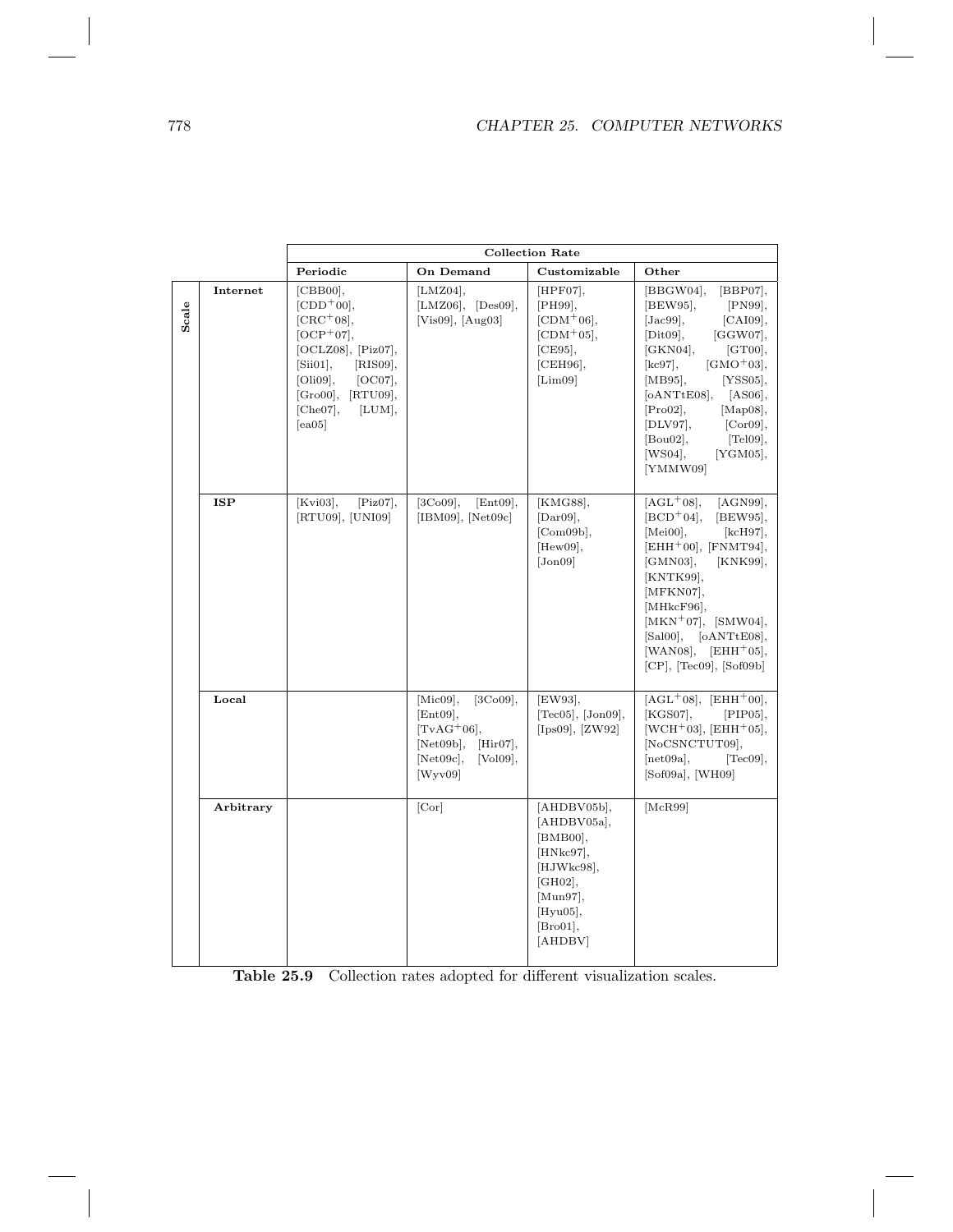#### 25.5 Visualization of the Internet

The visualization of the whole Internet poses important challenges, because the amount of information to be displayed is generally very large and still the drawing presented to the user must preserve readability. To get a feeling of how complex the Internet can be, consider that its size can be roughly estimated in more than 20,000 Autonomous Systems and more than 60,000 links between them, and these sizes keep growing with time  $[MKF<sup>+</sup>06, RTM08]$ . Given that an ISP can span over several Autonomous Systems, managing tens of thousands of routers on its own [SMW04], and that there exist tens of thousands of ISPs, it can be easily imagined how complex it is to provide a complete yet useful visualization that spans the whole Internet.

In order to provide an overview of the most commonly adopted approaches for Internet visualization, Table 25.10 proposes a comparison of the graph drawing conventions against the graph drawing methodologies used in the literature about this field. There is a clear predominance in the adoption of the straight-line convention, and many approaches rely on force-directed methods for vertex placement. Figures  $25.3(a)$  and  $25.3(b)$  contain screenshots of two well-known systems for visualizing Internet routing at the Autonomous System level: BGPlay [CDM+05] and LinkRank [LMZ06]. Both tools use a spring embedder as node placement algorithm. Also, these tools make the choice of presenting only a small portion of the Internet. BGPlay focuses on how a network prefix is seen from a collection of vantage points, while LinkRank tries to put in evidence links that may have undergone faults. CAIDA's Walrus [Mun97, Hyu05] is a tool that exploits a three-dimensional hyperbolic geometry to display graphs under a fisheye-like distortion. Walrus is able to visualize network topologies consisting of more than 500,000 nodes and more than 600,000 links.



**Figure 25.3** The BGPlay  $[CDM+05]$   $((a))$  and LinkRank  $[LMZ06]$   $((b))$  tools provide an animated visualization of routing changes at the Autonomous System level. The screenshots are taken from [Rom09] and [Lab09], respectively.

Table 25.11 matches graph drawing methodologies against the ability to provide an animated visualization. Most of the tools that provide an animation rely on a force-directed drawing methodology. In order to achieve a smooth transition between different frames of the animation, sometimes the placement of nodes is influenced by constraints.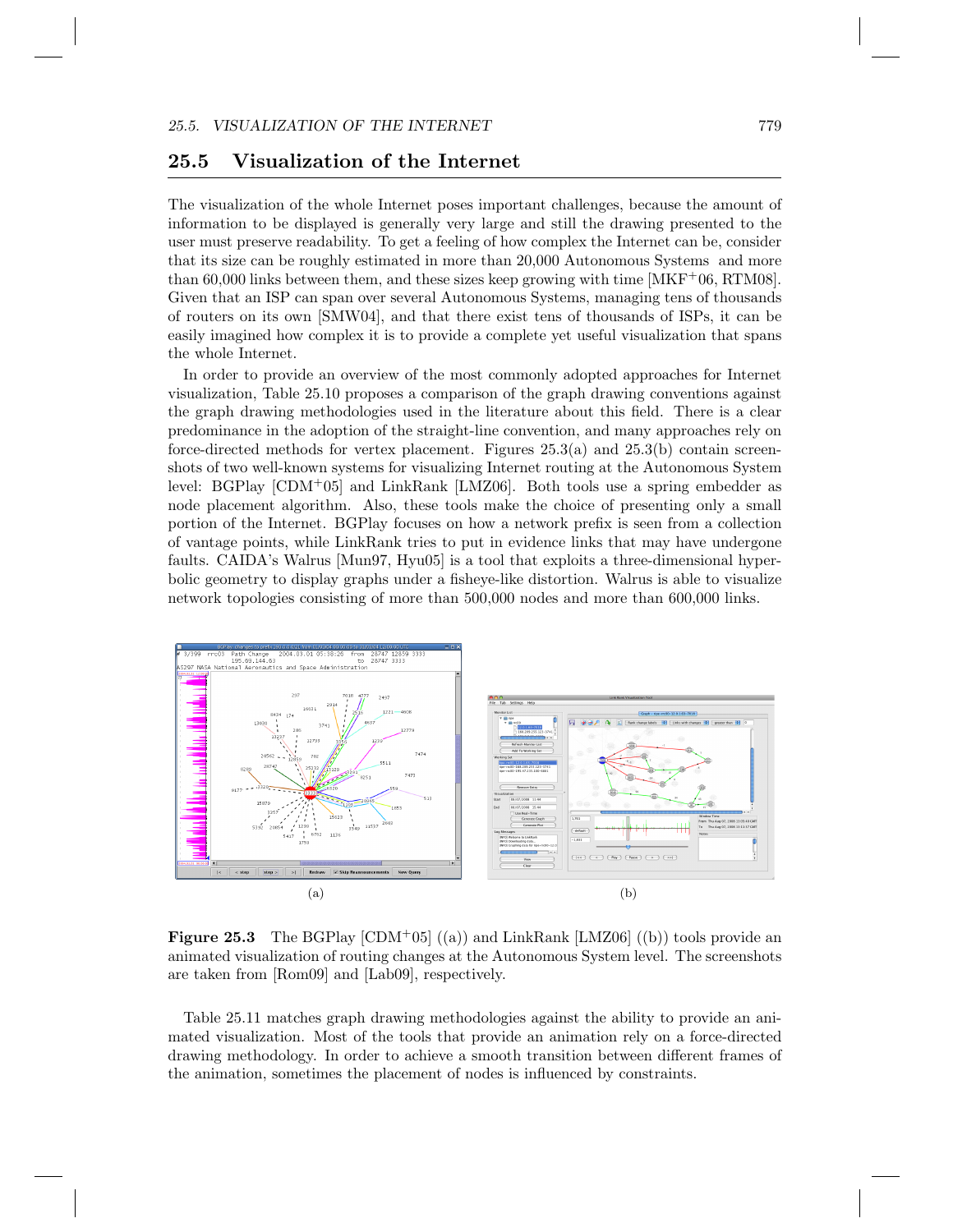|                           |                                 | <b>Graph Drawing Convention</b>                                                                                                                                                                                                          |                                    |                        |                                                   |
|---------------------------|---------------------------------|------------------------------------------------------------------------------------------------------------------------------------------------------------------------------------------------------------------------------------------|------------------------------------|------------------------|---------------------------------------------------|
|                           |                                 | Straight-Line                                                                                                                                                                                                                            | Curved-Line                        | Orthogonal-Line        | Other/Unknown                                     |
| Graph Drawing Methodology | <b>Force Directed</b>           | [BBGW04],<br>[BEW95],<br>[CBB00],<br>$[CDM+06],$<br>$[CDM+05],$<br>[GGW07],<br>[LMZ04],<br>[LMZ06],<br>$[OCP+07]$ ,<br>[OCLZ08], [Piz07],<br>[Sii01],<br>[RIS09],<br>$[Oli09]$ ,<br>[OC07],<br>$[RTU09]$ , $[Che07]$ ,<br>[Pro02], [LUM] |                                    |                        |                                                   |
|                           | Circular                        | [AHDBV05b],<br>[AHDBV05a],<br>$[CAI09]$ , $[HNkc97]$ ,<br>[HJWkc98],<br>[Mun97], [Hyu05],<br>[CE95], [CEH96],<br>[AHDBV], [Cor09]                                                                                                        | $[CE95]$ ,<br>[CEH96]              |                        |                                                   |
|                           | Clustering                      | $[GMO^+03],$<br>[WS04]                                                                                                                                                                                                                   |                                    | $[CDD+00],$<br>[Gro00] |                                                   |
|                           | Layering                        | [BBGW04],<br>$[{\rm CRC}^+08],$<br>[DLV97]                                                                                                                                                                                               |                                    |                        |                                                   |
|                           | Topology-Shape-<br>Metrics      |                                                                                                                                                                                                                                          |                                    | $[CDD+00],$<br>[Gro00] |                                                   |
|                           | Customizable/<br><b>Various</b> | [GH02],<br>[GT00],<br>$[kc97]$ , $[ea05]$                                                                                                                                                                                                |                                    |                        | [Lim09]                                           |
|                           | Other/Unknown                   | [BMB00],<br>[PH99],<br>[PN99],<br>[Jac99], [GKN04],<br>[YSS05],<br>[Bro01],<br>[oANTtE08],<br>[AS06],<br>$[Cor]$ ,<br>[Des09],<br>$[$ Bou $02]$ ,<br>[Vis09],<br>[YMMW09]                                                                | [oANTtE08],<br>[Aug03],<br>[YGM05] |                        | [HPF07], [Dit09],<br>[McR99],<br>[Map08], [Tel09] |

Table 25.10 Graph drawing conventions and methodologies adopted for the visualization of the Internet.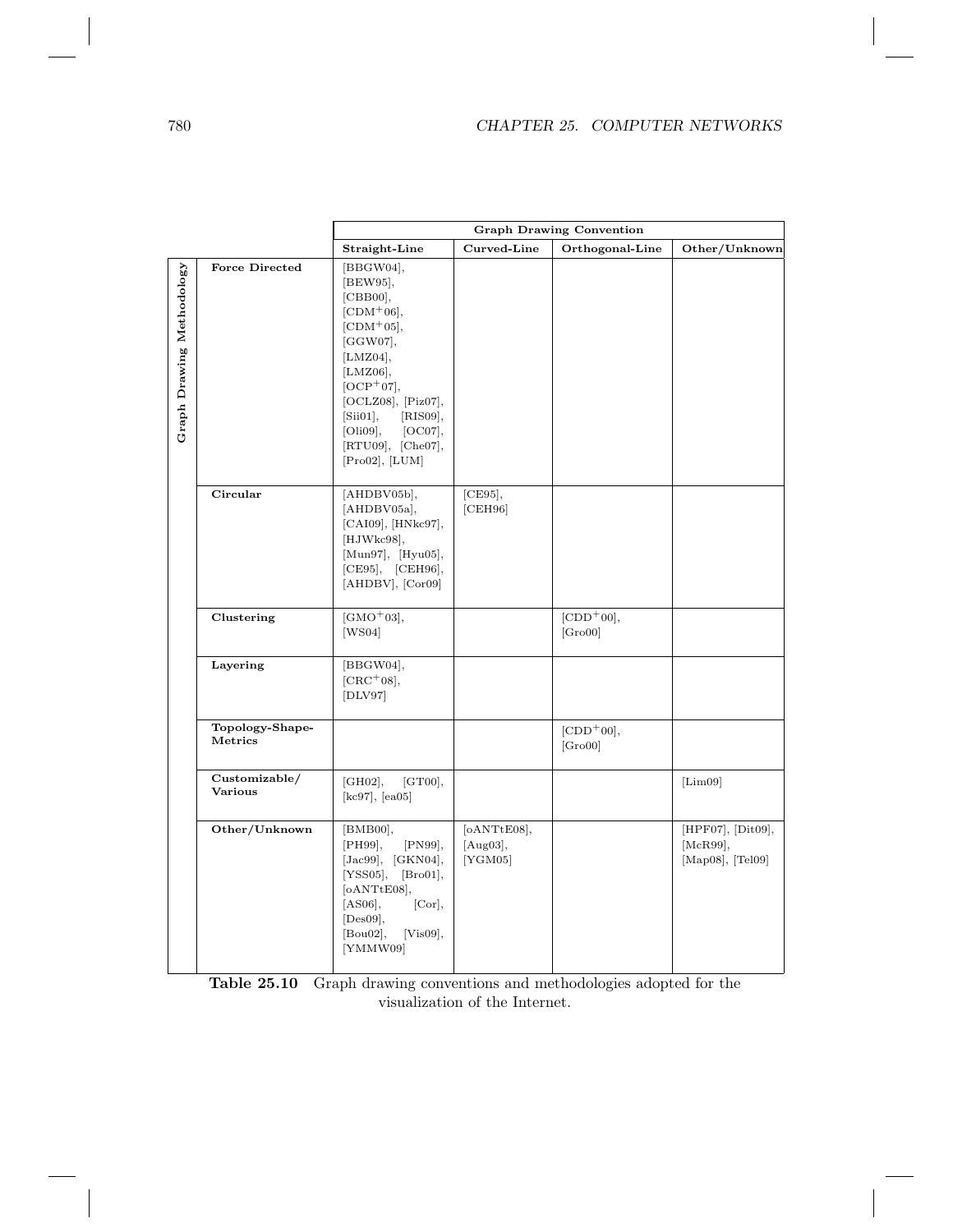|             |                                          | <b>Static</b>                                                                                                                                                                       | Animated                                                                                                                                                 |
|-------------|------------------------------------------|-------------------------------------------------------------------------------------------------------------------------------------------------------------------------------------|----------------------------------------------------------------------------------------------------------------------------------------------------------|
| Methodology | <b>Force Directed</b>                    | BBGW04],<br>[CBB00],<br>$[\text{GGW07}]$ , $[\text{Si}01]$ , $[\text{Che}07]$ ,<br>[Pro02], [LUM]                                                                                   | [BEW95],<br>$[CDM+06],$<br>[CDM <sup>+</sup> 05], [LMZ04], [LMZ06],<br>$[OCP+07]$ , $[OCLZ08]$ , $[Piz07]$ ,<br>RIS09, $[Oli09]$ , $[OC07]$ ,<br>[RTU09] |
| Drawing     | Circular                                 | AHDBV05b], [AHDBV05a],<br>CAI09], [HNkc97], [Mun97],<br>[Hyu05], [AHDBV], [Cor09]                                                                                                   | [HJWkc98], [CE95], [CEH96]                                                                                                                               |
| Graph       | Clustering                               | $[CDD+00]$ , $[GMO+03]$ , $[Gr000]$ ,<br>WS04l                                                                                                                                      |                                                                                                                                                          |
|             | Layering                                 | [BBGW04], $[CRC+08]$ , $[DLV97]$                                                                                                                                                    |                                                                                                                                                          |
|             | Topology-<br>Shape-Metrics               | $[CDD+00]$ , $[Gro00]$                                                                                                                                                              |                                                                                                                                                          |
|             | $\emph{Customizable}/$<br><b>Various</b> | [GH02], [GT00], [kc97], [ea05]                                                                                                                                                      | [Lim09]                                                                                                                                                  |
|             | Other/Unknown                            | PH99], [PN99], [Jac99], [Dit09],<br>McR99, [GKN04], [YSS05],<br>$oANTtE08$ , $[AS06]$ , $[Cor]$ ,<br>Map08, $[Bou02]$ , $[Te109]$ ,<br>$Vis09$ , $[Aug03]$ , $[YGM05]$ ,<br>YMMW09] | [BMB00], [HPF07], [Bro01]                                                                                                                                |

Table 25.11 Visualization of the Internet: ability to animate the visualizations with respect to the adopted graph drawing methodology.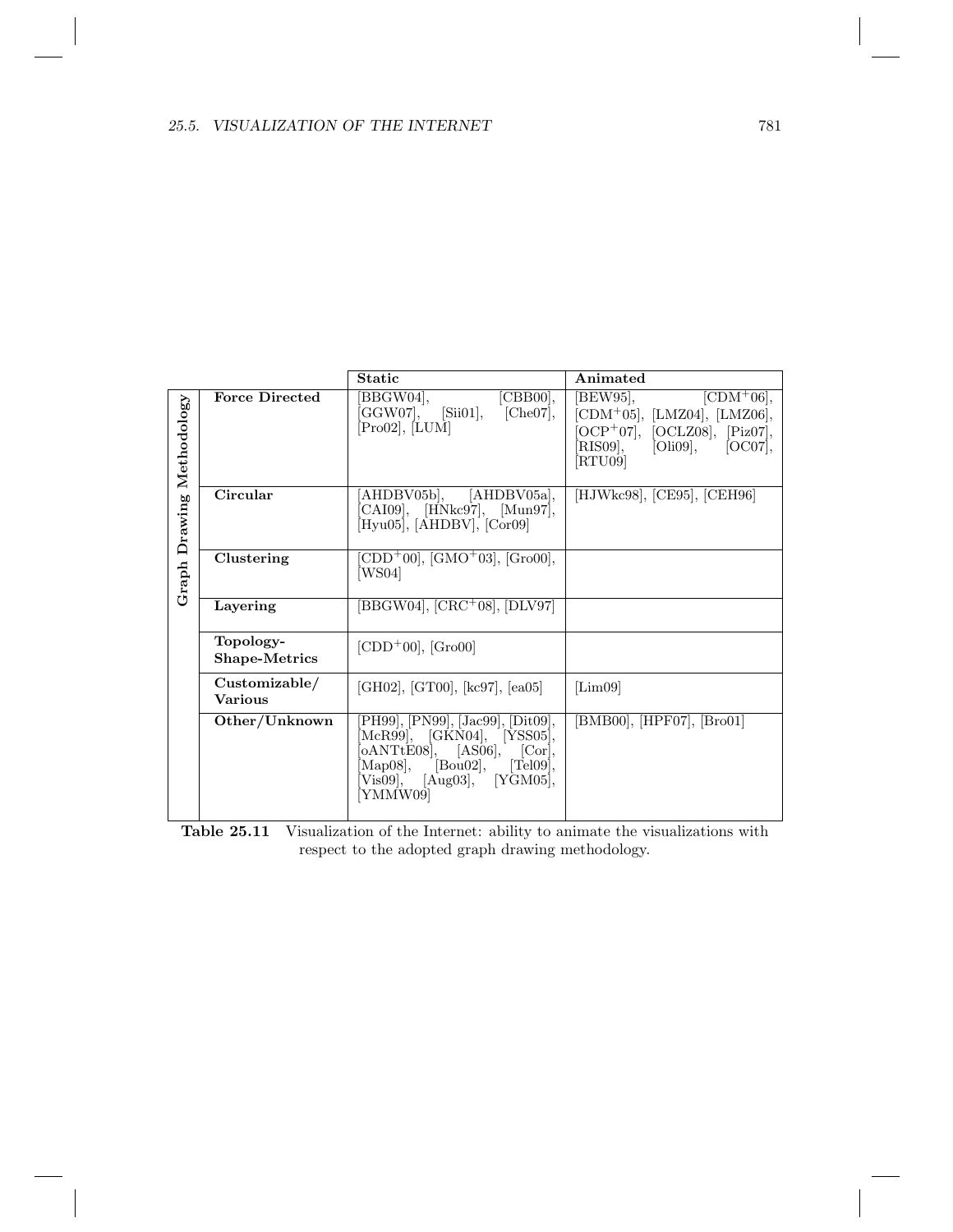

Figure 25.4 The Cyclops tool provides an animated visualization of the changes in the relationships between Autonomous Systems. This is a snapshot of the running tool available at [OC07].

Animations are typically used to convey information about historical data sets (see, e.g., [BBP07]), and often facilitate the exploration of topological changes. An example of a tool providing an animation of Internet routing changes is Cyclops  $[OCP<sup>+</sup>07]$ , whose screenshot is provided in Figure 25.4. The tool visualizes disappeared and newly detected peerings between Autonomous Systems over a user-selected time period. The time instant the visualization refers to can be picked by using a slider. Although Table 25.11 shows that many contributions take advantage of animation, in our opinion the obtained results are not always satisfactory. Hence, the animation of network topologies, that combines methodological challenges and practical relevance, is one of the promising fields of research for future developments.

Despite its sheer size, there are efforts to map and visualize the Internet not just at the Autonomous System level, but also at finer levels of granularity. Table 25.12 provides an overview of the graph drawing methodologies exploited in the visualization with different granularities. It can be easily seen that the Internet is sometimes visualized at the router level, like it happens in [CBB00]. More often, network nodes are aggregated to provide a visualization at the Autonomous System level. The Internet topology maps provided by CAIDA [CAI09] are a famous example of this kind of visualization.

It is interesting to observe that some proposals display the Internet topology combined with other topological aspects. As an example, the approach in  $\text{CDM}^+06$  allows to visualize the Internet topology in the context of a customer-provider hierarchy. Actually, Autonomous Systems establish commercial agreements in order to gain connectivity. In these agreements each ISP plays the role of provider of certain ISPs and is in turn a customer of others. In [CDM<sup>+</sup>06] the Internet is displayed within a topographic metaphor that visually renders the customer-provider hierarchy in a pretty intuitive way.

For most of the visualization methodologies, an implementation in the form of a software tool is also available. As shown in Table 25.13, most of the implementations can be accessed freely. Among them, there are several tools that are made available in the form of Java applets, so that the user can benefit from the visualization without having to install any application or to obtain source data.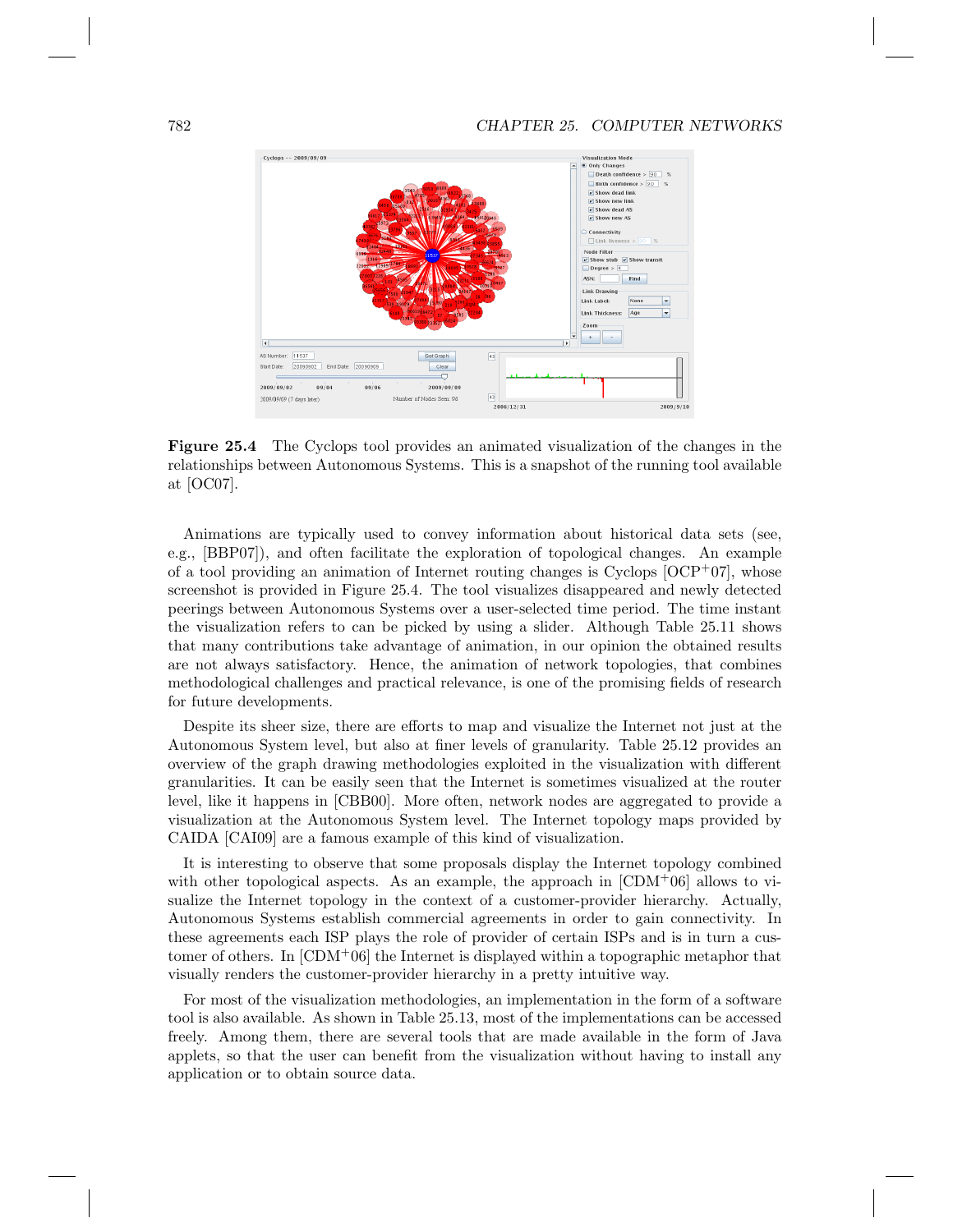#### 25.5. VISUALIZATION OF THE INTERNET 783

|                           |                                 | Granularity                                                                                                                                                   |                       |                                                                                                                      |                                                                                          |         |
|---------------------------|---------------------------------|---------------------------------------------------------------------------------------------------------------------------------------------------------------|-----------------------|----------------------------------------------------------------------------------------------------------------------|------------------------------------------------------------------------------------------|---------|
|                           |                                 | Autonomous<br>System                                                                                                                                          | POP                   | Router/Host                                                                                                          | Arbitrary                                                                                | Other   |
| Graph Drawing Methodology | <b>Force Directed</b>           | [BBGW04],<br>$[CDM+06],$<br>$[CDM+05],$<br>[GGW07],<br>[LMZ04],<br>[LMZ06],<br>$[OCP+07],$<br>$[OCLZ08]$ ,<br>[RIS09],<br>$[Oli09]$ ,<br>$[OC07]$ , $[Pro02]$ |                       | [BEW95],<br>[CBB00],<br>$[{\rm{Piz}}07],$<br>[Sii01],<br>[RTU09],<br>[Che07],<br>[LUM]                               |                                                                                          |         |
|                           | Circular                        | $[CAI09]$ , $[Cor09]$                                                                                                                                         | $[CE95]$ ,<br>[CEH96] |                                                                                                                      | [AHDBV05b],<br>[AHDBV05a],<br>[HNkc97],<br>[HJWkc98],<br>[Mun97],<br>[Hyu05],<br>[AHDBV] |         |
|                           | Clustering                      | $[CDD+00],$<br>$[GMO+03],$<br>[Gro00], [WS04]                                                                                                                 |                       |                                                                                                                      |                                                                                          |         |
|                           | Layering                        | [BBGW04],<br>$[{\rm CRC}^+08]$                                                                                                                                |                       |                                                                                                                      |                                                                                          | [DLV97] |
|                           | Topology-Shape-<br>Metrics      | $[CDD+00],$<br>[Gro00]                                                                                                                                        |                       |                                                                                                                      |                                                                                          |         |
|                           | Customizable/<br><b>Various</b> | [kc97]                                                                                                                                                        |                       | [GT00],<br>[ea05]                                                                                                    | [GH02],<br>[Lim09]                                                                       |         |
|                           | Other/Unknown                   | [Des09],<br>$[$ Bou02 $],$<br>[YGM05],<br>[YMMW09]                                                                                                            |                       | [PN99],<br>[Jac99],<br>$[_{\text{Dit09}}],$<br>[McR99],<br>[YSS05],<br>[oANTtE08],<br>[AS06],<br>[Vis09],<br>[Aug03] | [BMB00],<br>[HPF07],<br>[PH99],<br>[Bro01],<br>$[Cor]$ ,<br>[Map08],<br>[Te109]          | [GKN04] |

Table 25.12 Graph drawing methodologies adopted for the visualization of the Internet at different levels of granularity.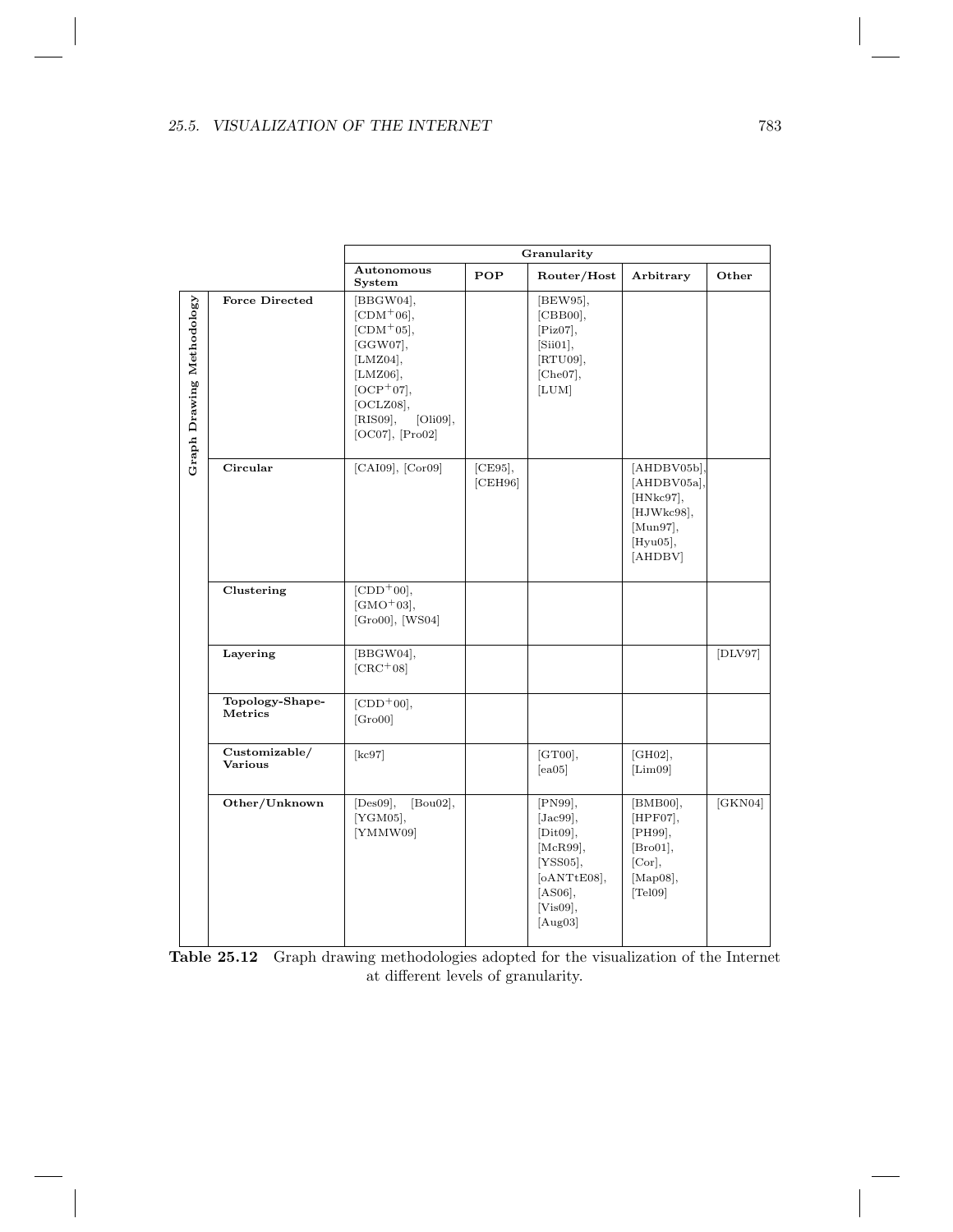|                 |                               | License                                                                                                                                                                                                                                                                                                             |                     |                                                                                                                               |
|-----------------|-------------------------------|---------------------------------------------------------------------------------------------------------------------------------------------------------------------------------------------------------------------------------------------------------------------------------------------------------------------|---------------------|-------------------------------------------------------------------------------------------------------------------------------|
|                 |                               | Free                                                                                                                                                                                                                                                                                                                | Commercial          | Other/Unknown                                                                                                                 |
| Tool<br>Type of | Application                   | [AHDBV05b],<br>[AHDBVO5a],<br>[BEW95],<br>[BMB00], [HPF07], [PN99],<br>[Jac99], [CAI09], [HNkc97],<br>$[HJWkc98],$ $[GH02],$<br>[McR99], [Mun97], [Hyu05],<br>$[CDM^+06]$ , $[CDM^+05]$ ,<br>[CE95], [CEH96], [LMZ04],<br>[LMZ06], [YSS05], [Bro01],<br>$[AS06]$ , $[AHDBV]$ , $[ea05]$ ,<br>[ $DLV97$ ], $[Aug03]$ | $[Cor]$ , $[Vis09]$ | $[GMO^+03],$<br>[YMMW09]                                                                                                      |
|                 | Java Applet                   | [PH99], [Dit09], $[CDD+00]$ ,<br>$[CDM^+06]$ , $[CDM^+05]$ ,<br>$[{\rm CRC}^{+}08]$ , $[{\rm OCP}^{+}07]$ ,<br>[OCLZ08], [Piz07], [RIS09],<br>[Oli09], $[OC07]$ , $[Gro00]$ ,<br>[RTU09], [Pro02], [DLV97]                                                                                                          | [Vis09]             |                                                                                                                               |
|                 | Publicly<br>None<br>Available |                                                                                                                                                                                                                                                                                                                     | $[Map08]$ , [Tel09] | [BBGW04],<br>[BBP07],<br>$[CBB00],$ $[GGW07],$<br>$[GKN04],$ $[GT00],$<br>[MB95],<br>[Sii01],<br>[Che07],<br>[LUM],<br>[WS04] |
|                 | Other/Unknown                 |                                                                                                                                                                                                                                                                                                                     | [Des09], [Cor09]    | $[kc97]$ , $[oANTtE08]$ ,<br>[Lim09],<br>$[$ Bou $02]$ ,<br>[YGM05]                                                           |

Table 25.13 License policies used for Internet visualization tools.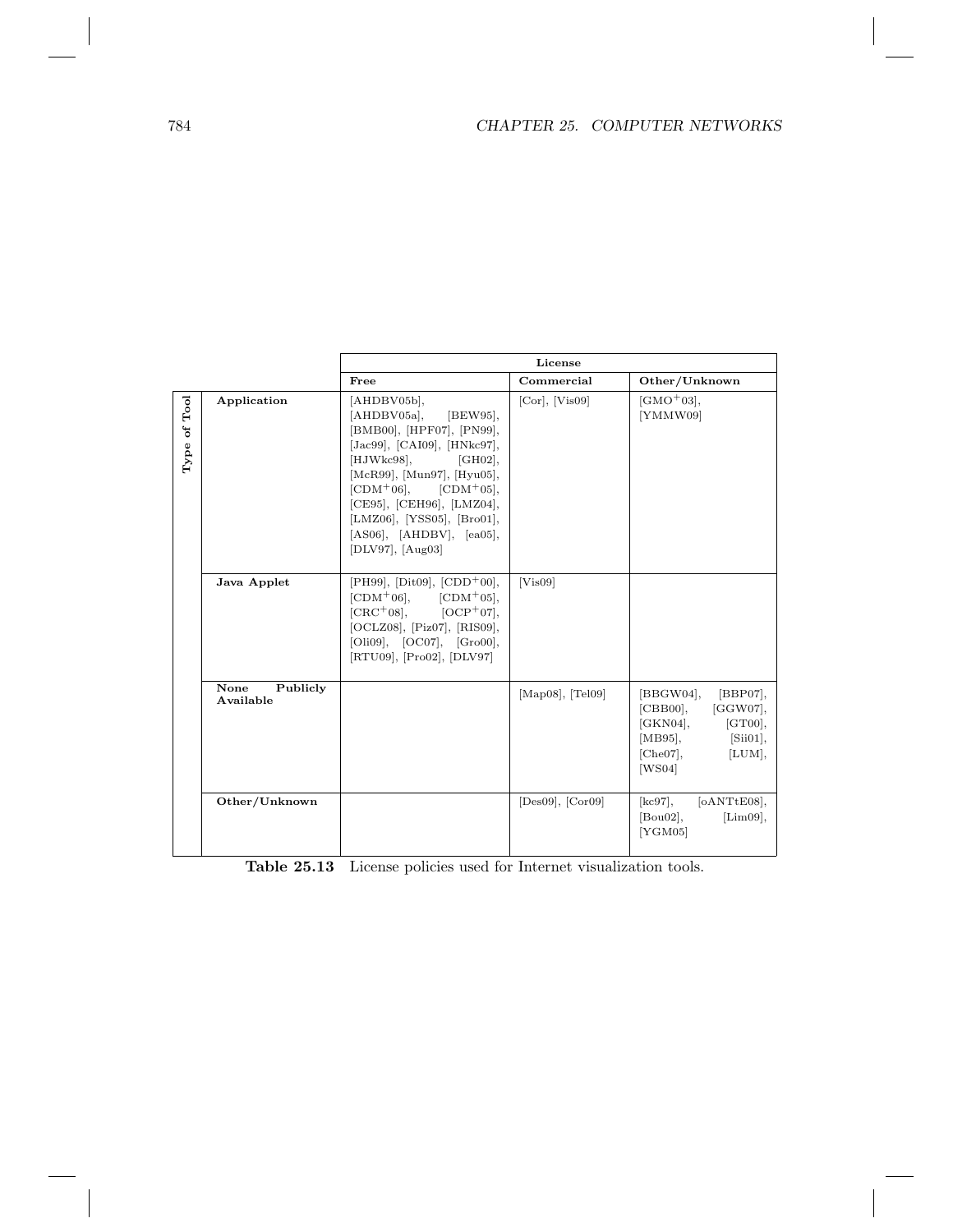|  | 25.6. VISUALIZATION OF AN INTERNET SERVICE PROVIDER NETWORK |  |  |  | 785 |
|--|-------------------------------------------------------------|--|--|--|-----|
|--|-------------------------------------------------------------|--|--|--|-----|

|               | Autonomous    |                                                                                                                                                                                                                                                                                                                                              |
|---------------|---------------|----------------------------------------------------------------------------------------------------------------------------------------------------------------------------------------------------------------------------------------------------------------------------------------------------------------------------------------------|
|               | <b>System</b> |                                                                                                                                                                                                                                                                                                                                              |
| $Granularity$ | <b>POP</b>    | [AGN99], [kcH97], [KNK99], [KNTK99], [SMW04]                                                                                                                                                                                                                                                                                                 |
|               | Router/Host   | $[\overline{\text{AGL}}^+08]$ , [BCD <sup>+</sup> 04], [BEW95], [Mei00], [McR99], [EHH <sup>+</sup> 00],<br>[FNMT94], [KMG88], [Kvi03], [MHkcF96], [Piz07], [SMW04],<br>$[Sal00], [3Co09], [oANTtE08], [Ent09], [RTU09], [IBM09],$<br>[Dar09], [Net09c], [WAN08], [EHH <sup>+</sup> 05], [Com09b], [CP],<br>Hew09, [Tec09], [UNI09], [Jon09] |
|               | Arbitrary     | [AHDBV05b], [AHDBV05a], [BMB00], [HNkc97], [HJWkc98],<br>[GH02], [Mun97], [Hyu05], [MFKN07], [MKN <sup>+</sup> 07], [Bro01],<br>AHDBV, [Cor]                                                                                                                                                                                                 |
|               | Other         | GMN03]                                                                                                                                                                                                                                                                                                                                       |



### 25.6 Visualization of an Internet Service Provider Network

The difficulty of visualizing the network of a single ISP is comparable to the one of visualizing the Internet at the Autonomous System level. In fact an ISP has roughly as many network devices as the number of Autonomous Systems in the Internet. In some cases ISP networks may be displayed at a coarser granularity, taking into account the Points of Presence (POP). A POP is a set of network devices housed at a certain location that are used to provide access to the Internet. CAIDA's Mapnet [kcH97] provides a visualization of the interconnections between the POPs, for different ISPs. More often, ISP-scale visualization considers every router or host on the network. This is the case, for example, of the commercial system InterMapper [Dar09], which visualizes routers and their interconnections superimposed on a geographical map. Table 25.14 provides a classification of the literature according to the granularity adopted in the visualization.

Table 25.15 classifies the graph drawing conventions and methodologies adopted within approaches for the visualization of ISP-scale networks. Most notably, almost every contribution adopts a straight-line convention. A very popular visualization tool is Otter [HNkc97], which is at the basis of the famous Internet maps provided by CAIDA. Node placement in Otter happens on the basis of geographic coordinates. Those nodes for which the coordinates are not available are laid out in semi-circles around their parent node. Otter has been exploited to generate several visualizations, including, e.g., the multicast backbone of an ISP.

Some of the contributions exploit clustered drawings. This is the case, for example, of [Sal00], where different virtual communication channels are grouped together to highlight the interconnections established by the ATM protocol [Sta07]. In [CP] the authors visualize the NSFnet, a wide-area network developed by the National Science Foundation (NSF). In a three-dimensional space, they arrange backbone nodes on a higher layer, and client nodes that utilize the backbone on a lower layer. Everything is displayed in the context of a geographical map. The Systrax community proposes a prototype of a tool for visualizing traffic flows collected by the NetFlow tool [Com09b, Sys09a]. The visualization exploits curved lines to represent device interconnections. The Polyphemus tool  $[BCD<sup>+</sup>04]$  visualizes the routing of an ISP by collecting information about the OSPF protocol [Moy94], and exploits an orthogonal drawing with a topology-shape-metrics methodology.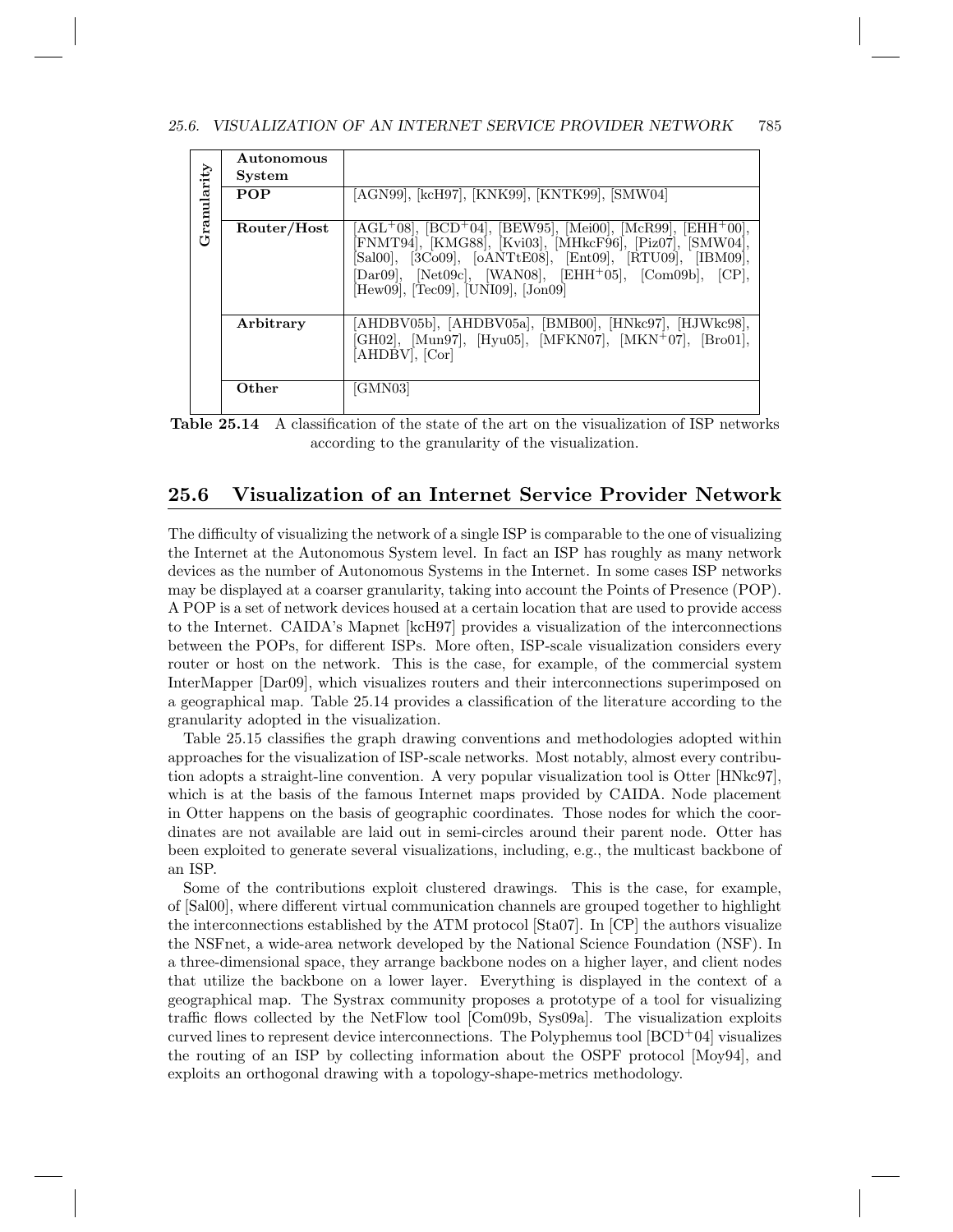|                           |                                 | <b>Graph Drawing Convention</b>                                                                                                                                                                                       |                                       |                 |                                                          |
|---------------------------|---------------------------------|-----------------------------------------------------------------------------------------------------------------------------------------------------------------------------------------------------------------------|---------------------------------------|-----------------|----------------------------------------------------------|
|                           |                                 | <b>Straight-Line</b>                                                                                                                                                                                                  | Curved-Line                           | Orthogonal-Line | Other/Unknown                                            |
| Graph Drawing Methodology | <b>Force Directed</b>           | [BEW95],<br>[GMN03], [Piz07],<br>[RTU09], [Hew09]                                                                                                                                                                     |                                       |                 |                                                          |
|                           | Circular                        | [AHDBV05b],<br>[AHDBV05a],<br>[HNkc97],<br>[HJWkc98],<br>[Mun97], [Hyu05],<br>[KMG88],<br>[AHDBV]                                                                                                                     | [Com09b]                              |                 |                                                          |
|                           | Clustering                      | $[AGL+08],$<br>[SMWO4], [Sal00]                                                                                                                                                                                       |                                       |                 |                                                          |
|                           | Layering                        | [CP]                                                                                                                                                                                                                  |                                       |                 |                                                          |
|                           | Topology-Shape-<br>Metrics      |                                                                                                                                                                                                                       |                                       | $[BCD+04]$      |                                                          |
|                           | Customizable/<br><b>Various</b> | [GH02],<br>$[EHH+00],$<br>$[EHH+05]$ , $[Tec09]$                                                                                                                                                                      |                                       | [Tec09]         | [IBM09]                                                  |
|                           | Other/Unknown                   | [BMB00],<br>[Mei00], [kcH97],<br>[FNMT94],<br>[Kvi03],<br>[MFKN07],<br>$[MKN^{+}07],$<br>[SMW04],<br>$[3Co09]$ , $[Bro01]$ ,<br>[oANTtE08],<br>[Dar09], [Net09c],<br>[WAN08],<br>$[Cor]$ ,<br>[ $UNI09$ ], $ Jon09$ ] | [MHkCF96],<br>[oANTtE08],<br>[Join09] | [Dar09]         | [AGN99],<br>[McR99],<br>[KNK99],<br>[KNTK99],<br>[Ent09] |

Table 25.15 Graph drawing conventions and methodologies adopted in the visualization of the network of an ISP.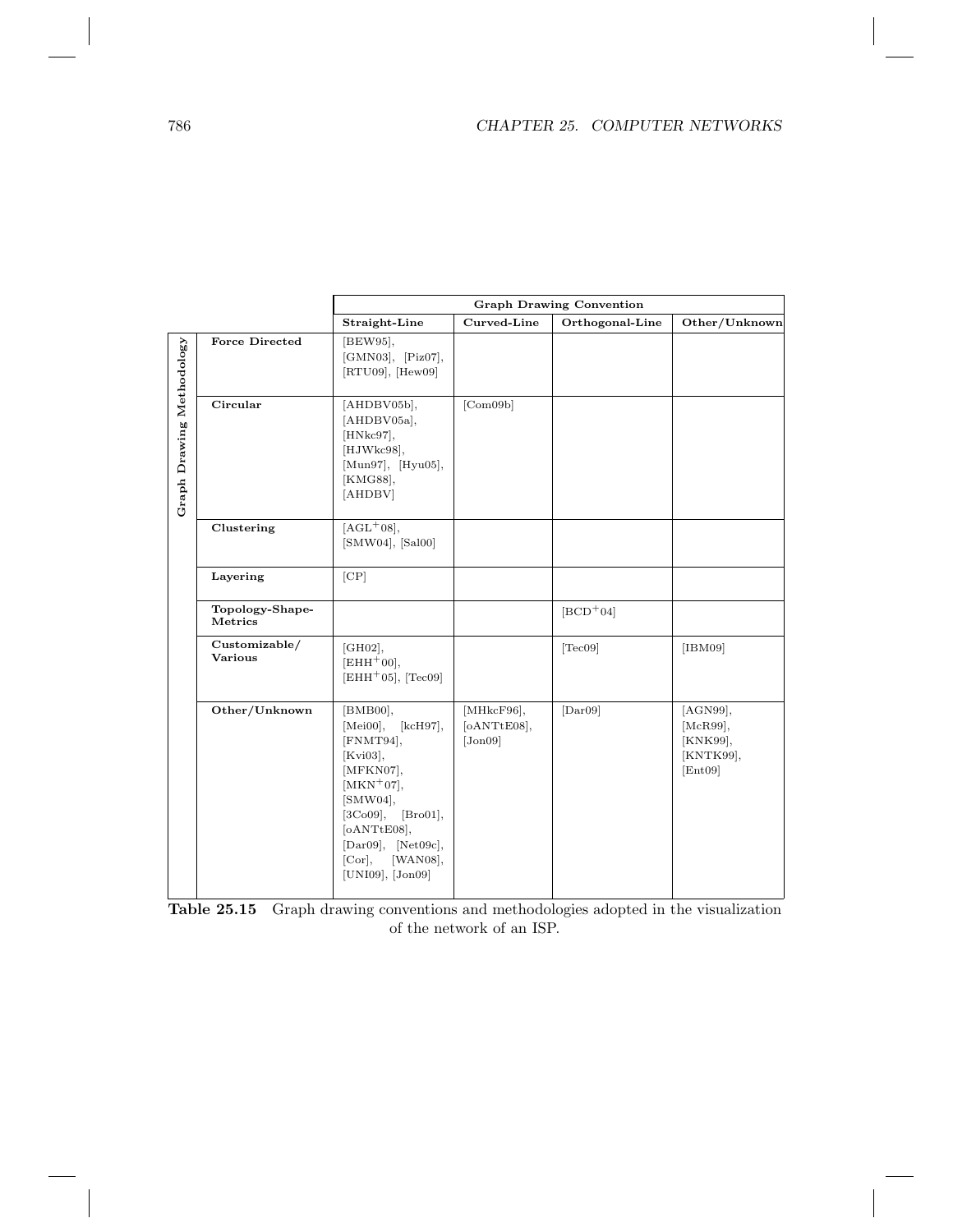|                                |                 |                                                                                                                               | Uses absolute geographic coordinates                                                                                                                                                                                                                                                                                               |                            |
|--------------------------------|-----------------|-------------------------------------------------------------------------------------------------------------------------------|------------------------------------------------------------------------------------------------------------------------------------------------------------------------------------------------------------------------------------------------------------------------------------------------------------------------------------|----------------------------|
|                                |                 | $\mathbf{Yes}$                                                                                                                | No                                                                                                                                                                                                                                                                                                                                 | Unknown                    |
| Convention<br>Drawing<br>Graph | Straight-Line   | BEW95],<br>[Mei00],<br>[kcH97], [HNkc97],<br>HJWkc98],<br>$[Kvi03],$ $[SMW04],$<br>[OANTtE08], [Dar09],<br>$[CP]$ , $[UNI09]$ | [AHDBV05b],<br>[AHDBV05a],<br>$[AGL+08]$ , $[BMB00]$ ,<br>[GH02], $[\text{Mun97}],$<br>$[Hyu05], \qquad [\text{EHH}^+00],$<br>[FMMT94], [GMN03],<br>KMG88, [MFKN07],<br>$[MKN+07],$ [Piz07],<br>[Sal00], $[\text{Bro01}]$ ,<br>$[\text{RTU09}], \qquad [\text{Net09c}],$<br>[AHDBV], [WAN08],<br>$[EHH+05],$ $[Hew09],$<br>[Tec09] | [3Co09],<br>[Cor], [Jon09] |
|                                | Curved-Line     | [MHkcF96],<br>[oANTtE08]                                                                                                      | [Com09b]                                                                                                                                                                                                                                                                                                                           | [Join09]                   |
|                                | Orthogonal-Line | $\left[ Dar09\right]$                                                                                                         | $[BCD+04]$ , $[Tec09]$                                                                                                                                                                                                                                                                                                             |                            |
|                                | Other/Unknown   | [AGN99],<br>[KNK99],<br>[KNTK99]                                                                                              | [McR99], [IBM09]                                                                                                                                                                                                                                                                                                                   | [Ent09]                    |

25.6. VISUALIZATION OF AN INTERNET SERVICE PROVIDER NETWORK 787

Table 25.16 Graph drawing conventions used in the visualization of ISP-scale networks when geographic location coordinates are or are not considered.

Most of the approaches in which network nodes are placed according to their geographic location make use of a straight-line drawing convention. This is highlighted in Table 25.16.

There are few contributions that support an animated visualization of the ISP under consideration. Table 25.17 relates these contributions with the graph drawing methodology they adopt. Interestingly, some of the tools that arrange nodes according to geographic coordinates also provide support for animated visualizations. For example, the system described in [KNK99, AGN99] displays traffic flows over time, where traffic sources are placed over a geographic map.

Finally, Table 25.18 shows the license policies under which ISP-scale visualization tools are distributed. These tools are sometimes released as standalone applications within network management suites (see, e.g., [Hew09, IBM09, WAN08]).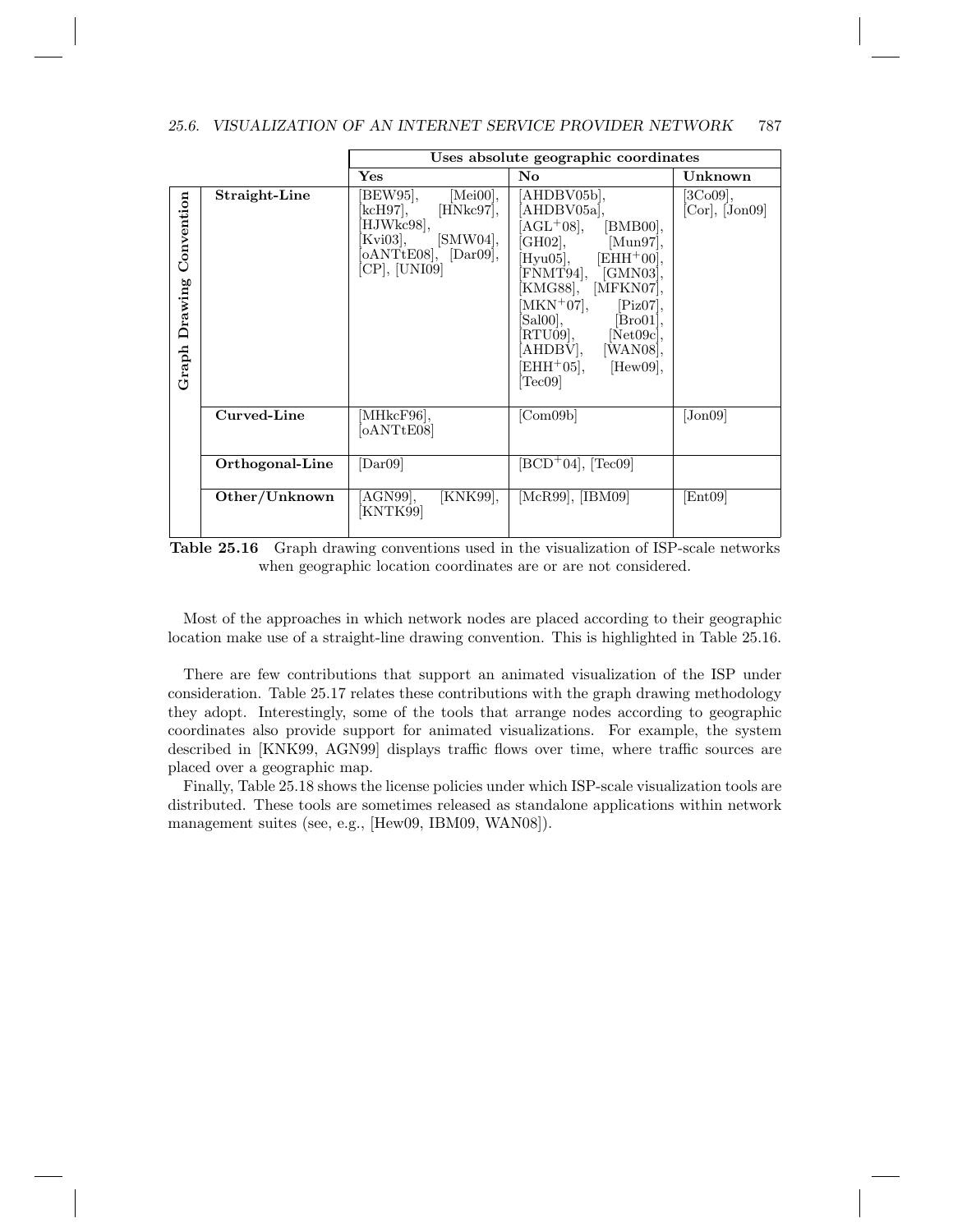#### 788 CHAPTER 25. COMPUTER NETWORKS

|             |                                          | <b>Static</b>                                                                                                                                                | Animated                                                                              |
|-------------|------------------------------------------|--------------------------------------------------------------------------------------------------------------------------------------------------------------|---------------------------------------------------------------------------------------|
|             | <b>Force Directed</b>                    |                                                                                                                                                              | [BEW95], [GMN03],<br>$[{\rm{Pi}}z07]$ ,<br>RTU09]                                     |
| Methodology | Circular                                 | AHDBV05b, [AHDBV05a],<br>[HNkc97], [Mun97], [Hyu05],<br>[KMG88], [AHDBV], [Com09b]                                                                           | [HJWkc98]                                                                             |
| Drawing     | Clustering                               | $[AGL+08]$ , $[SMW04]$ , $[Sal00]$                                                                                                                           |                                                                                       |
|             | Layering                                 | [CP]                                                                                                                                                         |                                                                                       |
| Graph       | Topology-<br>Shape-Metrics               | $[BCD+04]$                                                                                                                                                   |                                                                                       |
|             | $\text{Customizable}/$<br><b>Various</b> | [GH02], $[IBM09]$ , $[Tec09]$                                                                                                                                | $[EHH^+00], [EHH^+05]$                                                                |
|             | Other/Unknown                            | [Mei00], [kcH97], [McR99],<br>FNMT94], $[Kvi03]$ ,<br>[MHkcF96], [SMW04], [3Co09],<br>$[oANTtE08]$ , [Ent09], [Dar09],<br>[Net09c], [Cor], [WAN08],<br>UNI09 | [AGN99], [BMB00], [KNK99],<br>$[KNTK99],$ $[MFKN07],$<br>$[MKN+07], [Bro01], [Jon09]$ |

Table 25.17 Graph drawing methodologies adopted for static/animated visualizations of an ISP's network.

|                          |                            | License                                                                                                                                                                     |                                                                                                     |                                                                                                                         |
|--------------------------|----------------------------|-----------------------------------------------------------------------------------------------------------------------------------------------------------------------------|-----------------------------------------------------------------------------------------------------|-------------------------------------------------------------------------------------------------------------------------|
|                          |                            | Free                                                                                                                                                                        | Commercial                                                                                          | Other/Unknown                                                                                                           |
| Tool<br><b>b</b><br>Type | Application                | [AHDBV05b],<br>[AHDBV05a],<br>$[BCD^+04], \quad [BEW95],$<br>[BMB00], [HNkc97],<br>HJWkc98], [GH02],<br>[McR99], [Mun97],<br>$[Hyu05], \qquad [Bro01],$<br>[AHDBV], [Jon09] | $[3Co09]$ , $[Ent09]$ ,<br>[IBM09], $[Dar09]$ ,<br>[Net09c], [Cor],<br>[WAN08],<br>[Hew09], [Tec09] | $[AGL+08],$<br>$[EHH^+00],$<br>[GMN03],<br>[SMW04],<br>[Sal00],<br>$[EHH^+05]$                                          |
|                          | Java Applet                | $[\text{kcH97}],$ $[\text{Piz07}],$<br>$[RTU09]$ , $[Com09b]$                                                                                                               |                                                                                                     | [Sa100]                                                                                                                 |
|                          | None Publicly<br>Available | [CP]                                                                                                                                                                        |                                                                                                     | [AGN99],<br>FNMT94],<br>[KMG88],<br>[KNK99],<br>[KNTK99], [Kvi03],<br>[MFKN07],<br>[MHkcF96],<br>$[MKN+07]$ , $[UNI09]$ |
|                          | Other/Unknown              |                                                                                                                                                                             |                                                                                                     | [Mei00],<br>[oANTtE08]                                                                                                  |

Table 25.18 Licensing policies for different kinds of ISP-scale visualization tools.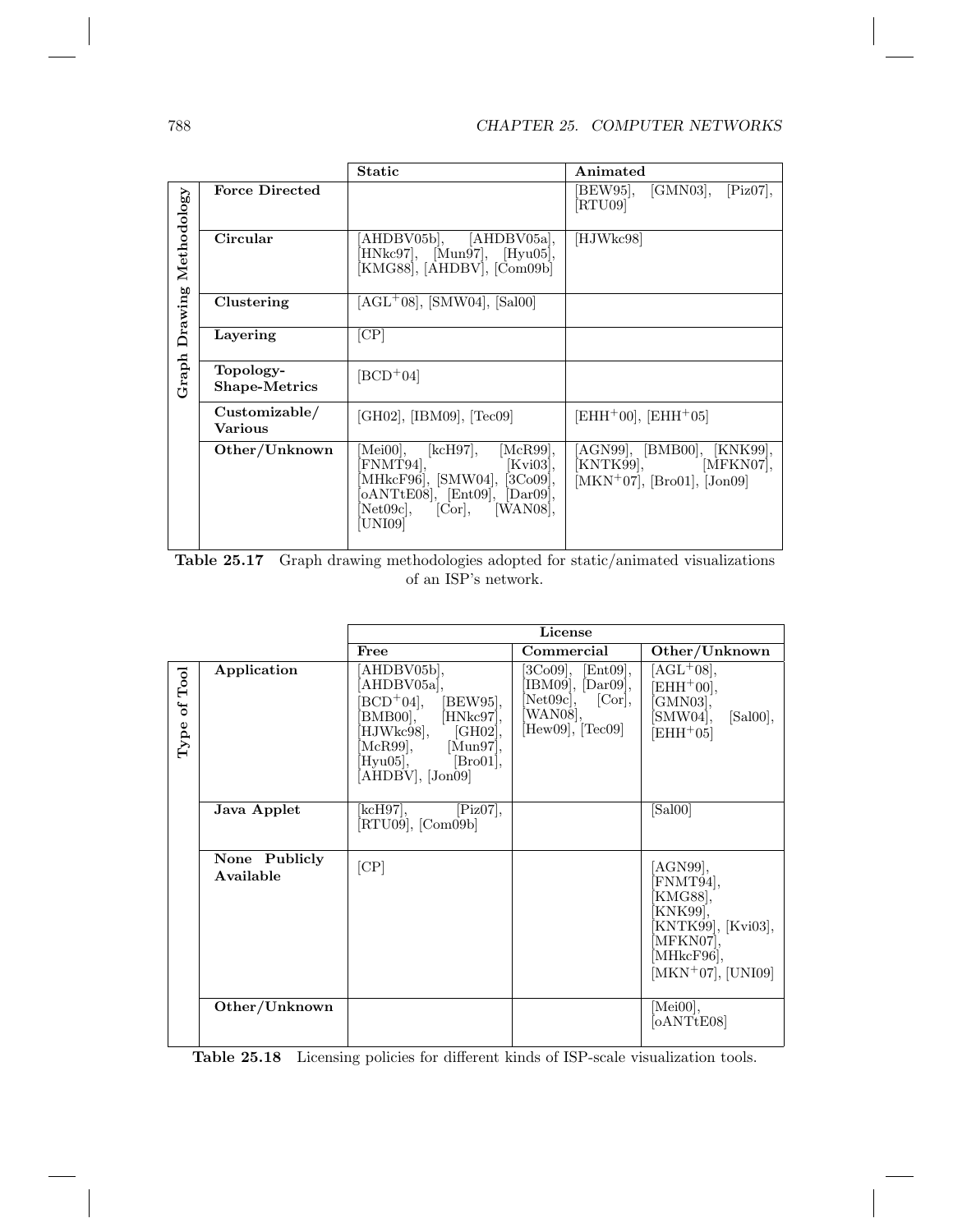#### 25.7. VISUALIZATION OF LOCAL NETWORKS 789

|                           |                                 | <b>Graph Drawing Convention</b>                                                                                                                                                        |                      |                                         |                                       |
|---------------------------|---------------------------------|----------------------------------------------------------------------------------------------------------------------------------------------------------------------------------------|----------------------|-----------------------------------------|---------------------------------------|
|                           |                                 | Straight-Line                                                                                                                                                                          | Curved-Line          | Orthogonal-Line                         | Other/Unknown                         |
| Graph Drawing Methodology | <b>Force Directed</b>           |                                                                                                                                                                                        |                      |                                         |                                       |
|                           | Circular                        | [AHDBV05b],<br>[AHDBV05a],<br>[HNkc97],<br>[HJWkc98],<br>[Mun97], [Hyu05],<br>$[TvAG^+06],$<br>[AHDBV]                                                                                 |                      |                                         |                                       |
|                           | Clustering                      | $[AGL + 08]$                                                                                                                                                                           |                      |                                         |                                       |
|                           | Layering                        |                                                                                                                                                                                        |                      |                                         |                                       |
|                           | Topology-Shape-<br>Metrics      |                                                                                                                                                                                        |                      |                                         |                                       |
|                           | Customizable/<br><b>Various</b> | [GH02],<br>$[EHH+00],$<br>[Net09b],<br>$[EHH + 05],$<br>[Tec09]                                                                                                                        |                      | [Tec09]                                 |                                       |
|                           | Other/Unknown                   | [BMB00],<br>[EW93], [PIP05],<br>$[WCH+03],$<br>$[3Co09]$ ,<br>[Bro01],<br>[Net09c],<br>$[Cor]$ ,<br>[NoCSNCTUT09],<br>[Sof09a], [Tec05],<br>$[Join09]$ ,<br>[Ips09],<br>[WH09], [ZW92] | [Hiro7],<br>[Join09] | $[{\rm Mic}09],$<br>[Vol09],<br>[Wyv09] | [McR99],<br>[ $Ent09$ ], [ $net09a$ ] |

Table 25.19 Graph drawing conventions and methodologies adopted for the visualization of local networks.

#### 25.7 Visualization of Local Networks

A local network typically consists of a few hundreds of devices, hence it is meaningful to visualize it as a whole.

Table 25.19 shows that most of the contributions to the visualization of local networks adopt a straight-line drawing convention and different, sometimes customizable methodologies. There are some notable exceptions to this rule: for example the "Full Map View" embedded in the Microsoft Windows Vista<sup>TM</sup> operating system (see Figure 25.5) and the LanTopolog [Vol09] discovery tool adopt an orthogonal convention, while the Weathermap application [Jon09] exploits curved lines for the visualization.

Methodologies targeted at the visualization of local networks may also support animated displays. This is useful, for example, to monitor traffic exchanges among network devices or the distribution of bandwitdh usage over time. Tables 25.20, 25.21, and 25.22 classify the literature by correlating the ability of animating the visualization with the graph drawing methodology, the rate, and the strategy by which visualized data are collected, respectively. Some interesting considerations can be derived from these tables.

First of all, providing an animated view is not a fundamental requirement, as there are fewer contributions that have this capability.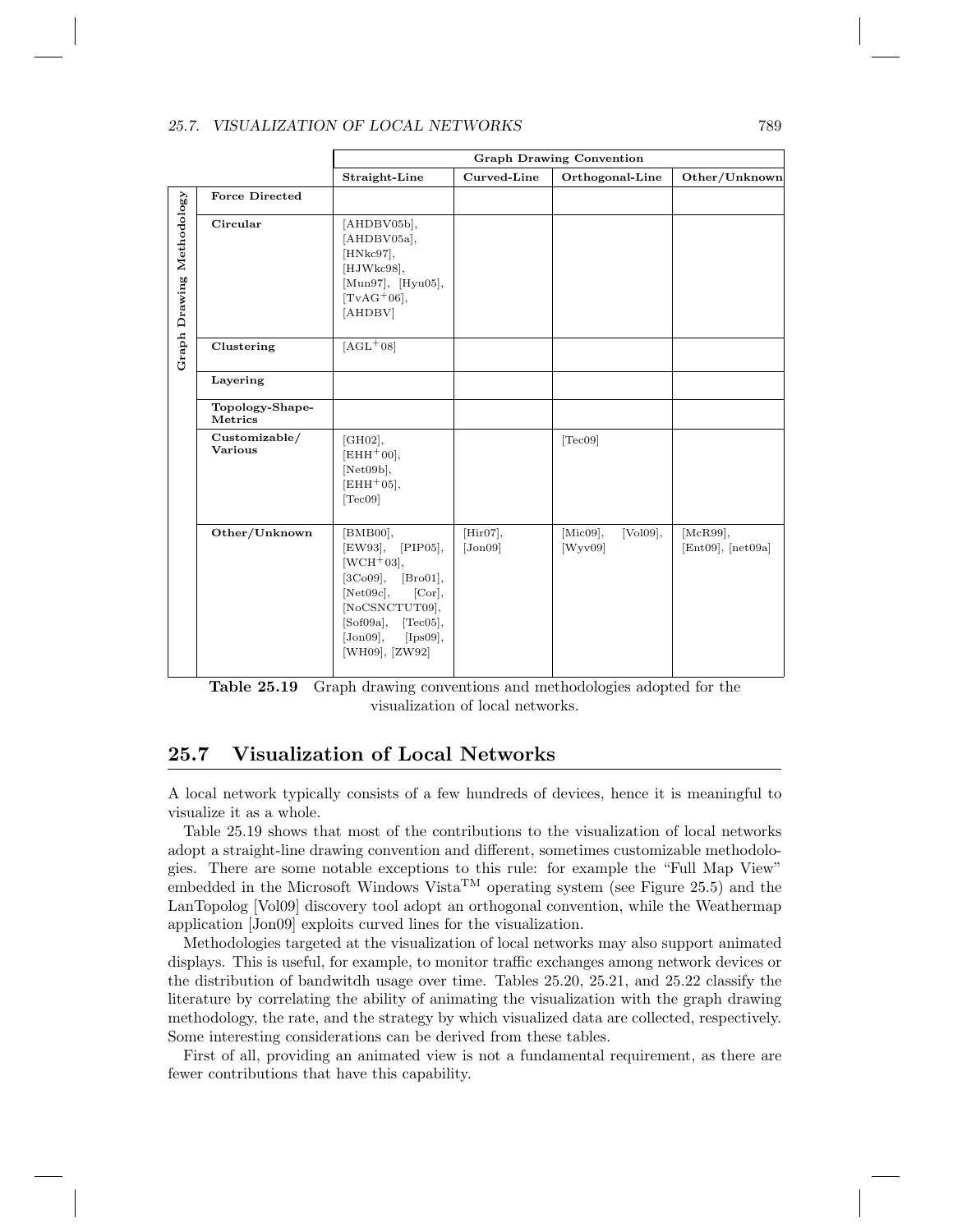

Figure 25.5 A snapshot of the Windows Vista<sup>TM</sup> "Full Map View" feature.

|             |                                    | <b>Static</b>                                                                                                                                                                                                                                    | Animated                                                  |
|-------------|------------------------------------|--------------------------------------------------------------------------------------------------------------------------------------------------------------------------------------------------------------------------------------------------|-----------------------------------------------------------|
| Methodology | <b>Force Directed</b>              |                                                                                                                                                                                                                                                  |                                                           |
|             | Circular                           | AHDBV05b, [AHDBV05a],<br>[HNkc97], [Mun97], [Hyu05],<br>[AHDBV]                                                                                                                                                                                  | [HJWkc98], $[TvAG+06]$                                    |
|             | Clustering                         | $[AGL + 08]$                                                                                                                                                                                                                                     |                                                           |
| Drawing     | Layering                           |                                                                                                                                                                                                                                                  |                                                           |
|             | Topology-<br>Shape-Metrics         |                                                                                                                                                                                                                                                  |                                                           |
| $Graph$     | $C$ ustomizable/<br><b>Various</b> | $[GH02]$ , $[Net09b]$ , $[Tec09]$                                                                                                                                                                                                                | $[EHH+00]$ , $[EHH+05]$                                   |
|             | Other/Unknown                      | [McR99], [EW93], [PIP05],<br>[Mic09], $[WCH+03]$ ,<br>$[3Co09]$ , $[Ent09]$ , $[Hiro7]$ ,<br>$[Net09c], \qquad [Vol09], \qquad [Cor],$<br>$[NoCSNCTUT09],$ $[Wyv09],$<br>$[\text{net09a}], \quad [\text{Sof09a}], \quad [\text{Ips09}],$<br>WH09 | [BMB00], [Bro01],<br>$ Tec05 $ ,<br>$[Join09]$ , $[ZW92]$ |

Table 25.20 Graph drawing methodology adopted for static and animated visualizations of local networks.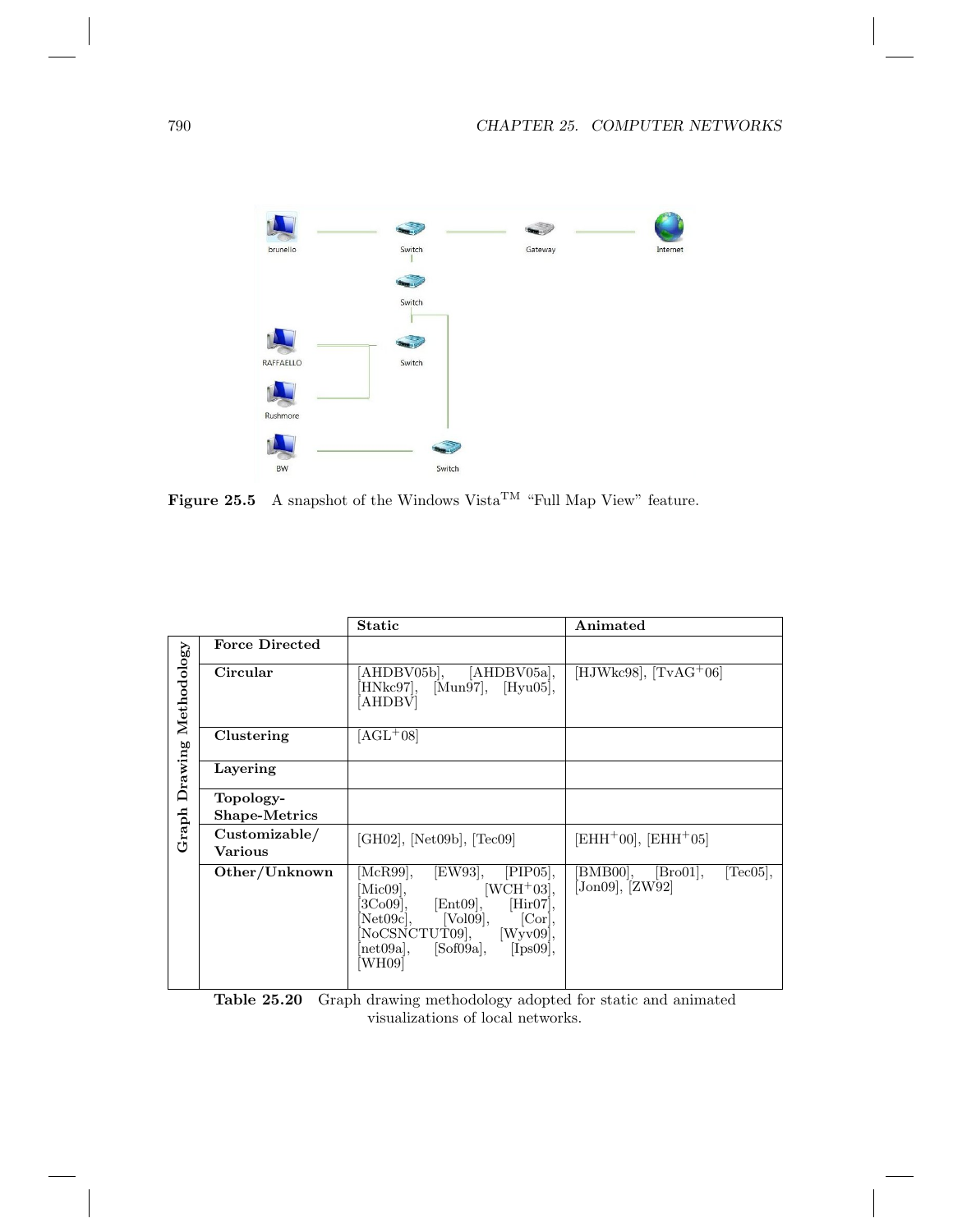|            |              | <b>Static</b>                                                                                                          | Animated                                                         |
|------------|--------------|------------------------------------------------------------------------------------------------------------------------|------------------------------------------------------------------|
| Rate       | Periodic     |                                                                                                                        |                                                                  |
| Collection | On Demand    | [Mic09], $[3Co09]$ ,<br>[Ent09],<br>[Net09b], [Hir07], [Net09c],<br>[Vol09], [Cor], [Wyv09]                            | $[TvAG^+06]$                                                     |
|            | Customizable | [AHDBV05b], [AHDBV05a],<br>[HNkc97], [GH02], [Mun97],<br>[Hyu05], [EW93], [AHDBV],<br>[Ips09]                          | [BMB00], [HJWkc98], [Bro01],<br>$[Tec05]$ , $[Jon09]$ , $[ZW92]$ |
|            | Other        | $[AGL+08], [McR99], [PIP05],$<br>$[WCH+03]$ , $[NoCSNCTUT09]$ ,<br>$[net09a], \quad [Tec09], \quad [Sof09a],$<br>WH09] | $[EHH^+00], [EHH^+05]$                                           |

Table 25.21 Data collection rate for static and animated visualizations of local networks.

|                               |                       | <b>Static</b>                                                                                                                                    | Animated                                                       |
|-------------------------------|-----------------------|--------------------------------------------------------------------------------------------------------------------------------------------------|----------------------------------------------------------------|
|                               | Passive<br>Monitoring | [Sof09a]                                                                                                                                         | $[TvAG+06]$ , $[Tec05]$ , $[ZW92]$                             |
| <b>Strategy</b><br>Collection | <b>Active Probing</b> | $[{\rm Mic09}],$<br>$[3\text{Co}09]$ ,<br>[Ent09],<br>[Net09b], [Hiro7],<br>[Net09c],<br>$Vol09$ , $[Cor]$ ,<br>$[Wvv09]$ ,<br>$Tec09$ , [Ips09] |                                                                |
|                               | Customizable          | AHDBV05b], [AHDBV05a],<br>HNkc97, [GH02], [Mun97],<br>[Hyu05], [EW93], [AHDBV]                                                                   | BMB00].<br>[HJWkc98],<br>$ B_{\rm TO}01 $ ,<br>$\text{Join}09$ |
|                               | Other                 | $[\text{AGL}^+08],$<br>[McR99], [PIP05],<br>$[WCH+03]$ , $[NoCSNCTUT09]$ ,<br>[net09a], [WH09]                                                   | $[EHH+00], [EHH+05]$                                           |

Table 25.22 Strategies by which data are collected for static and animated visualizations of local networks.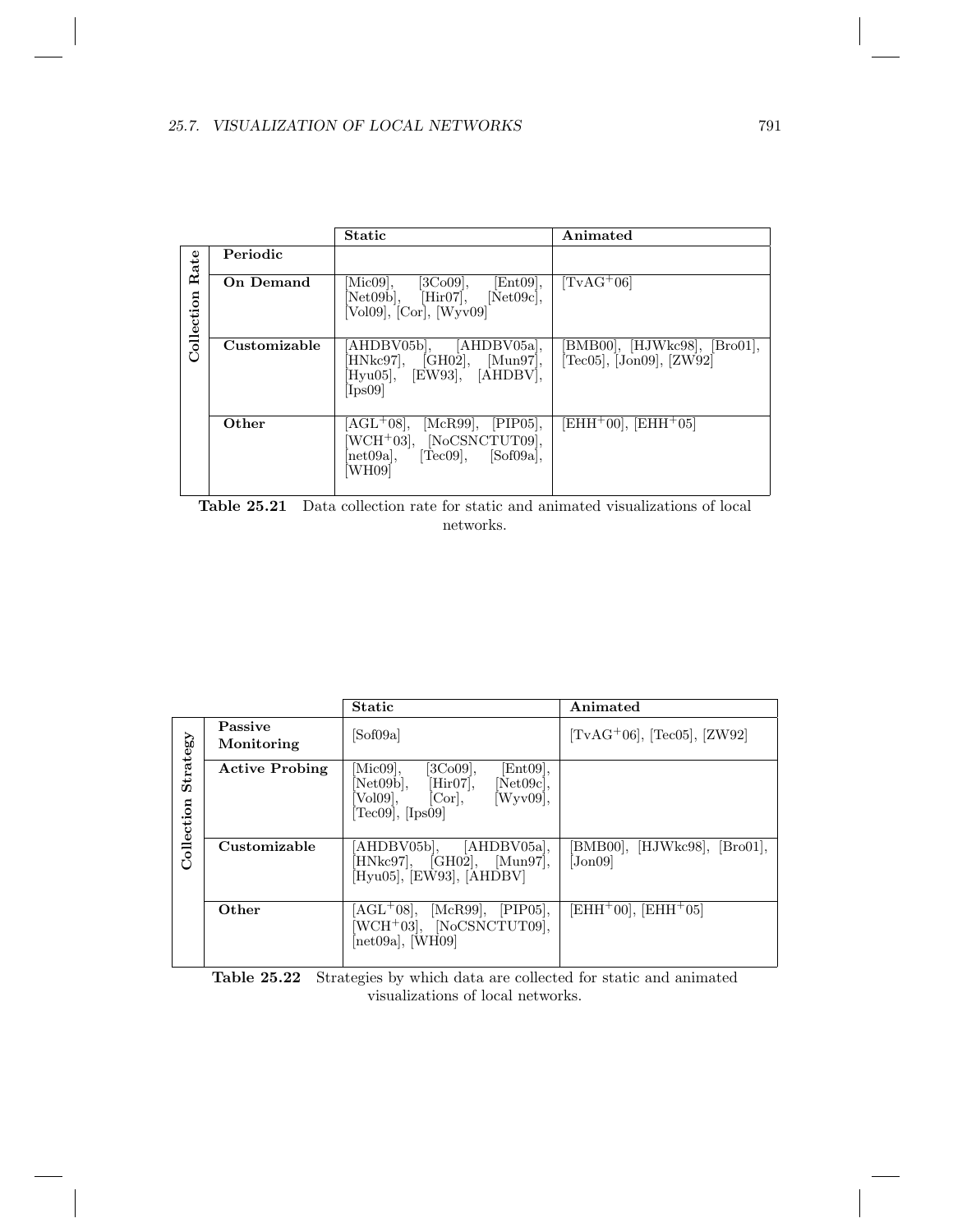|                    |                            |                                                                                                                                                                                                               | License                                                                                                                                   |                                                                   |
|--------------------|----------------------------|---------------------------------------------------------------------------------------------------------------------------------------------------------------------------------------------------------------|-------------------------------------------------------------------------------------------------------------------------------------------|-------------------------------------------------------------------|
|                    |                            | Free                                                                                                                                                                                                          | Commercial                                                                                                                                | Other/Unknown                                                     |
| Tool<br>ЪÓ<br>Type | Application                | AHDBV05b],<br>AHDBV05al.<br>BMB00, [HNkc97],<br>$[HJWkc98]$ , $[GH02]$ ,<br>[McR99], [Mun97],<br>$[Hyu05]$ , $[WCH+03]$ ,<br>$[Bro01], [TvAG+06],$<br>$[AHDBV],$ $[Vol09],$<br>NoCSNCTUT09],<br>Jon09, [WH09] | [Mic09], [3Co09],<br>$[Ent09]$ , $[Net09b]$ ,<br>[Hiro7], [Net09c],<br>$[Cor], \quad [Wyv09],$<br>[net09a], [Tec09],<br>[Sof09a], [Ips09] | $[AGL+08],$<br>$[EHH+00],$<br>$[EHH+05],$<br>$[Tec05]$ , $[ZW92]$ |
|                    | Java Applet                |                                                                                                                                                                                                               |                                                                                                                                           |                                                                   |
|                    | None Publicly<br>Available |                                                                                                                                                                                                               |                                                                                                                                           | $[EW93]$ , $[PIP05]$                                              |
|                    | Other/Unknown              |                                                                                                                                                                                                               |                                                                                                                                           |                                                                   |

Table 25.23 License policies applied for visualization tools targeted at local networks.

Second, the graph drawing methodology adopted for animated visualizations is often undocumented. An exception to this rule is, for example, the well-known network animator Nam [EHH+00] (Figure 25.2), which provides a dynamic visualization of the packets that traverse the links of a network. The tool keeps network nodes in a fixed position while the animation is displayed.

Another interesting observation based on the tables is that tools for animated visualizations usually do not collect data on their own ("Periodic" or "On Demand" collection rate), but rather are fed with data sets that have been gathered separately and contain enough information to support the animation. This is the case, for example, of the Cichlid visualization tool [BMB00], which provides three-dimensional views of resource utilization in a network over time. The gathering process is typically based on a passive observation of the network. This is the approach pursued in the Etherape tool  $[TvAG^{+}06]$ , which displays network nodes and links with different sizes depending on their network activity.

Table 25.23 shows that most of the tools aimed at the visualization of local networks are distributed, either freely or under a commercial license, in the form of standalone applications. A possible motivation is that Java applets are more suited for the case in which information about the network to be visualized is only available remotely.

### 25.8 Visualization of Basic Internet Services and Specific Network Contexts

As highlighted in the previous sections, the topology of computer networks can be considered at different levels of granularity. Besides the topology itself, computer networks very often consist of overlapping logical infrastructures called overlays, that are set up in order to provide additional services and optimize network usage. These logical infrastructures only exist in the form of configuration statements on board the network devices, and support commonly used services such as peer-to-peer content sharing.

There is a class of visualization systems that, instead of visualizing the topology of a network, aim at displaying the exchanges of information that are happening on an overlay network.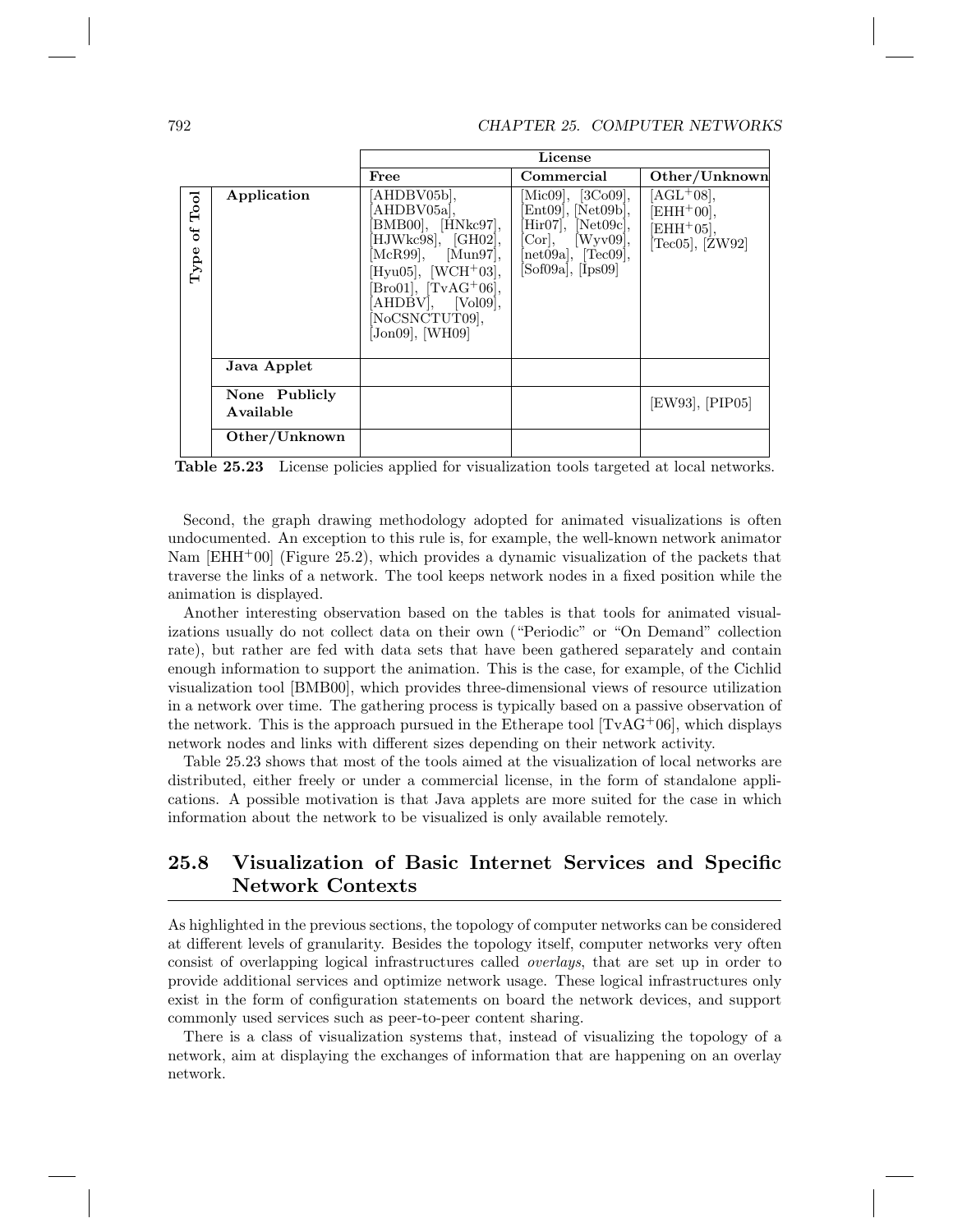#### BASIC INTERNET SERVICES AND SPECIFIC NETWORK CONTEXTS 793

For example,  $[Mai02]$ ,  $[BBO7]$ , and  $[FHN<sup>+</sup>07]$  propose a visualization of email exchanges between users. The first one is an orthogonal drawing showing the relationships among Internet domains that generate spam. The second one proposes to visualize email exchanges as an example of application of a layout algorithm of graphs with different levels of detail. The last one is a paper describing the visualization of mail exchange patterns with different drawing methodologies. Other contributions focus on monitoring the usage of distributed services like the Domain Name System (DNS). For example, the approach in [DSN12] allows to observe how the workload shifts between different name servers, thus showing how clients migrate from one server to another and simplifying the recognition of unusual operational patterns.

An emerging hot topic is the visualization of relationships in social networks. Users registered on Facebook [web09] can visualize their friendship relationships using a tool called Nexus [Net09d]. In [Tri06] and [BdM06] the authors describe methodologies and tools to display communication relationships between entities (for example, a student and a teacher). In particular, the tool SoNIA [MBd07] also offers animated views of these relationships.

Peer-to-peer networks are more and more widespread, mainly due to the simplicity of setup and to the effectiveness for content sharing. Thanks to the fact that participating devices are self-organizing, the network attempts to preserve connectivity and performance levels even in the presence of frequent topology changes. The problem of displaying the topology of a peer-to-peer network has been considered in [JD08], where a method to generate animated visualization of simulated networks is proposed.

The new version of the Internet Protocol, IPv6 [DH98], has received much attention in the last years due to the technical challenges associated with its deployment. Besides studying transition mechanisms [6ne05], researchers have also focused on visualizing the growth of some test networks. In [NSM99] the authors illustrate the design and implementation of a tool for three-dimensional visualization of the topography of an IPv6 network and of the hierarchy of its address space. The paper proposes sample drawings of an experimental IPv6 network in Japan.

Wireless and sensor networks, due to their continuously changing topology, have also caught the interest of the community interested in visualization. For example, in [GK05] the authors describe a graph drawing algorithm that is based on inter-sensor communication and exploits a force-directed layout. A visualization of the connectivity graph of simulated sensor networks is proposed in [MBS08]. There are also collaborative projects aimed at collecting information about the presence of wireless access points around the world: they usually exploit contour-like maps to visualize network coverage rather than a graph of the topology [oKIC02, com09a].

Another attractive field of research is the analysis of relationships between pages in the World Wide Web. Lots of efforts have been put in analyzing the logical topology implied by hyperlinks between web pages, also known as web graph. Even though most of the literature aims at building a compact and efficient representation of the web graph, there are contributions also on the visualization side. In [MB95] the authors used a custom web spider to construct graphical representations of sections of the web graph in 3D hyperbolic space. The structure of the web graph has also been graphically analyzed in a historical perspective in [TK05]. The authors of [YDZ04] apply data mining and visualization techniques to analyze large web data sets. The TouchGraph Google Browser available at [Tou09] offers the user a visual representation of the results of web searches in the form of a clustered graph, where pages are grouped by similarity.

A number of papers are devoted to the visualization of anomalies that are a symptom of intrusion attempts into a networked system. A survey on techniques to visualize security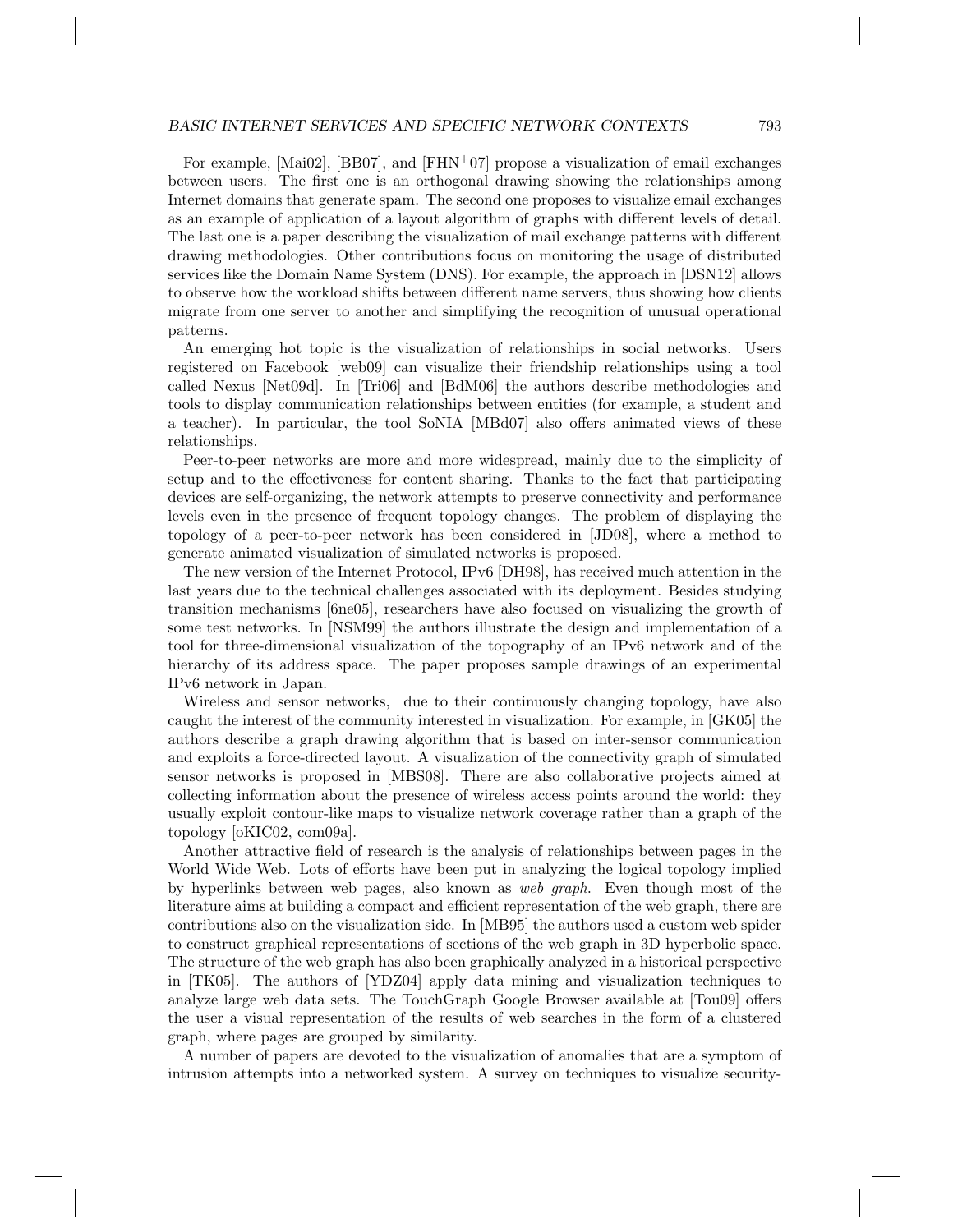related information as a graph is provided in [Tam08]. The three-dimensional visualization tool Flamingo has been exploited as an engine to visualize network topologies [OKB06] and to perform network monitoring [OGK06], and is also at the basis of anomaly detection approaches [TJKMW04]. In [WJA05] the authors propose a visualization of BGP routing that aids in detecting abnormal changes. The visualizations exploit the Graphviz [Res09] library and can also be animated. VisFlowConnect [YYT04] is a tool that visualizes traffic exchanges between hosts in order to detect interesting and potentially anomalous patterns. Chapter 20 overviews related work on the visualization of network security aspects.

There also exist tools that provide drawing functionalities. Instead of automatically laying out the topology of a network, these tools provide an environment with ready-to-use symbols that users can exploit to draw networks on their own. An example of a commercial tool that supports creating network diagrams is SmartDraw [Sma09]. Such contributions are outside the scope of this chapter.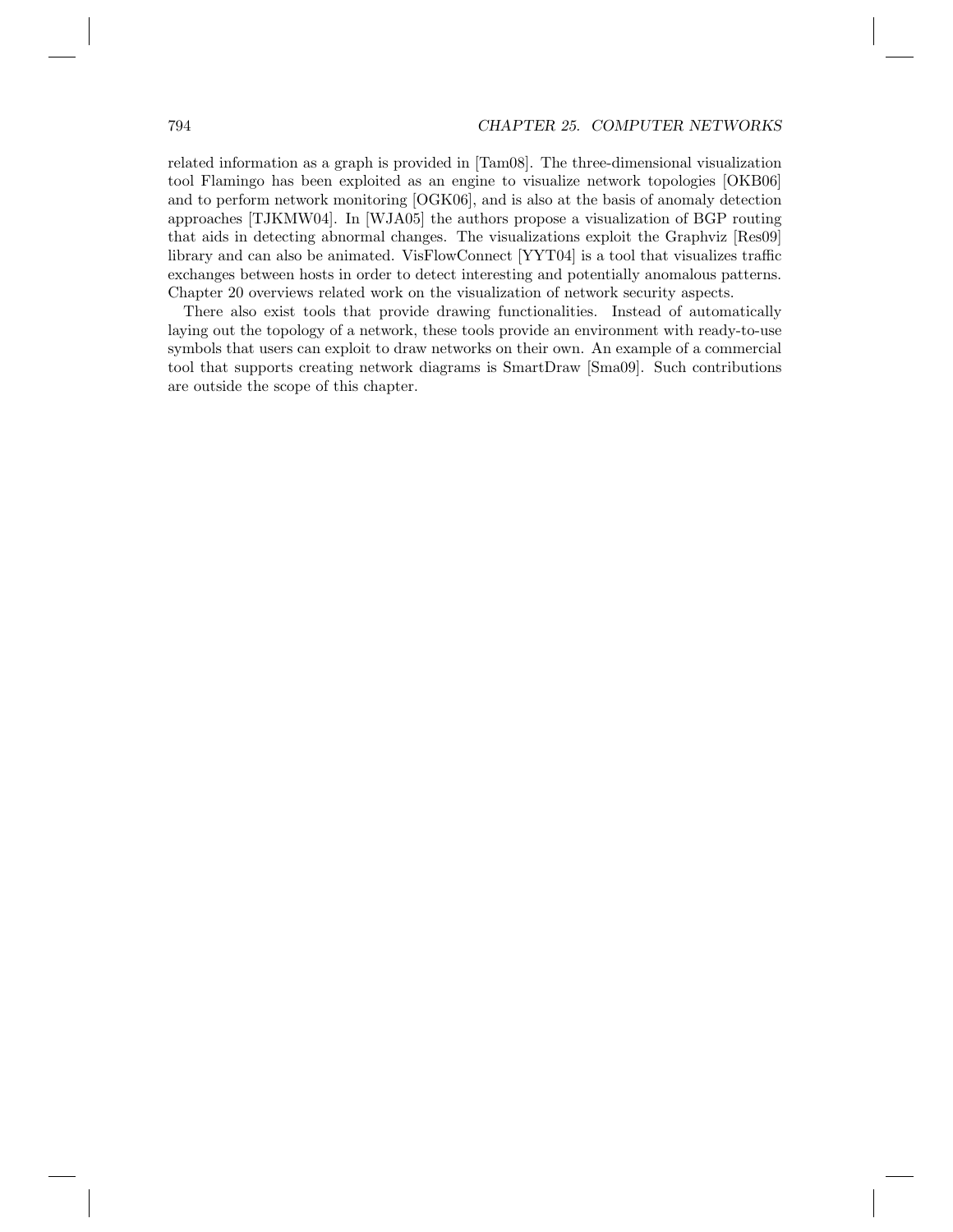#### REFERENCES 795

## References

| [3C <sub>009</sub> ]        | 3Com. H3C intelligent management center, 2009.                                                                                                                                                                                                           |
|-----------------------------|----------------------------------------------------------------------------------------------------------------------------------------------------------------------------------------------------------------------------------------------------------|
| [6ne05]                     | 6 formational IPv6 pilot network. http://www.<br>6net.org/ $, 2005$ .                                                                                                                                                                                    |
| $[AGL+08]$                  | P. Abel, P. Gros, D. Loisel, C. R. Dos Santos, and J.P. Paris. Cy-<br>berNet: A framework for managing networks using 3D metaphoric<br>worlds. Annals of Telecommunications, $55(3-4)$ , $2008$ .                                                        |
| [AGN99]                     | J. Abello, E. R. Gansner, and S. C. North. Large-scale network<br>visualization. Computer Graphics, 33:13-15, 1999.                                                                                                                                      |
| [AHDBV]                     | I. Alvarez-Hamelin, L. Dall'Asta, A. Barrat, and A. Vespignani.<br>Large network visualization tool (LaNet-vi).<br>http://xavier.<br>informatics.indiana.edu/lanet-vi/.                                                                                  |
| [AHDBV05a]                  | I. Alvarez-Hamelin, L. Dall'Asta, A. Barrat, and A. Vespignani.<br>k-core decomposition: a tool for the visualization of large scale net-<br>works. ArXiv Computer Science e-prints, 2005.                                                               |
| [AHDBV05b]                  | I. Alvarez-Hamelin, L. Dall'Asta, A. Barrat, and A. Vespignani.<br>Large scale networks fingerprinting and visualization using the k-<br>core decomposition. In Proc. NIPS 2005, 2005.                                                                   |
| [AS06]                      | S. Asafi and M. Sandler. DIMES4DV is ualizer, 2006.                                                                                                                                                                                                      |
| [Aug03]                     | B. Augustsson. Xtraceroute.<br>http://www.dtek.chalmers.se/<br>$\sim$ d3august/xt/, 2003.                                                                                                                                                                |
| [BB07]                      | M. Baur and U. Brandes. Multi-circular layout of micro/macro<br>graphs. In Proc. GD 2007, 2007.                                                                                                                                                          |
| [BBGW04]                    | M. Baur, U. Brandes, M. Gaertler, and D. Wagner. Drawing the<br>AS Graph in 2.5 dimensions. In Proc. Graph Drawing 2004, pages<br>$43-48, 2004.$                                                                                                         |
| [BBP07]                     | K. Boitmanis, U. Brandes, and C. Pich. Visualizing Internet evo-<br>lution on the Autonomous System level. In <i>Proc. Graph Drawing</i><br>2007, pages 364–376, 2007.                                                                                   |
| $[BCD+04]$                  | G. Barbagallo, A. Carmignani, G. Di Battista, W. Didimo, and<br>M. Pizzonia. Polyphemus and Hermes – Exploration and visualiza-<br>tion of computer networks. In Graph Drawing Software, Mathemat-<br>ics and Visualization Series, pages 341–364. 2004. |
| [BdM06]                     | S. Bender-deMoll and D. McFarland. The art and science of dy-<br>namic network visualization. Journal of Social Structure, $7(2)$ , 2006.                                                                                                                |
| [BEW95]                     | R. A. Becker, S. G. Eick, and A. R. Wilks. Visualizing network data.<br>IEEE Trans. on Visualization and Computer Graphics, 1(1):16-28,<br>1995.                                                                                                         |
| [BMB00]                     | J. A. Brown, A. J. McGregor, and H. W. Braun. Network perfor-<br>mance visualization: Insight through animation. In Proc. PAM '00,<br>pages 33-41, 2000.                                                                                                 |
| [Bou02]                     | P. Bourcier. Rootzmap - Mapping the Internet. http://sysctl.<br>$org/rootzmap/$ , 2002.                                                                                                                                                                  |
| $\left[\text{Bro01}\right]$ | J. Brown. Cichlid data visualization software. http://moat.nlanr.<br>net/Software/Cichlid/, 2001.                                                                                                                                                        |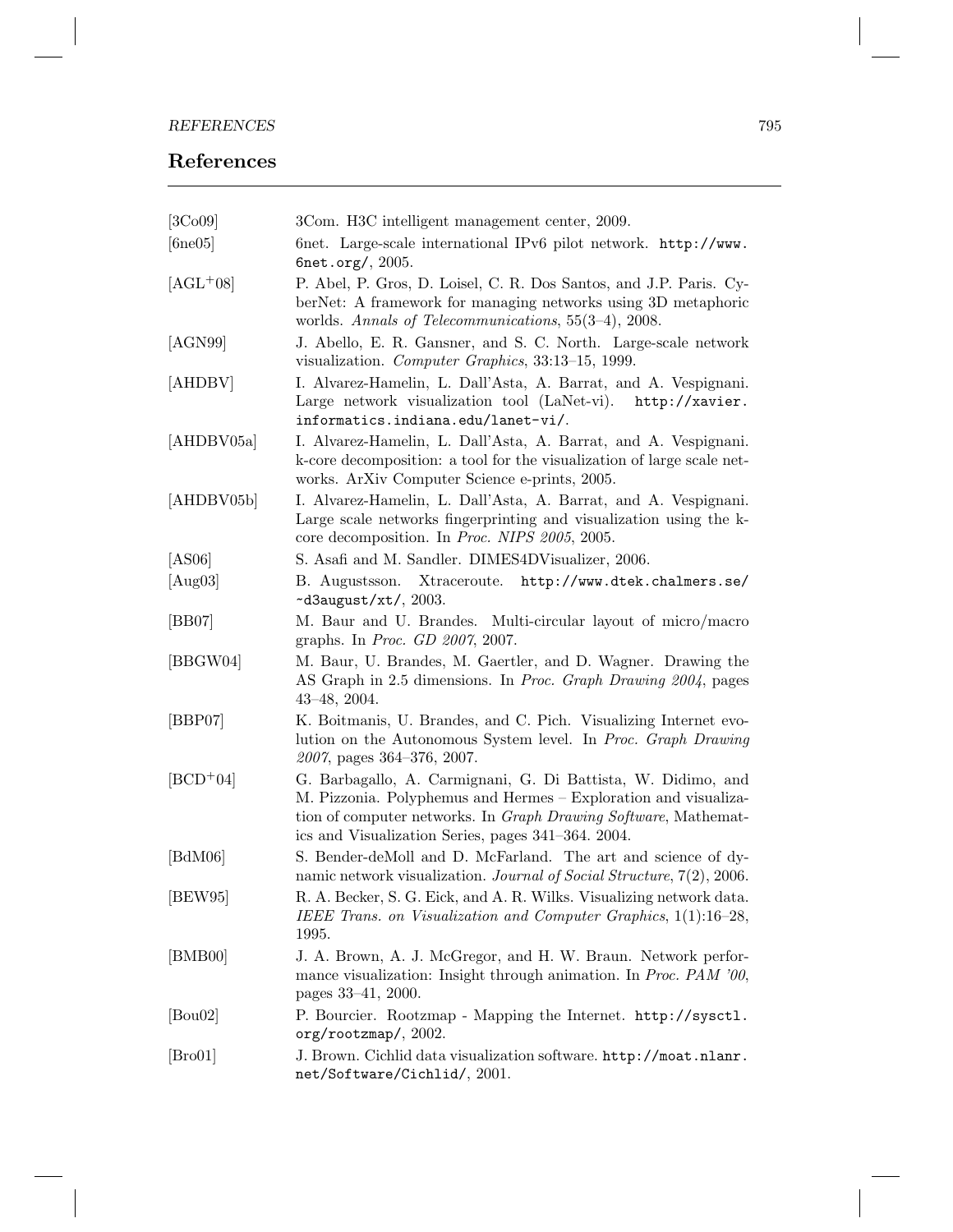| 796                      | CHAPTER 25. COMPUTER NETWORKS                                                                                                                                                                                                                                   |
|--------------------------|-----------------------------------------------------------------------------------------------------------------------------------------------------------------------------------------------------------------------------------------------------------------|
| [CAI07]                  | CAIDA. Archipelago measurement infrastructure. Network mea-<br>surement tool, 2007.                                                                                                                                                                             |
| [CAI09]                  | CAIDA.<br>Visualizing IPv4 and IPv6 Internet topology at a<br>macroscopic scale. http://www.caida.org/research/topology/<br>as_core_network/, 2009.                                                                                                             |
| [CBB00]                  | B. Cheswick, H. Burch, and S. Branigan. Mapping and visualizing<br>the Internet. In <i>Proc. USENIX</i> '00, pages $1-12$ , 2000.                                                                                                                               |
| $[CDD+00]$               | A. Carmignani, G. Di Battista, W. Didimo, F. Matera, and M. Piz-<br>zonia. Visualization of the Automous Systems interconnections with<br>HERMES. In Proc. Graph Drawing 2000, pages 150-163, 2000.                                                             |
| $[CDM+05]$               | L. Colitti, G. Di Battista, F. Mariani, M. Patrignani, and M. Pizzo-<br>nia. Visualizing interdomain routing with BGPlay. Journal of Graph<br>Algorithms and Applications, Special Issue on the 2003 Symposium<br>on Graph Drawing, GD '03, 9(1):117-148, 2005. |
| $[CDM+06]$               | P. F. Cortese, G. Di Battista, A. Moneta, M. Patrignani, and<br>M. Pizzonia. Topographic visualization of prefix propagation in<br>the Internet. IEEE Transactions on Visualization and Computer<br>$Graphics, 12(5):725-732, 2006.$                            |
| [CE95]                   | K. C. Cox and S. G. Eick. 3D displays of Internet traffic. In Proc.<br><i>INFOVIS</i> '95, page 129, 1995.                                                                                                                                                      |
| [CEH96]                  | K. C. Cox, S. G. Eick, and T. He. 3D geographic network displays.<br>$SIGMOD$ Record, $25(4):50-54$ , 1996.                                                                                                                                                     |
| [CFSD90]                 | J. D. Case, M. Fedor, M. L. Schoffstall, and J. Davin. Simple Net-<br>work Management Protocol (SNMP). RFC 1157 (Historic), May<br>1990.                                                                                                                        |
| [Che07]                  | B. Cheswick. Internet mapping project. http://www.cheswick.<br>com/ches/map/, 2007.                                                                                                                                                                             |
| [Com]                    | International Electrotechnical Commission. Web site. http://www.<br>iec.ch/.                                                                                                                                                                                    |
| $[{\rm com}09a]$         | Mimezine community. Wigle $-$ wireless geographic logging engine.<br>http://www.wigle.net/gps/gps/main, 2009.                                                                                                                                                   |
| [Com09b]                 | Plixer International Systrax Community. Visualization of NetFlow<br>data, 2009.                                                                                                                                                                                 |
| [Cor]                    | Lumeta Corporation. IPsonar MapViewer.                                                                                                                                                                                                                          |
| [Cor09]                  | Renesys Corporation.<br>Routing intelligence tools.<br>http://www.<br>renesys.com/, 2009.                                                                                                                                                                       |
| [CP]                     | D. Cox and R. Patterson.<br>NSFNET growth until 1995.<br>http://www.caida.org/projects/internetatlas/gallery/<br>nsfnet/data.xml.                                                                                                                               |
| $[CRC + 08]$             | L. Cittadini, T. Refice, A. Campisano, G. Di Battista, and C. Sasso.<br>Measuring and visualizing interdomain routing dynamics with BG-<br>Path. In <i>Proc. ISCC 2008</i> , 2008.                                                                              |
| $\left[$ Dar $09\right]$ | LLC Dartware.<br>Intermapper.<br>http://www.intermapper.com/<br>products/intermapper/, 2009.                                                                                                                                                                    |
| [Des09]                  | Packet Design. Route explorer. http://www.packetdesign.com/,<br>2009.                                                                                                                                                                                           |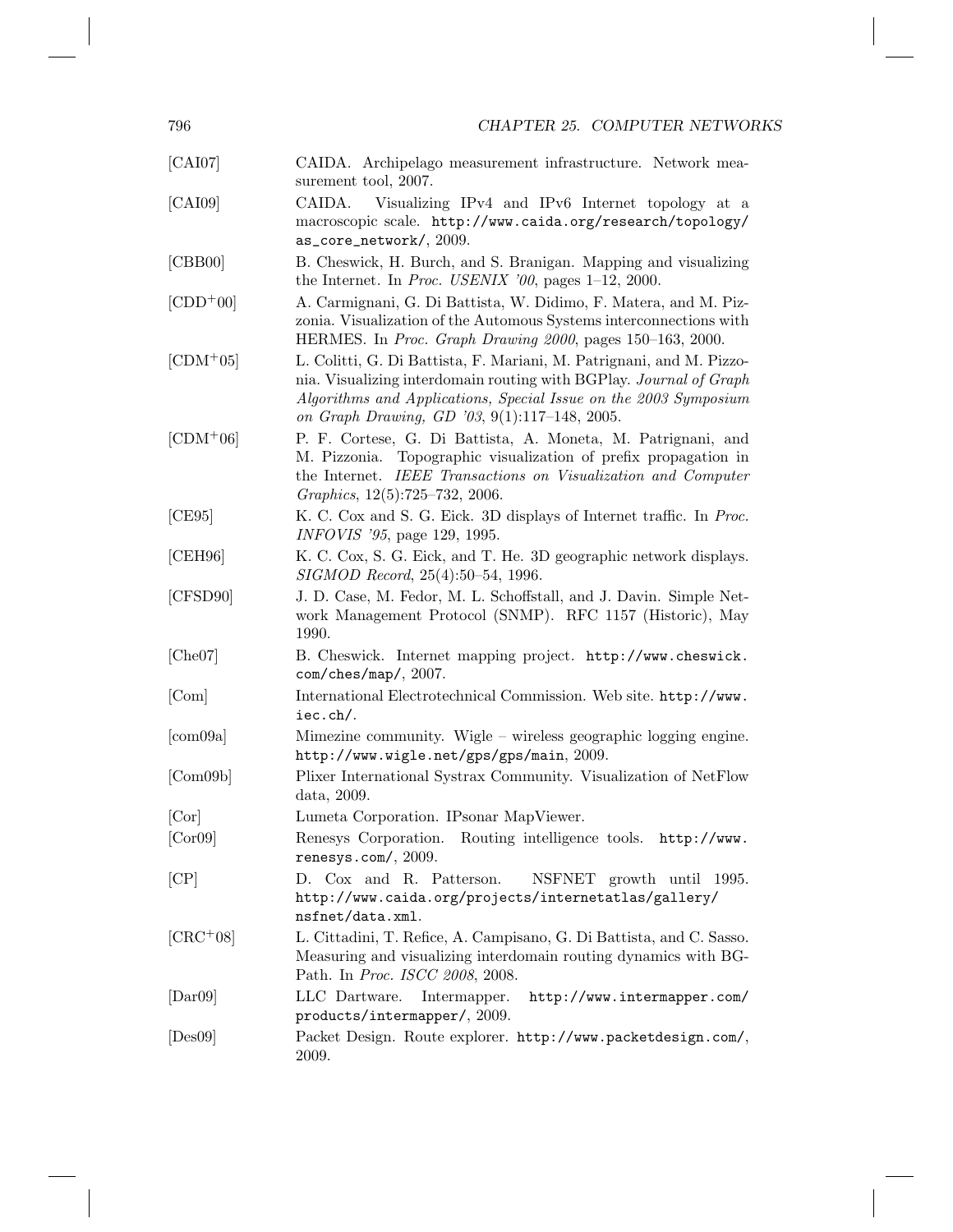### REFERENCES 797

| [DETT99]         | G. Di Battista, P. Eades, R. Tamassia, and I. G. Tollis. Graph<br><i>Drawing.</i> Prentice Hall, 1999.                                                                                                  |
|------------------|---------------------------------------------------------------------------------------------------------------------------------------------------------------------------------------------------------|
| [DH98]           | S. Deering and R. Hinden. Internet Protocol, Version 6 (IPv6)<br>Specification. RFC 2460 (Draft Standard), December 1998.                                                                               |
| $[\text{Dit09}]$ | W. Dittmer. World-wide mapping of reverse traceroute and looking<br>glass servers, 2009.                                                                                                                |
| [DLV97]          | G. Di Battista, R. Lillo, and F. Vernacotola. Ptolomaeus. http:<br>$\frac{\sqrt{w}}{1997}$ . dia.uniroma3.it/~ptolemy/, 1997.                                                                           |
| [DSN12]          | G. Di Battista, C. Squarcella, and W. Nagele. How to visualize the<br>K-Root name server. Journal of Graph Algorithms and Applications,<br>Special Issue of GD 2011, 2012.                              |
| [ea05]           | B. Lyon et al. The Opte project. http://www.opte.org/, 2005.                                                                                                                                            |
| $[EHH+00]$       | D. Estrin, M. Handley, J. Heidemann, S. McCanne, Y. Xu, and<br>H. Yu. Network visualization with the VINT network animator<br>Nam. IEEE Computer, 33(11):63-68, 2000.                                   |
| $[EHH+05]$       | D. Estrin, M. Handley, J. Heidemann, S. McCanne, Y. Xu, and<br>H. Yu. Nam: Network Animator. http://isi.edu/nsnam/nam/,<br>2005.                                                                        |
| [Ent09]          | Enterasys. NetSight Atlas Console, 2009.                                                                                                                                                                |
| [EW93]           | S. G. Eick and G. J. Wills. Navigating large networks with hierar-<br>chies. In <i>Proc. Visualization '93</i> , pages $204-209$ , 1993.                                                                |
| $[FHN+07]$       | X. Fu, S. H. Hong, N. S. Nikolov, X. Shen, Y. Wu, and K. Xu.<br>Visualization and analysis of email networks. In Proc. IEEE Asia<br>Pacific Symposium on Visualization (APVIS '07), pages $1-8$ , 2007. |
| [FNMT94]         | H. Fuji, S. Nakai, H. Matoba, and H. Takano. Real-time bifocal<br>network-visualization. In <i>Proc. NOMS</i> 1994, 1994.                                                                               |
| $[\mathrm{fS}]$  | International Organization for Standardization. Web site. http:<br>//www.iso.org/.                                                                                                                      |
| [GGW07]          | R. Görke, M. Gaertler, and D. Wagner. LunarVis - Analytic vi-<br>sualizations of large graphs. In <i>Proc. Graph Drawing 2007</i> , pages<br>$352 - 364$ , 2007.                                        |
| [GHz]            | J. Gallagher and B. Huffaker. PlotPaths. http://www.caida.org/<br>tools/visualization/plotpaths/, 2002.                                                                                                 |
| [GK05]           | C. Gotsman and Y. Koren. Distributed graph layout for sensor<br>networks. Journal of Graph Algorithms and Applications, pages<br>$1-15$ , 2005.                                                         |
| [GKN04]          | E. Gansner, Y. Koren, and S. North. Topological fisheye views for<br>visualizing large graphs. In <i>Proc. INFOVIS</i> $0/4$ , pages 175-182,<br>2004.                                                  |
| [GMN03]          | E. R. Gansner, J. M. Mocenigo, and S. C. North. Visualizing soft-<br>ware for telecommunication services. In <i>Proc. SOFTVIS</i> 2003, pages<br>$151-157, 2003.$                                       |
| $[GMO+03]$       | P. A. Aranda Gutiérrez, P. Malone, M. ÓFoghlú, S. Michaelis, and<br>J. Seger. Acquisition, modelling and visualisation of inter-domain<br>routing data. In <i>Proc. IPS</i> $2004$ , 2003.              |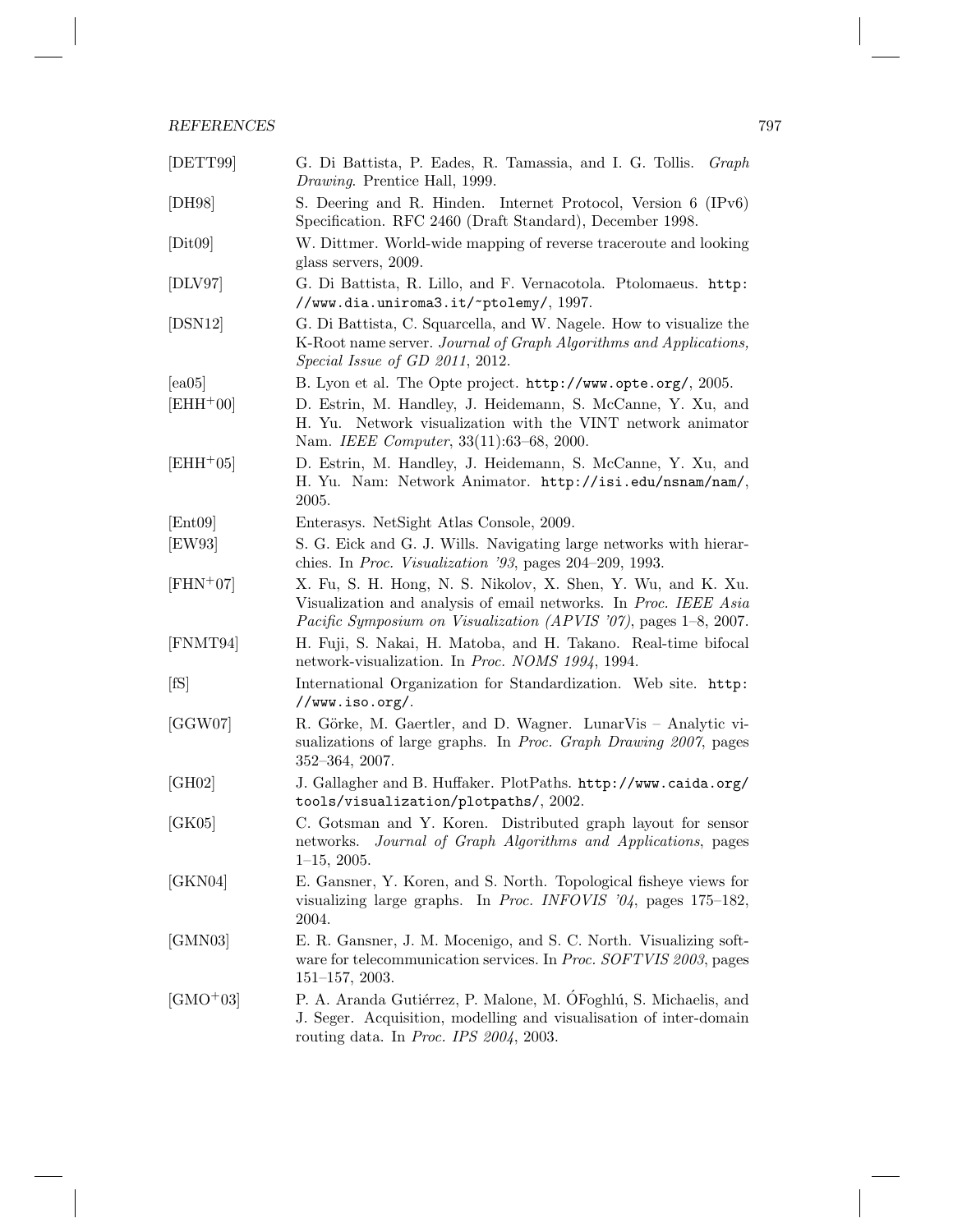| 798               | CHAPTER 25. COMPUTER NETWORKS                                                                                                                                                                                              |
|-------------------|----------------------------------------------------------------------------------------------------------------------------------------------------------------------------------------------------------------------------|
| [Gro00]           | Roma Tre University Computer Networks Research Group. Hermes.<br>http://tocai.dia.uniroma3.it/~hermes/, 2000.                                                                                                              |
| [GT00]            | R. Govindan and H. Tangmunarunkit. Heuristics for Internet map<br>discovery. In Proc. INFOCOM 2000, 2000.                                                                                                                  |
| [Hew09]           | Hewlett-Packard. HP Operations Manager (formerly OpenView),<br>2009.                                                                                                                                                       |
| [Hirr07]          | Hirschmann. Industrial HiVision, 2007.                                                                                                                                                                                     |
| [HJWkc98]         | B. Huffaker, J. Jung, D. Wessels, and kc claffy.<br>Visualiza-<br>tion of the growth and topology of the NLANR caching hier-<br>archy. http://www.caida.org/tools/visualization/plankton/<br>Paper/plankton.xml, Mar 1998. |
| [HNkc97]          | B. Huffaker, E. Nemeth, and kc claffy.<br>Otter: A general-<br>purpose network visualization tool.<br>http://www.caida.org/<br>tools/visualization/otter/, 1997.                                                           |
| [HNkc99]          | B. Huffaker, E. Nemeth, and kc claffy. Tools to visualize the internet<br>multicast backbone. In Proc. INET 99, 1999.                                                                                                      |
| [HPF07]           | B. Huffaker, J. Polterock, and M. Fomenkova.<br>Cuttlefish<br>geographic visualization tool. http://www.caida.org/tools/<br>visualization/cuttlefish/, Jun 2007.                                                           |
| [Hyu05]           | Y. Hyun. Walrus - Graph visualization tool. http://www.caida.<br>org/tools/visualization/walrus/, 2005.                                                                                                                    |
| [IBM09]           | IBM. Tivoli network manager topology visualization, 2009.                                                                                                                                                                  |
| [IEE09]           | IEEE. Working group for 802.11 WLAN standards, 2009.                                                                                                                                                                       |
| [IMN84]           | H. Ishio, J. Minowa, and K. Nosu. Review and status of wavelength-<br>division-multiplexing technology and its application.<br>Journal of<br>$Lightwave\, Technology, 2(4), 1984.$                                         |
| [Ips09]           | Ipswitch, Inc. WhatsUpGold network mapping. http://www.<br>whatsupgold.com/, 209.                                                                                                                                          |
| [ISO]             | $ISO/IEC.$ Open Systems Interconnection – basic reference model.<br>ISO/IEC standard 7498.                                                                                                                                 |
| [Jac99]           | Jacobson.<br>http://www.caida.org/tools/<br>V.<br>Gtrace.<br>visualization/gtrace/, 1999.                                                                                                                                  |
| $[\mathrm{JD}08]$ | K. Juenemann and J. Dinger. Ovlyis: Visualization of peer-to-peer<br>networks in simulation and testbed environments. In <i>Proc. Com-</i><br>munications and Networking Simulation Symposium (CNS 2008),<br>2008.         |
| [Join09]          | Η.<br>Jones.<br>Network<br>weathermap.<br>http://www.<br>network-weathermap.com/, 2009.                                                                                                                                    |
| kc97              | kc claffy. IETF presentation BGP MPEG animations. http://www.<br>caida.org/publications/presentations/Ietf199712/Movie/,<br>1997.                                                                                          |
| [kcH97]           | kc claffy and B. Huffaker.<br>Mapnet, macroscopic Internet vi-<br>sualization and measurement.<br>http://www.caida.org/tools/<br>visualization/mapnet/, 1997.                                                              |
| [KD01]            | R. Kitchin and M. Dodge. Atlas of Cyberspace. Addison-Wesley,<br>2001.                                                                                                                                                     |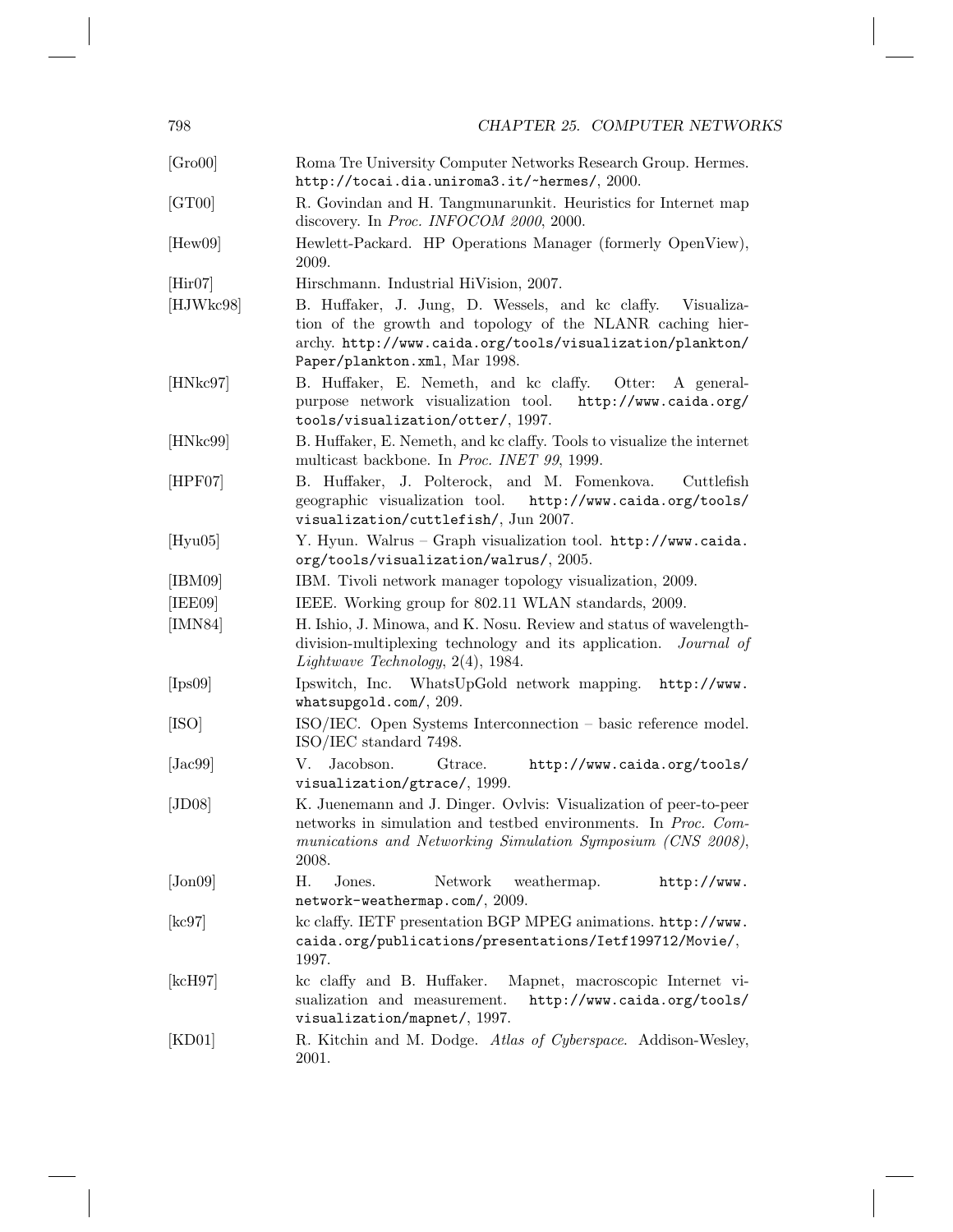| [KGS07]     | H. Kang, L. Getoor, and L. Singh. Visual analysis of dynamic group<br>membership in temporal social networks. SIGKDD Explorations<br><i>Newsletter</i> , $9(2)$ , 2007.                                                                           |
|-------------|---------------------------------------------------------------------------------------------------------------------------------------------------------------------------------------------------------------------------------------------------|
| [KMG88]     | G. Kar, B. Madden, and R. Gilbert. Heuristic layout algorithms for<br>network management presentation services. In Proc. IEEE Network<br>1988, 1988.                                                                                              |
| [KNK99]     | E. E. Koutsofios, S. C. North, and D. A. Keim. Visualizing large<br>telecommunication data sets. IEEE Computer Graphics and Appli-<br>cations, 19:16-19, 1999.                                                                                    |
| [KNTK99]    | E. E. Koutsofios, S. C. North, R. Truscott, and D. A. Keim. Visual-<br>izing large-scale telecommunication networks and services. In Proc.<br><i>Visualization '99</i> , pages 457-461, 1999.                                                     |
| [Kvi03]     | O. Kvittem. Scaling network management tools. In Proc. NANOG<br>2003, 2003.                                                                                                                                                                       |
| [Lab $09$ ] | UCLA Internet Research Lab. LinkRank visualization. http://<br>linkrank.cs.ucla.edu/, 2009.                                                                                                                                                       |
| [Lim09]     | M. Lima. VisualComplexity.com Internet visualizations.<br>http:<br>//www.visualcomplexity.com/vc/index.cfm?domain=Internet,<br>2009.                                                                                                              |
| [LMZ04]     | M. Lad, D. Massey, and L. Zhang. LinkRank: A graphical tool for<br>capturing BGP routing dynamics. In Proc. NOMS 2004, 2004.                                                                                                                      |
| [LMZ06]     | M. Lad, D. Massey, and L. Zhang. Visualizing Internet routing<br>changes. IEEE Transactions on Visualization and Computer Graph-<br>ics, Special Issue on Visual Analytics, 12(6), 2006.                                                          |
| [LUM]       | LUMETA. Internet mapping project. http://www.lumeta.com/<br>internetmapping/.                                                                                                                                                                     |
| [Mai02]     | Clueless<br>Mailers.<br>Spamdemic map poster.<br>http://www.<br>cluelessmailers.org/spamdemic/index.html, 2002.                                                                                                                                   |
| [Map08]     | Peacock Maps. Internet posters. http://www.peacockmaps.com/,<br>2008.                                                                                                                                                                             |
| [ $MB95$ ]  | T. Munzner and P. Burchard. Visualizing the structure of the World<br>Wide Web in 3d hyperbolic space. In <i>Proc. VRML 1995</i> , pages 33–<br>38, 1995.                                                                                         |
| [MBd07]     | D. McFarland and S. Bender-deMoll. Sonia - social network image<br>animator, 2007.                                                                                                                                                                |
| [MBS08]     | C. Morrell, T. Babbitt, and B. K. Szymanski. Visualization in sensor<br>network simulator, sense and its use in protocol verification. Tech-<br>nical Report cs-08-13, Department of Computer Science, Rensselaer<br>Polytechnic Institute, 2008. |
| [McR99]     | D. W. McRobb.<br>Skping.<br>http://www.caida.org/tools/<br>measurement/skitter/skping/, 1999.                                                                                                                                                     |
| [Mei00]     | M. Meiss.<br>Abilene weather map.<br>http://www.caida.org/<br>projects/internetatlas/gallery/mping/, 2000.                                                                                                                                        |
| [MFKN07]    | F. Mansmann, F. Fischer, D. A. Keim, and S. C. North. Visualizing<br>large-scale IP traffic flows. In Proc. International Workshop on<br>Vision, Modeling, and Visualization, 2007, 2007.                                                         |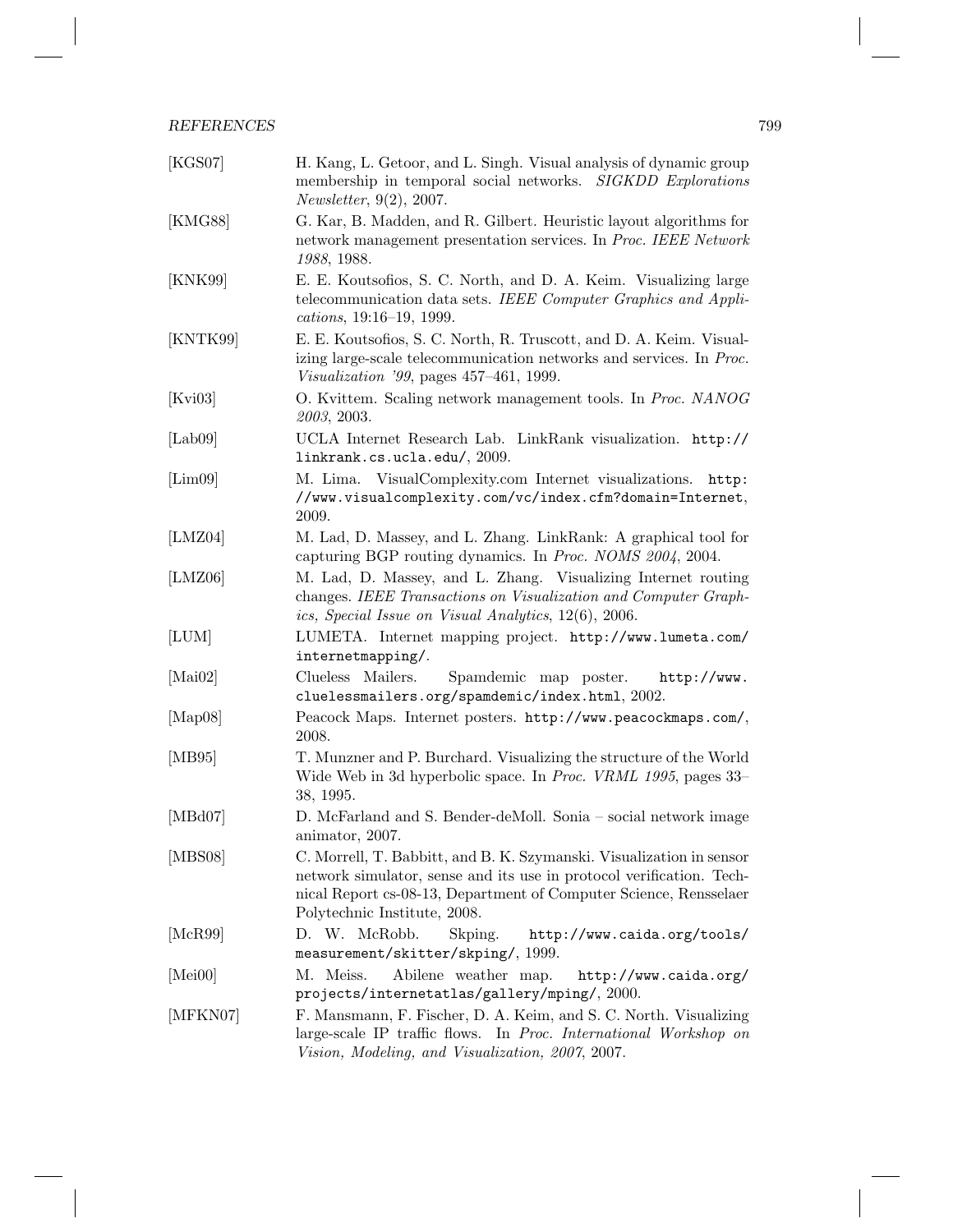| 800             | CHAPTER 25. COMPUTER NETWORKS                                                                                                                                                                                                                                                            |
|-----------------|------------------------------------------------------------------------------------------------------------------------------------------------------------------------------------------------------------------------------------------------------------------------------------------|
| [MHkcF96]       | T. Munzner, E. Hoffman, kc claffy, and B. Fenner. Visualizing the<br>global topology of the MBone. In <i>Proc. INFOVIS</i> '96, pages 85–92,<br>1996.                                                                                                                                    |
| $[{\rm Mic}09]$ | Microsoft. Windows Vista <sup>TM</sup> Full Map View, 2009.                                                                                                                                                                                                                              |
| $[MKF+06]$      | P. Mahadevan, D. Krioukov, M. Fomenkov, B. Huffaker, X. Dim-<br>itropoulos, kc claffy, and A. Vahdat. The internet as-level topology:<br>Three data sources and one definitive metric. ACM SIGCOMM<br>Computer Communication Review, Jan 2006.                                           |
| $[MKN+07]$      | F. Mansmann, D. A. Keim, S. C. North, B. Rexroad, and D. Shele-<br>heda. Visual analysis of network traffic for resource planning, in-<br>teractive monitoring, and interpretation of security threats. IEEE<br>Trans. on Visualization and Computer Graphics, 13(6):1105-1112,<br>2007. |
| [Moy94]         | J. Moy. OSPF Version 2. RFC 1583 (Draft Standard), March 1994.                                                                                                                                                                                                                           |
| [MR91]          | K. McCloghrie and M. Rose. Management Information Base for Net-<br>work Management of TCP/IP-based internets: MIB-II. RFC 1213<br>(Standard), March 1991.                                                                                                                                |
| [Mun97]         | T. Munzner. H3: Laying out large directed graphs in 3D hyperbolic<br>space. In Proc. INFOVIS 1997, pages 2-10, Oct 1997.                                                                                                                                                                 |
| [NCC]           | RIPE NCC. The Internet Routing Registry: History and Purpose.<br>http://www.ripe.net/db/irr.html.                                                                                                                                                                                        |
| [net09a]        | neteXpose. DNA network topology visualization, 2009.                                                                                                                                                                                                                                     |
| [Net09b]        | Brocade (Foundry Networks). Iron View network manager, 2009.                                                                                                                                                                                                                             |
| [Net09c]        | Juniper Networks. Network and security manager, 2009.                                                                                                                                                                                                                                    |
| [Net09d]        | Ludios Networks. Nexus facebook graph. http://nexus.ludios.<br>net/, 2009.                                                                                                                                                                                                               |
| [NoCSNCTUT09]   | Network and System Laboratory Dep.t of Computer Science Na-<br>tional Chiao Tung University Taiwan. NCTUns. http://ns110.<br>$\texttt{csie.netu.edu.tw/}, 2009.$                                                                                                                         |
| [Nor02]         | M. Norris. Gigabit Ethernet Technology and Applications. Artech<br>House Publishers, 2002.                                                                                                                                                                                               |
| [NSM99]         | S. Nakamae, Y. Sekiya, and J. Murai. A study into a visualization<br>of an ipv6 network. In <i>Proc. INET</i> 99, 99.                                                                                                                                                                    |
| [oANTtE08]      | DANTE (Delivery of Advanced Network Technology to Europe).<br>Topology maps. http://www.dante.net/, 2008.                                                                                                                                                                                |
| [OC07]          | R. Oliveira and Y. J. Chi. Visualizing Internet topology dynamics<br>with Cyclops. http://irl.cs.ucla.edu/cyclops/, 2007.                                                                                                                                                                |
| [OCLZ08]        | R. Oliveira, Y. J. Chi, M. Lad, and L. Zhang. Cyclops: the AS-Level<br>connectivity observatory. Presentation at NANOG 43, 2008.                                                                                                                                                         |
| $[OCP+07]$      | R. Oliveira, Y. J. Chi, I. Pefkianakis, M. Lad, and L. Zhang. Vi-<br>sualizing Internet topology dynamics with Cyclops. Poster at SIG-<br>COMM 2007, 2007.                                                                                                                               |
| [OGK06]         | J. Oberheide, M. Goff, and M. Karir. Flamingo: Visualizing internet<br>traffic. In <i>Proc. NOMS</i> 2006, pages 150–161, 2006.                                                                                                                                                          |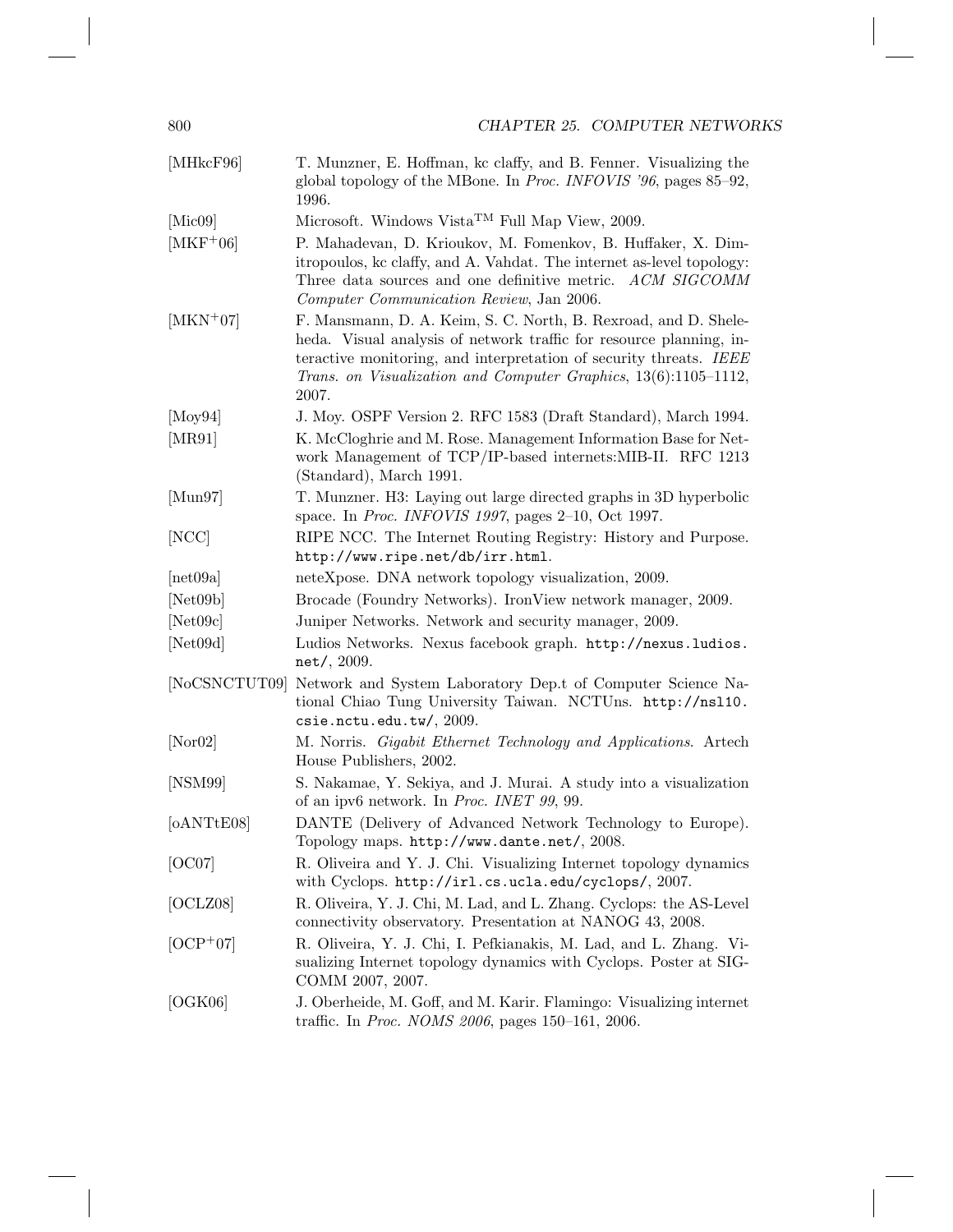| [OKB06]          | J. Oberheide, M. Karir, and D. Blazakis. Vast: Visualizing au-<br>tonomous system topology. In Proc. Workshop on Visualization for<br>Computer Security (VizSEC '06), pages $71-80$ , 2006. |
|------------------|---------------------------------------------------------------------------------------------------------------------------------------------------------------------------------------------|
| [oKIC02]         | University of Kansas Information and Telecommunication Tech-<br>nology Center. Wireless network visualization project.<br>http:<br>$\prime$ /www.ittc.ku.edu/wlan/, 2002.                   |
| [Oli09]          | R. Oliveira. Cyclops: the AS-Level connectivity observatory. http:<br>// cycles.cs.ucla.edu/, 2009.                                                                                         |
| [OO]             | University of Oregon.<br>Route views project.<br>http://www.<br>routeviews.org/.                                                                                                            |
| [Ora90]          | D. Oran. OSI IS-IS Intra-domain Routing Protocol. RFC 1142<br>(Informational), February 1990.                                                                                               |
| [PH99]           | R. Periakaruppan and B. Huffaker. Geoplot. http://www.caida.<br>org/tools/visualization/geoplot/, 1999.                                                                                     |
| [PIP05]          | N. Patwari, A. O. Hero III, and A. Pacholski. Manifold learning<br>visualization of network traffic data. In <i>Proc. SIGCOMM 2005</i> ,<br>2005.                                           |
| $[{\rm{Piz}}07]$ | M. Pizzonia. From BGPlay to iBGPlay: Graphical inspection of<br>your routing data. In 55th Re'seaux IP Europe'ens Meeting (RIPE<br>$(55)$ , 2007.                                           |
| [PN99]           | R. Periakaruppan and E. Nemeth. GTrace - A graphical traceroute<br>tool. In <i>Proc. LISA '99</i> , Nov 1999.                                                                               |
| [Pos81a]         | J. Postel. Internet Control Message Protocol. RFC 792 (Standard),<br>September 1981.                                                                                                        |
| [Pos81b]         | J. Postel. Internet Protocol. RFC 791 (Standard), September 1981.                                                                                                                           |
| [Pro02]          | M. Prodanovic. Java Autonomous System Path Visualization In-<br>terface (JASPVI). http://lab.verat.net/Jaspvi/, 2002.                                                                       |
| $[{\rm Res}09]$  | AT&T Research. Graphyiz graph visualization software.<br>http:<br>//www.graphviz.org/, $2009$ .                                                                                             |
| [RIP]            | Réseaux IP Européens - RIPE. Routing information service. http:<br>//www.ripe.net/ris/.                                                                                                     |
| [RIS09]          | RIPE RIS. BGPviz. http://www.ris.ripe.net/bgpviz/, 2009.                                                                                                                                    |
| [Rom09]          | Roma Tre University, Computer Networks Research Group. BGPlay<br>@ Route Views. http://bgplay.routeviews.org/bgplay/, 2009.                                                                 |
| [RTM08]          | M. Roughan, S. J. Tuke, and O. Maennel. Bigfoot, sasquatch, the<br>yeti and other missing links: What we don't know about the as<br>graph. In Proc. ICM 2008, 2008.                         |
| [RTU09]          | Computer Networks Research Group Roma Tre University. iBG-<br>Play. http://www.ibgplay.org/, 2009.                                                                                          |
| [Sa100]          | T. Salo. Real-time visualization of IP over connection-oriented<br>WANs. In <i>Proc. NANOG 2000</i> , 2000.                                                                                 |
| [Sii01]          | K. Siil. Using topological mapping to manage and secure large<br>networks. In Proc. NANOG 2001, 2001.                                                                                       |
| $[\text{Sma}09]$ | SmartDraw. Network topology drawing software.<br>http://www.<br>smartdraw.com/, 2009.                                                                                                       |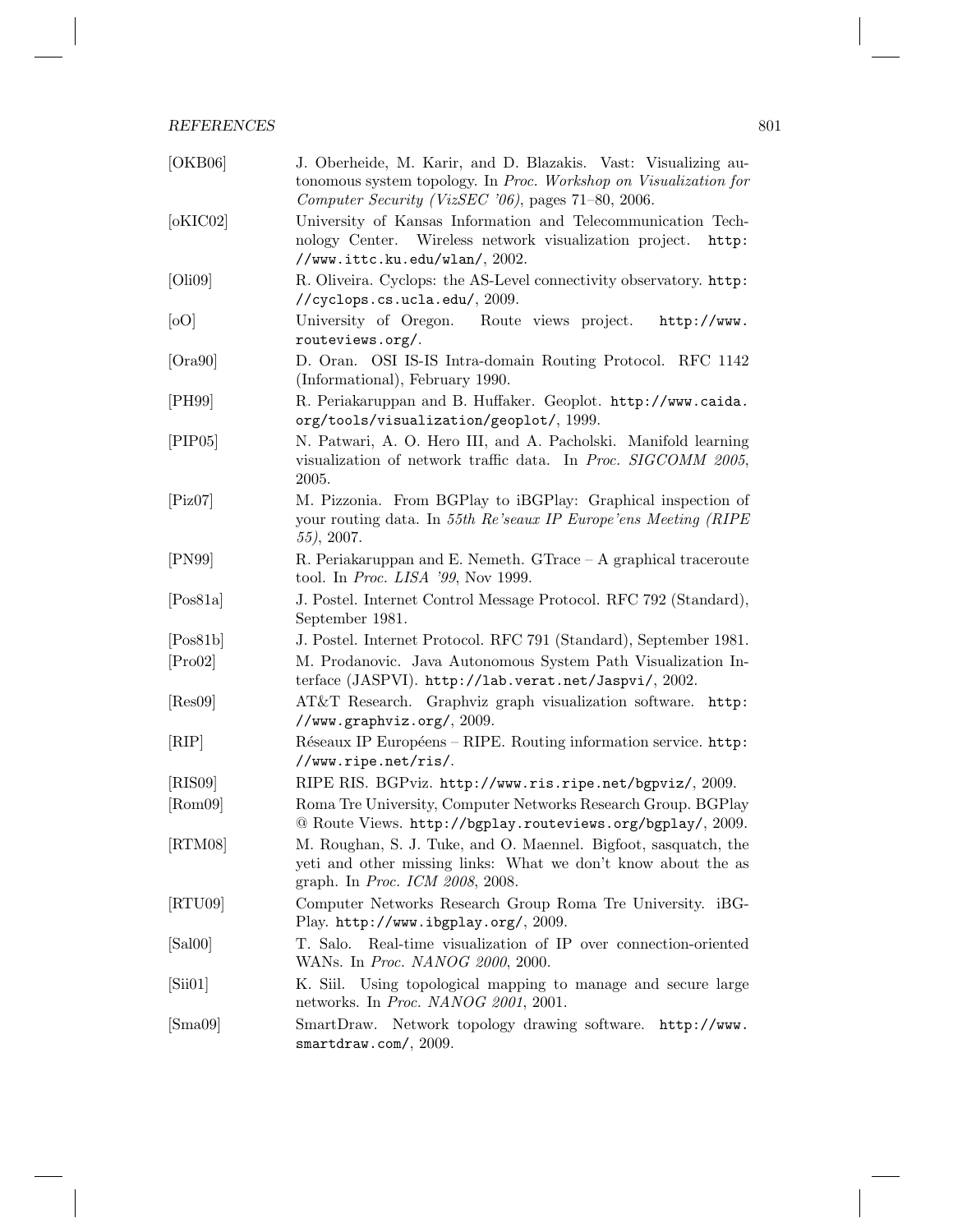| 802                          | CHAPTER 25. COMPUTER NETWORKS                                                                                                                                                                                                                  |
|------------------------------|------------------------------------------------------------------------------------------------------------------------------------------------------------------------------------------------------------------------------------------------|
| [SMW04]                      | N. Spring, R. Mahajan, and D. Wetherall. Measuring ISP topologies<br>with RocketFuel. IEEE Trans. on Networking, $12(1):2-16$ , $2004$ .                                                                                                       |
| [Sof09a]                     | Inc. SoftConcept. SeeNet. http://www.softconcept-inc.com/<br>seenetweb/, 2009.                                                                                                                                                                 |
| [Soft09b]<br>[SS96]          | Tulip Software. Tulip. http://www.tulip-software.org/, 2009.<br>C. A. Siller and M. Shafi. SONET/SDH: A Sourcebook of Syn-<br>chronous Networking. Wiley - IEEE Press, 1996.                                                                   |
| [Sta07]                      | W. Stallings. Data and Computer Communications. Prentice Hall,<br>2007.                                                                                                                                                                        |
| [Sys09a]                     | NetFlow. http://www.cisco.com/go/netflow,<br>Cisco Systems.<br>2009.                                                                                                                                                                           |
| [Sys09b]                     | Cisco Systems. Synchronous Data Link Control (SDLC) and deriva-<br>tives, 2009.                                                                                                                                                                |
| $\lceil \text{Tam08} \rceil$ | R. Tamassia. Graph drawing for security visualization. GD 2008,<br>2008.                                                                                                                                                                       |
| [Tec05]                      | BBN Technologies. BBN SpyGlass animation of application traf-<br>http://www.dist-systems.bbn.com/tech/spyglass/,<br>fic flow.<br>2005.                                                                                                         |
| [Tec09]                      | OPNET Technologies. NetMapper. http://www.opnet.com/, 2009.                                                                                                                                                                                    |
| [Te109]                      | TeleGeography. Cartographic maps. http://www.telegeography.<br>com/maps/index.php, 2009.                                                                                                                                                       |
| [TJKMW04]                    | S. T. Teoh, T. J. Jankun-Kelly, K.-L. Ma, and S. F. Wu. Visual<br>data analysis for detecting flaws and intruders in computer network<br>systems. Computer Graphics and Applications, Special Issue on<br>Visual Analytics, 24(5):27-35, 2004. |
| [TK05]                       | M. Toyoda and M. Kitsuregawa. A system for visualizing and an-<br>alyzing the evolution of the web with a time series of graphs. In<br>Proc. ACM Conference on Hypertext and Hypermedia, pages 151–<br>160, 2005.                              |
| $\lceil \text{Tou09} \rceil$ | LLC TouchGraph. Touchgraph google browser.<br>http://www.<br>touchgraph.com/TGGoogleBrowser.html, 2009.                                                                                                                                        |
| $[\text{Tri}06]$             | M. Trier. Towards a social network intelligence tool for visual analy-<br>sis of virtual communication networks. In Virtuelle Organisationen<br>und Neue Medien, 2006.                                                                         |
| $[TvAG^+06]$                 | J. Toledo, V. van Adrighem, R. Ghetta, E. Mann, and F. Peters.<br>EtherApe. http://etherape.sourceforge.net/, 2006.                                                                                                                            |
| [UNI09]                      | Operations center network maps.<br>UNINETT.<br>http://drift.<br>uninett.no/index.en.html, 2009.                                                                                                                                                |
| Vis09                        | Visualware. Visualroute. http://visualroute.visualware.com/,<br>2009.                                                                                                                                                                          |
| [Vol09]                      | Y. Volokitin.<br>Lantopolog physical network discovery software.<br>http://www.lantopolog.com/, 2009.                                                                                                                                          |
| [VT06]                       | G. Vandenberghe and J. Treurniet. Automating the presentation<br>of computer networks. Technical Report ADA477079, Defence Re-<br>search and Development, Canada, Ottawa, 2006.                                                                |